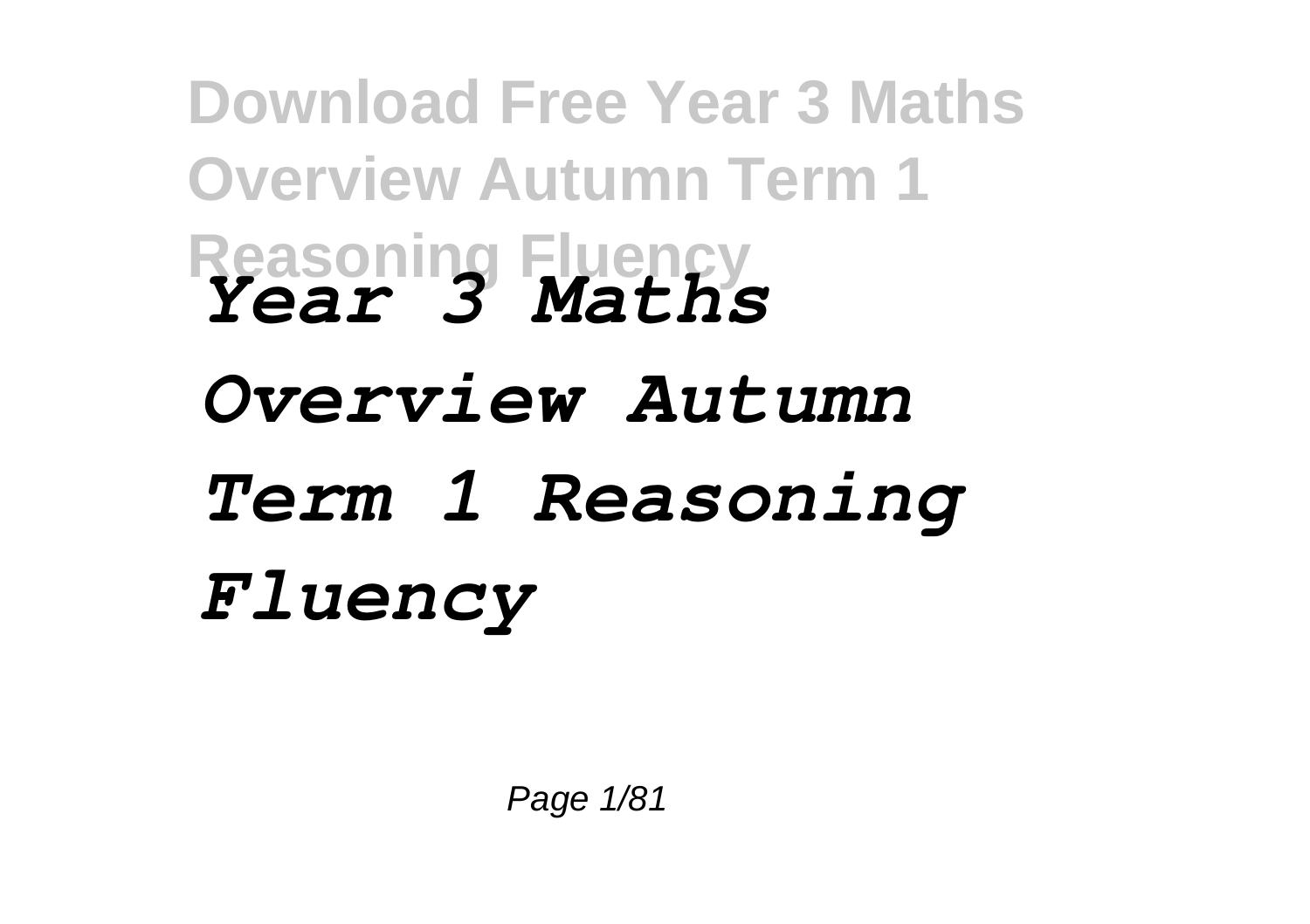**Download Free Year 3 Maths Overview Autumn Term 1 Reasoning Fluency** *Counting Pumpkins* **18 Tricky Riddles That'll Stretch Your Brain Year 3 Autumn Term Arithmetic Week 1** *The Very Hungry Caterpillar | A Cosmic Kids Yoga Adventure!*

The Magic School Bus| Ghost Farm| *Fall Stories for Kids: WE'RE GOING*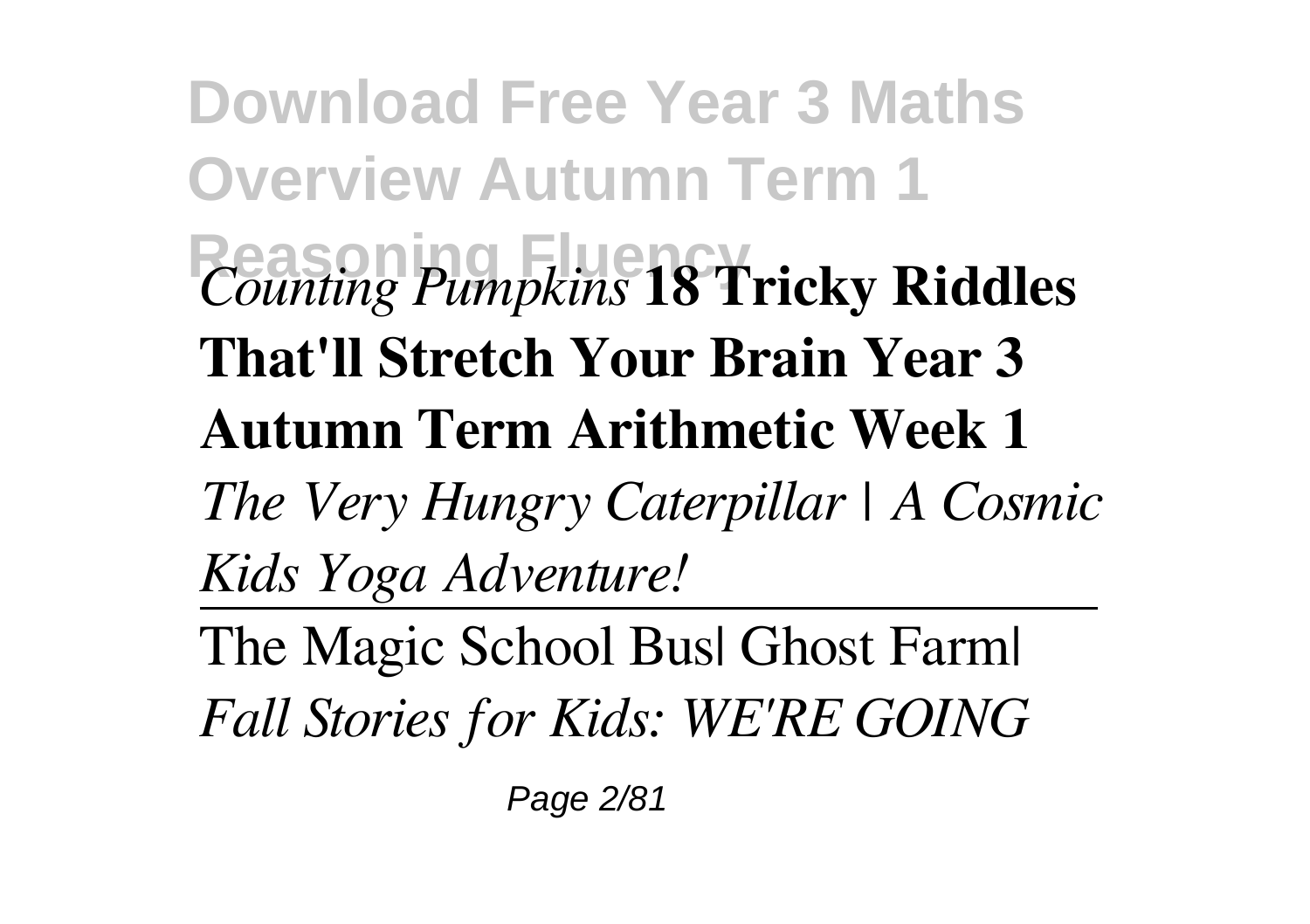**Download Free Year 3 Maths Overview Autumn Term 1 Reasoning Fluency** *ON A LEAF HUNT The Berenstain Bears: Say Please and Thank You / Help Around The Workshop - Ep. 35* Fall and Autumn Counting Song for Kids - How Many Leaves? - ELF Learning NUMBERJACKS | Seaside Adventure | Full MovieAutumn 2020 Home

Page 3/81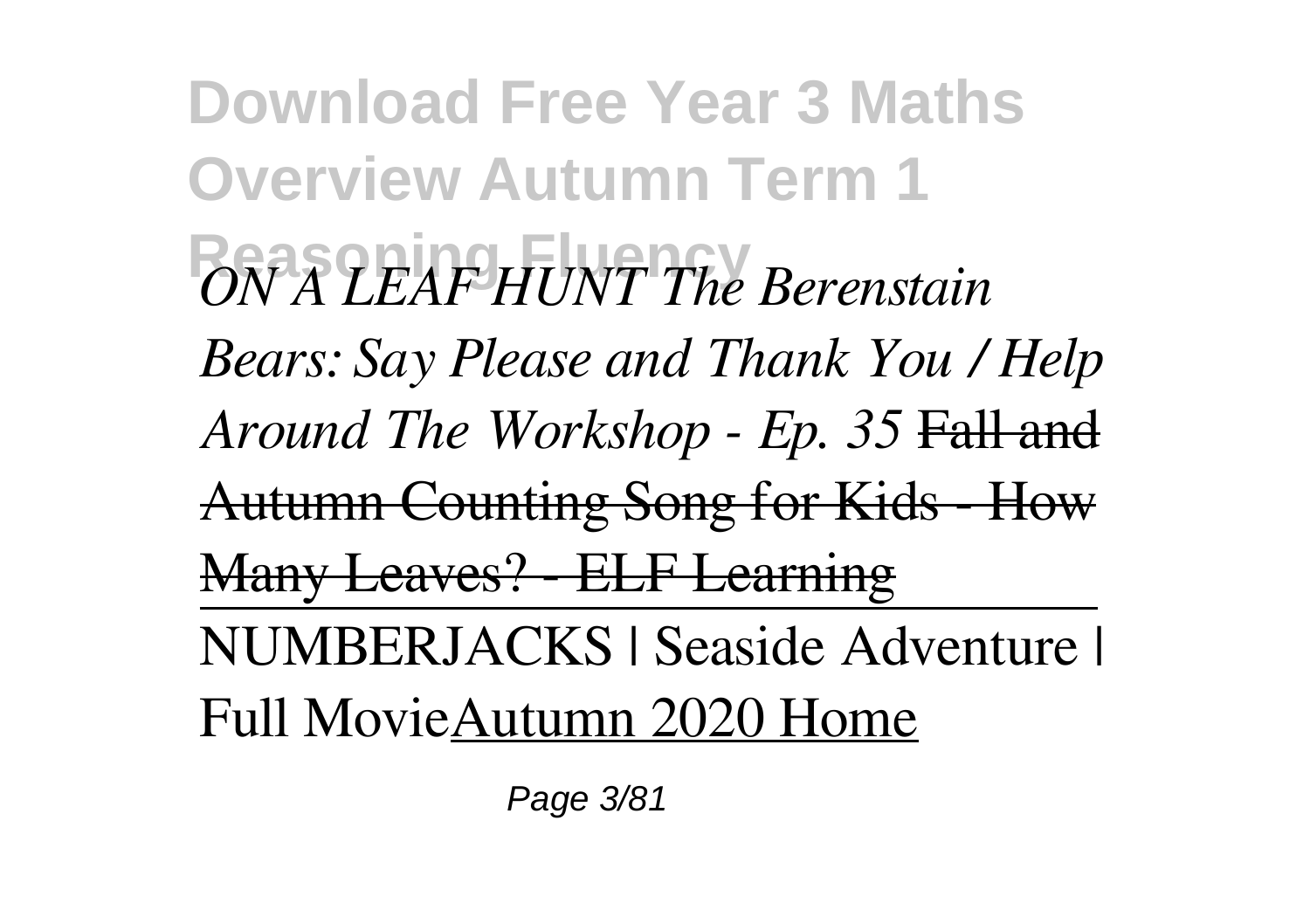**Download Free Year 3 Maths Overview Autumn Term 1 Education Routine, Resources \u0026** Activities! Maths Home Learning Autumn 1 **Books for Learning Mathematics** *Singapore's Maths Genius (Math Whiz Kids Pt 1) Time for Learning: A Day in the Life of a Singaporean Teacher Methodology of*

Page 4/81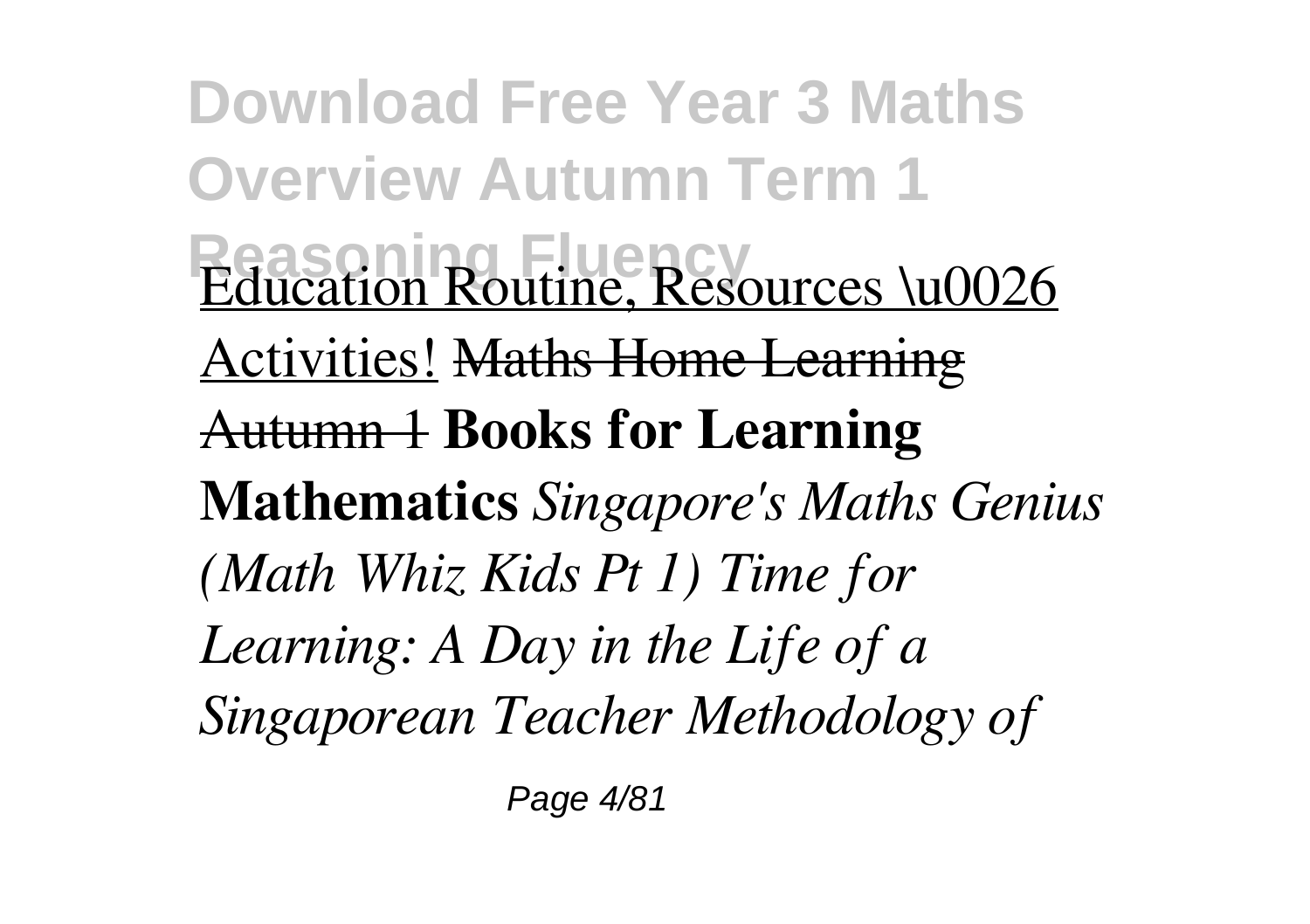**Download Free Year 3 Maths Overview Autumn Term 1 Reasoning Fluency** *Singapore Math Part 1* Singapore Math 1B Parent Video Using models to solve word problems - Singapore Math: Whole Numbers Part 1 Singapore Long Division.mov 22 MATH PUZZLES WITH ANSWERS TO TEST YOUR LOGIC What is Singapore

Page 5/81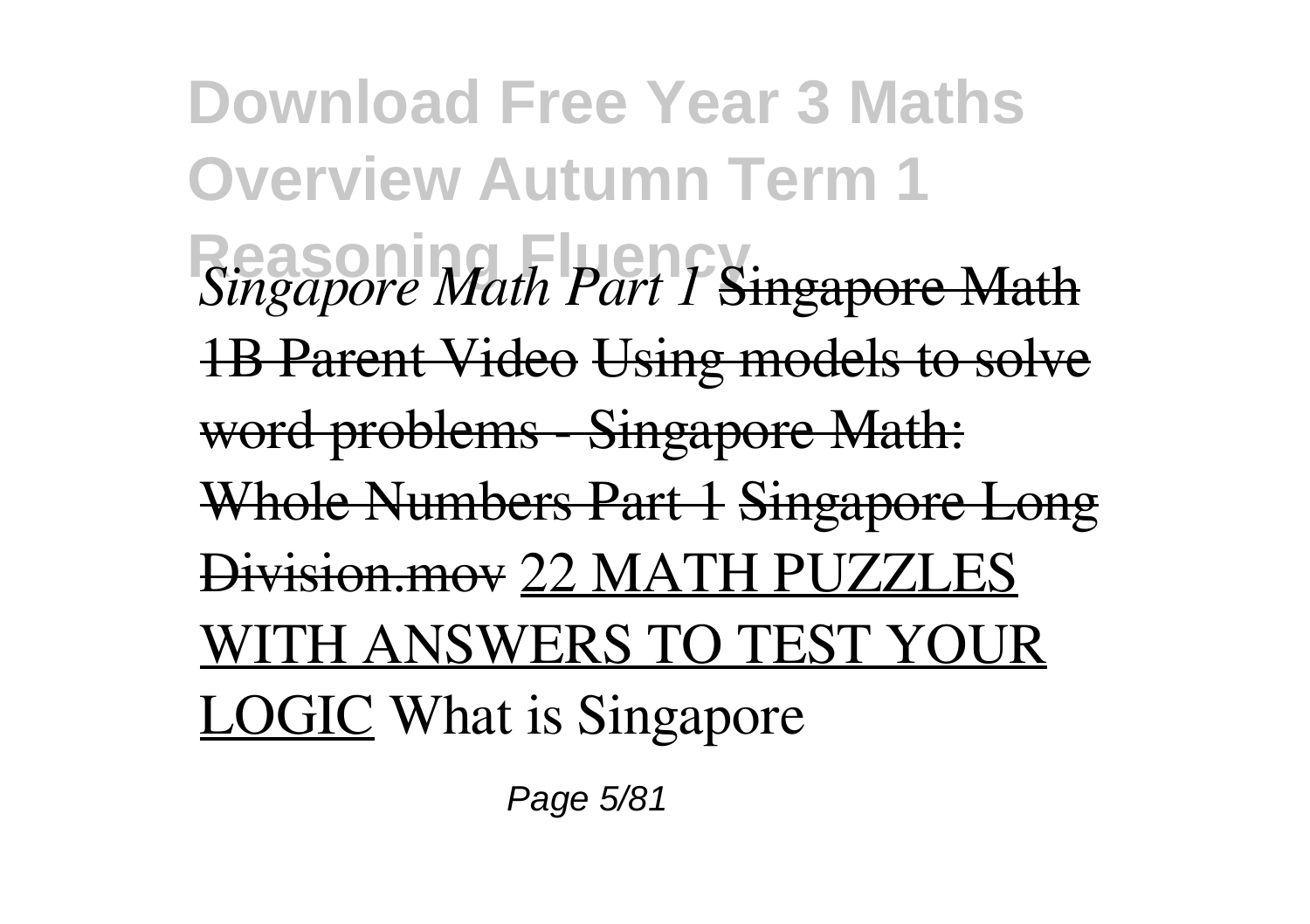**Download Free Year 3 Maths Overview Autumn Term 1 Mathematics all about Outstanding** Year 3 English - Writing play scripts *HOME LEARNING: Year 3 Maths Skills* Sorting One Group in Different Ways I Sorting \u0026 Matching Games for Kids | Kids Academy MATH MAMMOTH GRADE 3 || Review How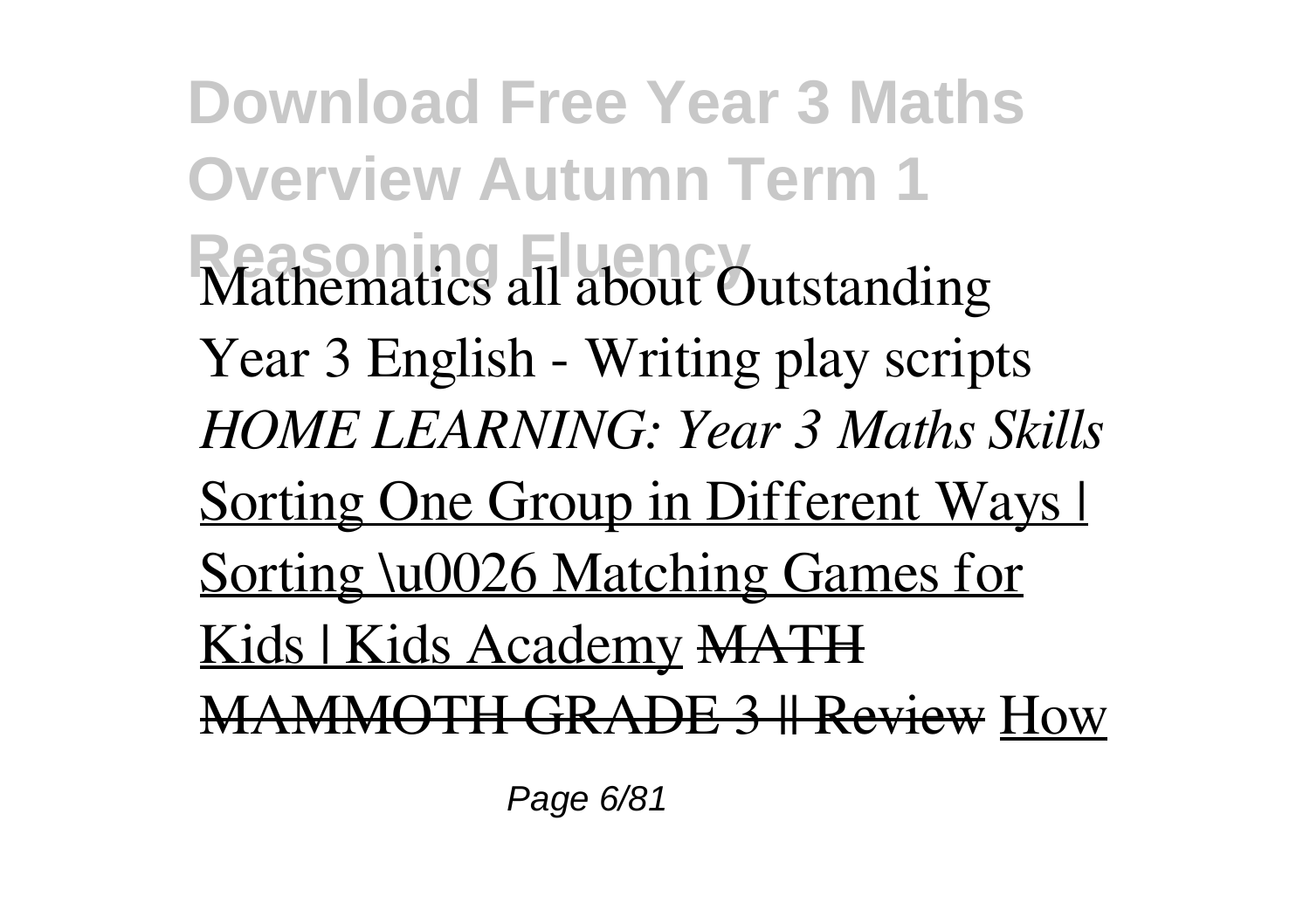**Download Free Year 3 Maths Overview Autumn Term 1 Reasoning Fluency** to play Autumn Glow from Martha Mier's The best of Book 3 The whole of GCSE 9-1 Maths in only 2 hours!! Higher and Foundation Revision for Edexcel, AQA or OCR Four Seasons Song | Jack Hartmann Additional GCSE, AS and A-Level

Page 7/81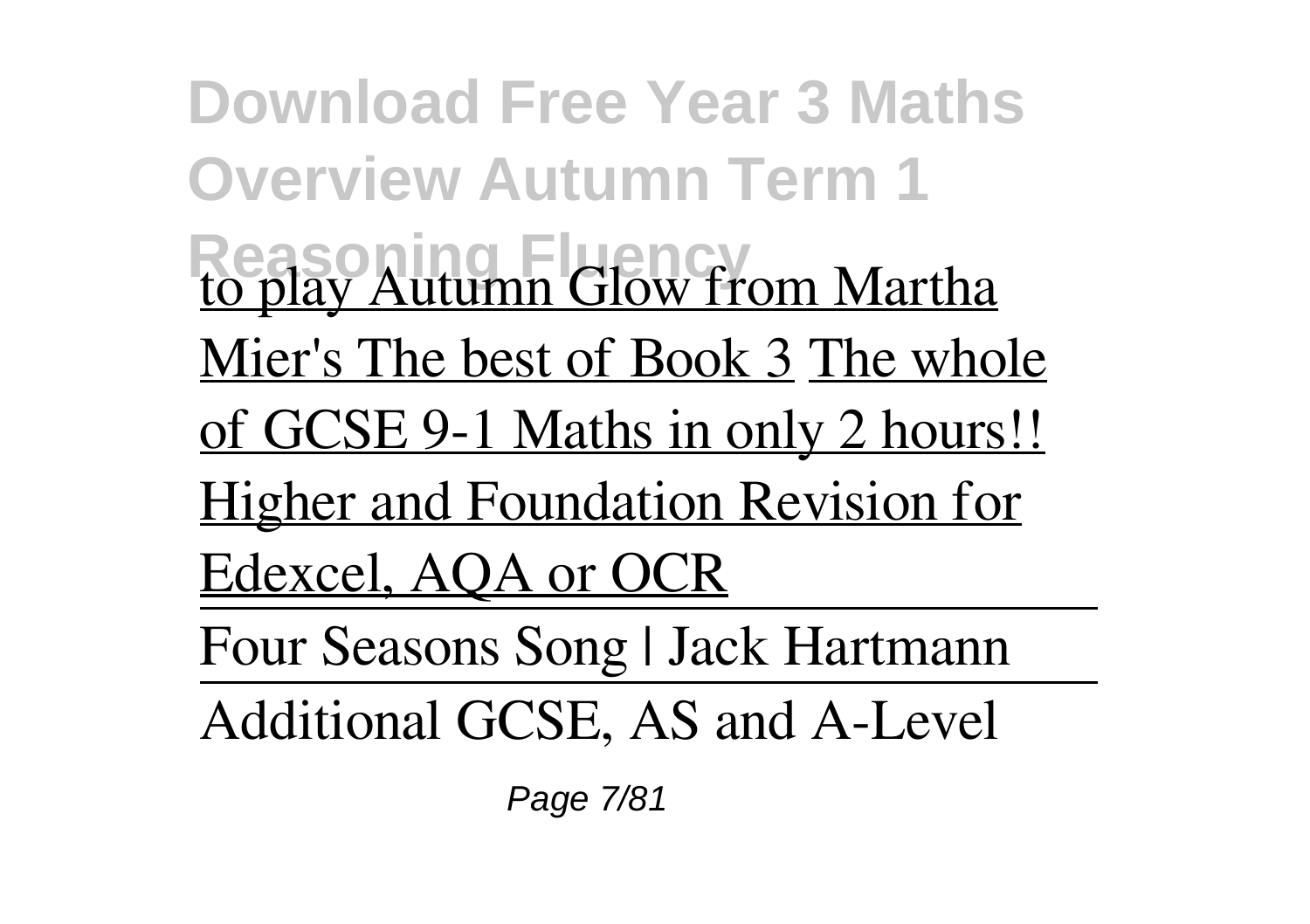**Download Free Year 3 Maths Overview Autumn Term 1 Reasoning Fluency** exam series in autumn 2020Year 3 Maths Overview Autumn Year 3 |Autumn Term |Week 1 to 3 –Number: Place Value Use bundles of straws in tens, bead strings and Base 10 to explore how many tens make a hundred. Children use the equipment to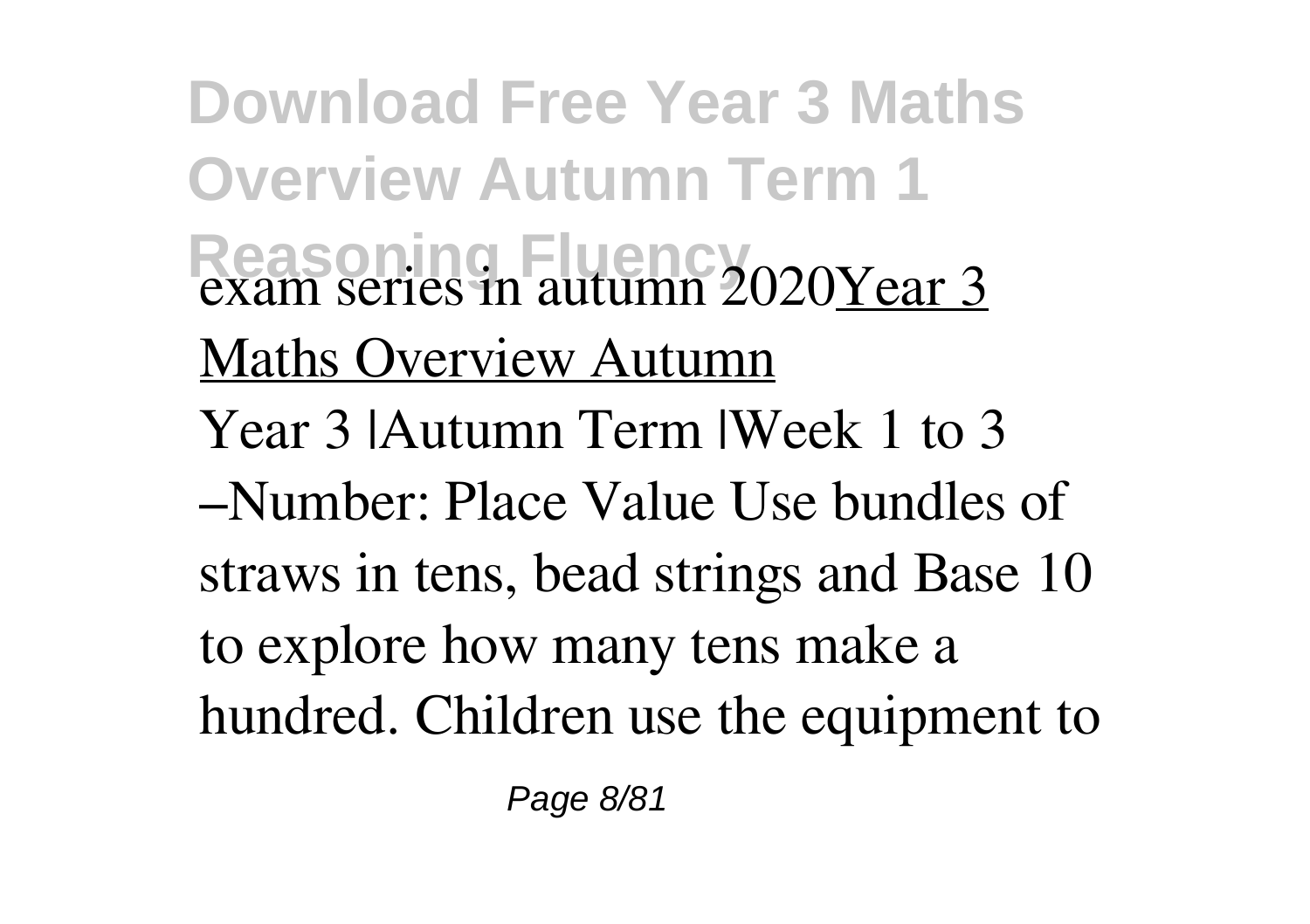**Download Free Year 3 Maths Overview Autumn Term 1** Reason<sub>ing</sub> Fluence<sub>2</sub> count up and down in tens to make 100 There are 3 tensthis is thirty. There are  $\frac{1}{\sqrt{2}}$  this is  $\frac{1}{\sqrt{2}}$ . There are  $\frac{1}{\sqrt{2}}$ tens in one hundred.

Autumn Scheme of Learning Year 3 - White Rose Maths

Page 9/81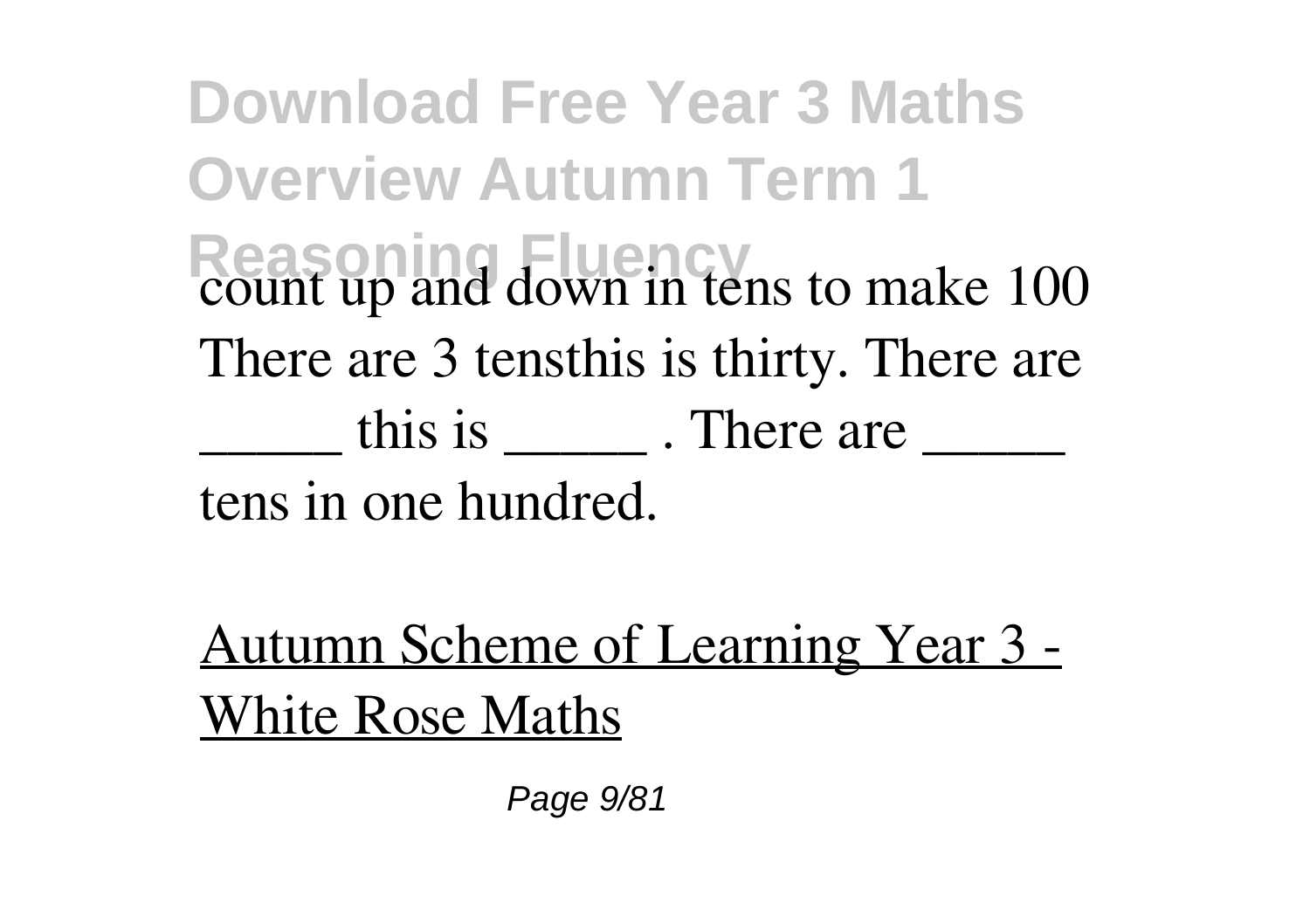**Download Free Year 3 Maths Overview Autumn Term 1 Reasoning Fluency** If the Year 3 mathematics test is undertaken and marked in line with the guidance in the teacher guide, then both a standardised score and an age standardised score can be derived from a pupil's test score. The starting point for both of these outcomes is to total a

Page 10/81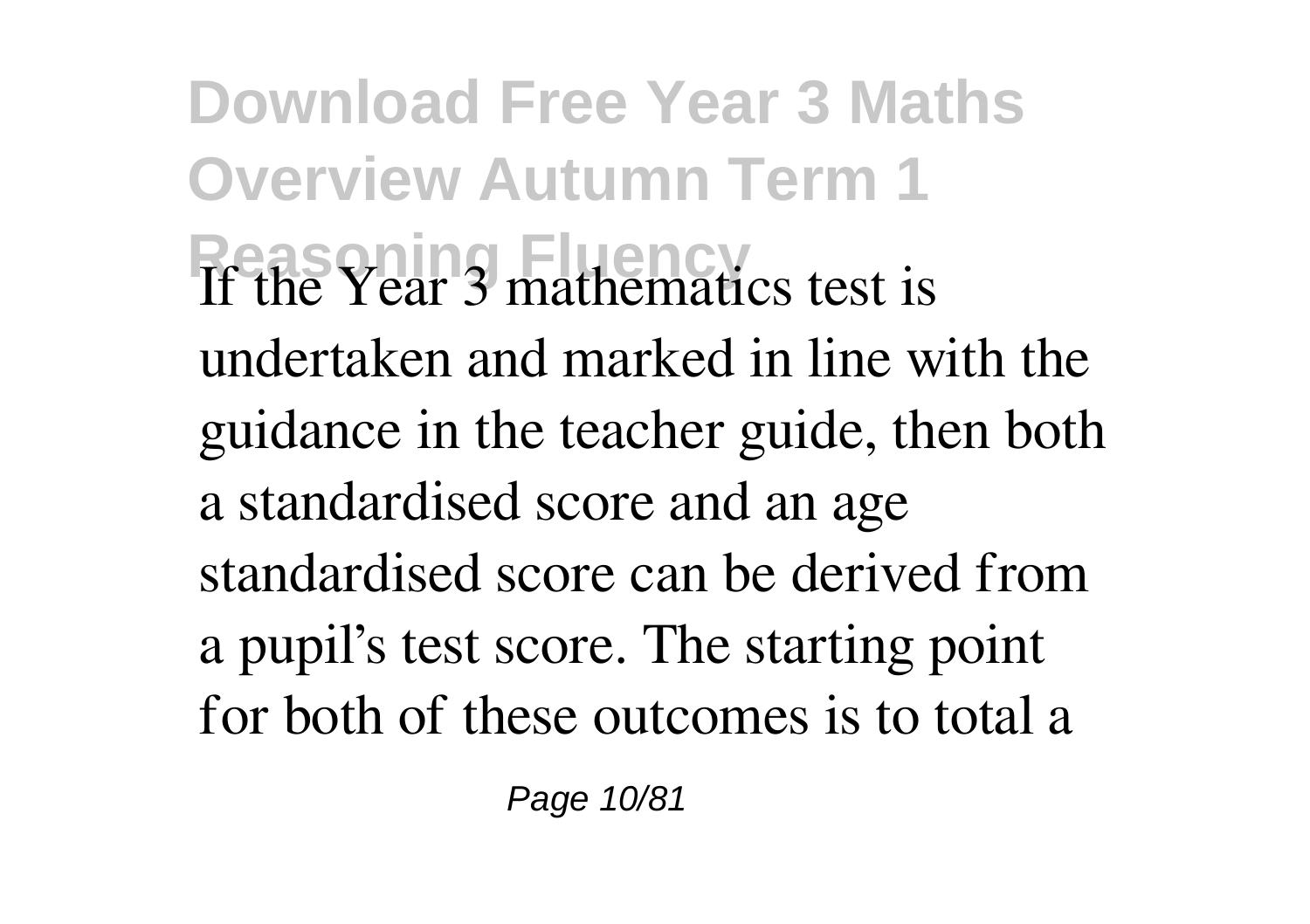**Download Free Year 3 Maths Overview Autumn Term 1 Reason** Fluence pupil's marks from the three mathematics booklets.

Maths Teacher Guide Year 3 Supplement - Autumn We provide Hamilton Year 3 maths both as weekly plans (below) and as

Page 11/81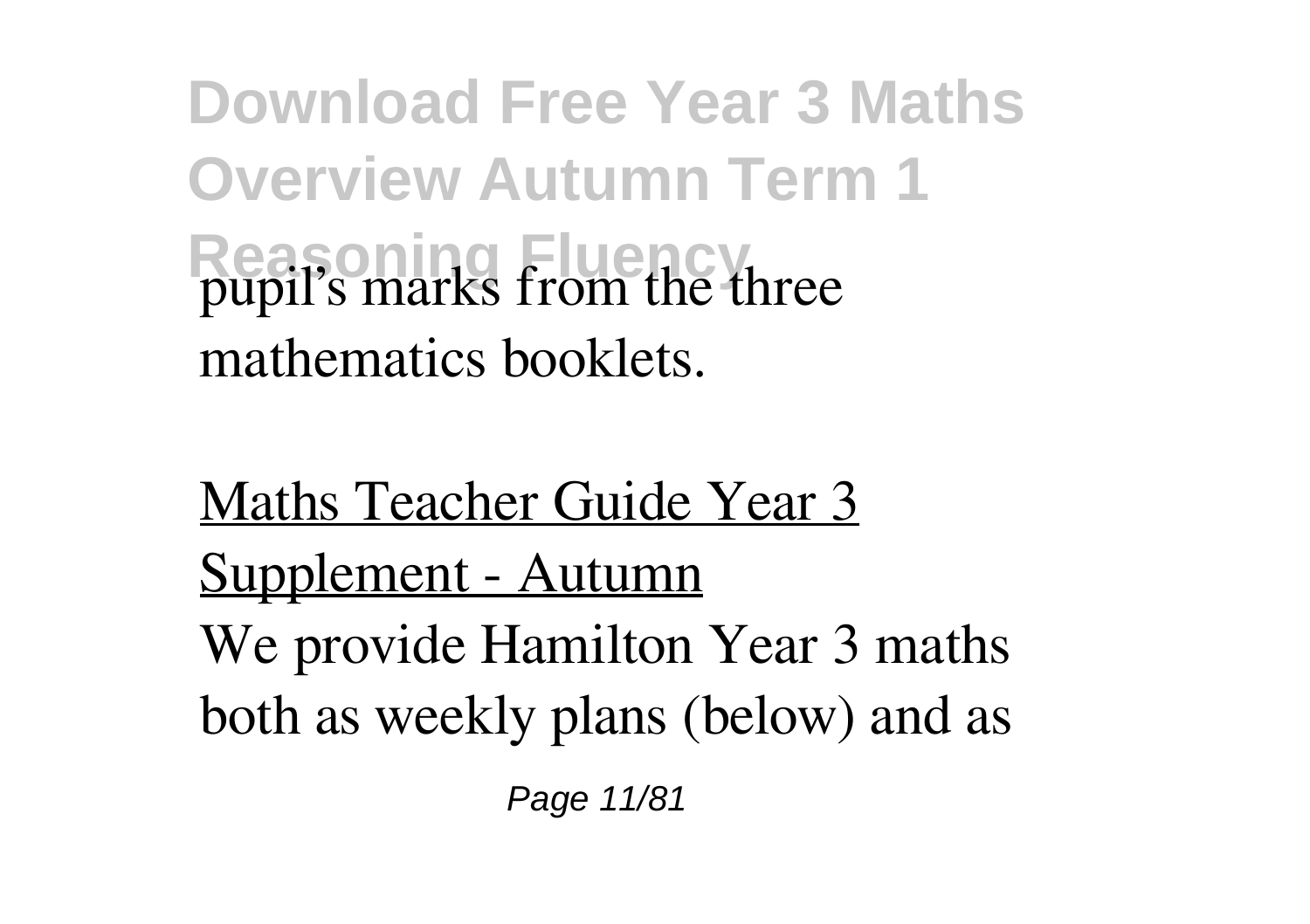**Download Free Year 3 Maths Overview Autumn Term 1 Reasoning Fluency** short blocks. We will eventually be phasing out the plans, as we believe our short blocks offer you all of the same advantages and more. Find out more about the advantages of Hamilton's short blocks.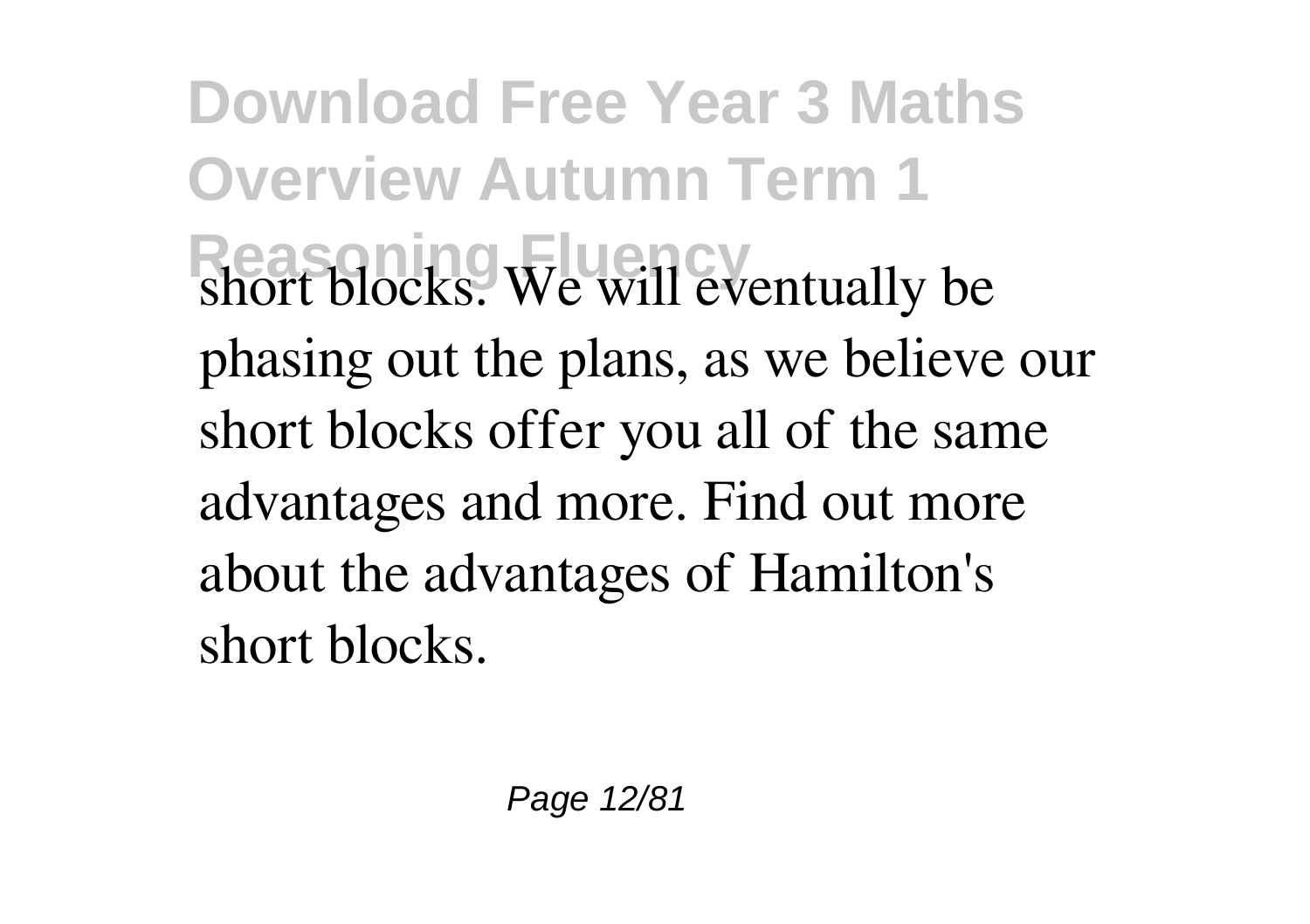**Download Free Year 3 Maths Overview Autumn Term 1 Year 3 Maths Plans | Hamilton Trust |** Hamilton Trust Year 3 involving these ideas. Year Group Y3 Term Autumn Week 1 Week 2 Week 3 Week 4 Week 5 Week 6 Week 7 Week 8 Week 9 Week 10 Week 11 Week 12 Number – place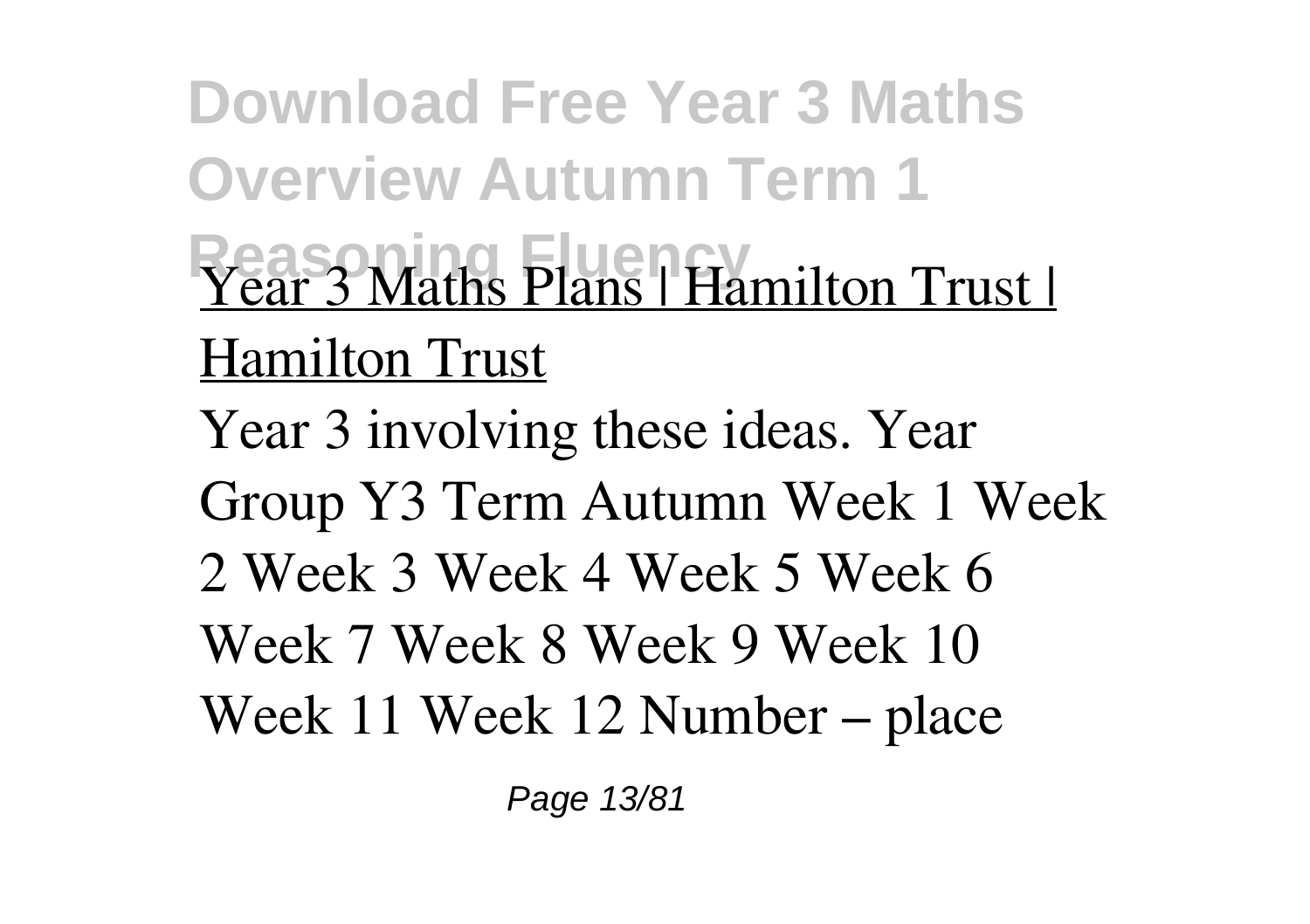**Download Free Year 3 Maths Overview Autumn Term 1** Real **Reasoning** Fluencies<sup>R</sup><br> **Read Fluence** *represent and estimate* numbers using different representations. Find 10 or 100 more or less than a given number; recognise the place value of each digit

Year 3 Mastery Overview Autumn -

Page 14/81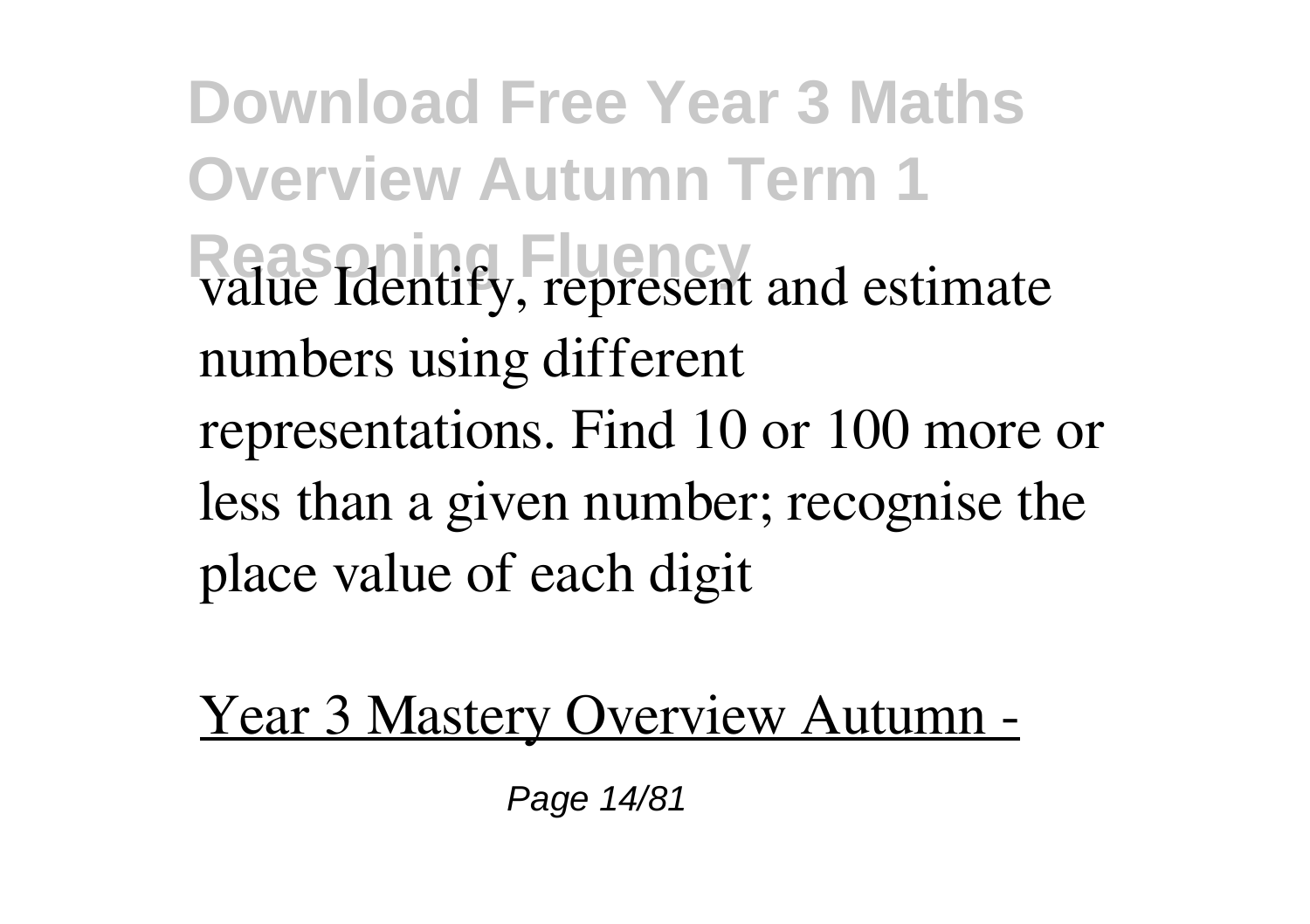**Download Free Year 3 Maths Overview Autumn Term 1 Easington Lane Primary School** Year 3 Homework Overview: AUTUMN 1. At Broad Heath we want children to be active learners who become great thinkers, super readers, fantastic writers, are kind, considerate but most all are inspired to learn. By

Page 15/81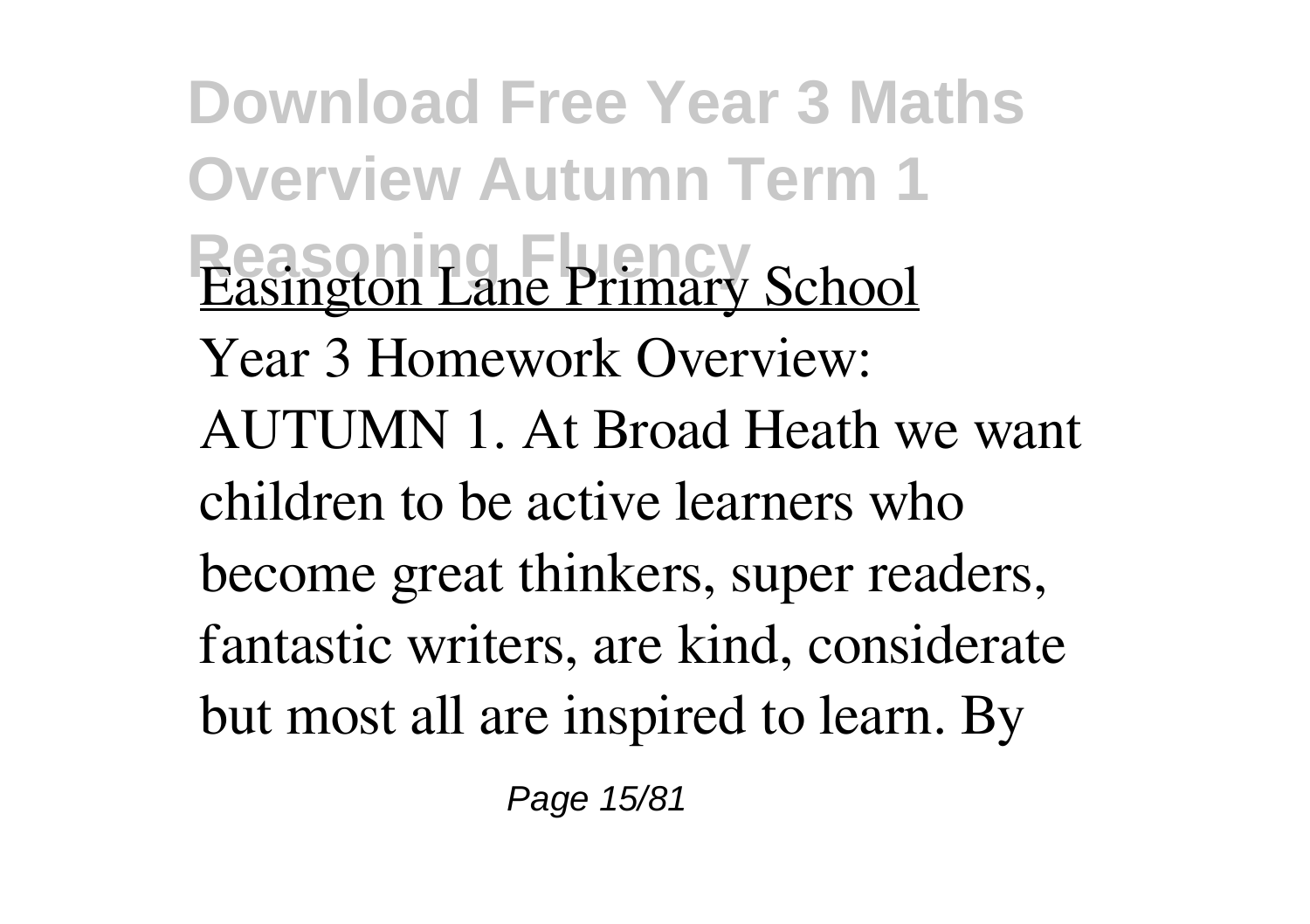**Download Free Year 3 Maths Overview Autumn Term 1** Reasoning together, we can make this school year a very positive and successful inspirational experience for both you and your child.

Year 3 Homework Overview: AUTUMN 1

Page 16/81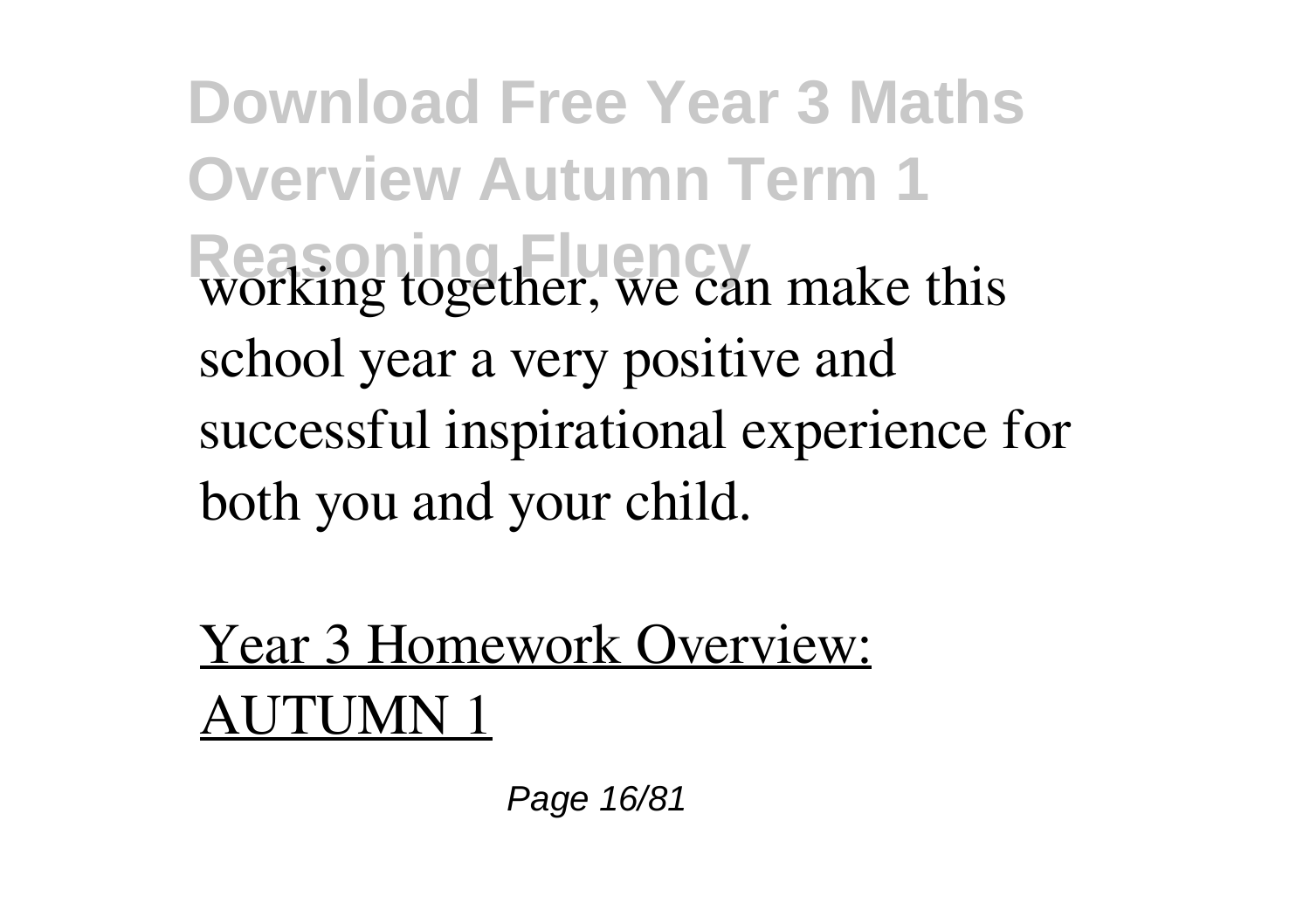**Download Free Year 3 Maths Overview Autumn Term 1** three-digit number and ones. three-digit number and tens. three-digit number and hundreds. (3C2) Add and subtract numbers with up to three digits, using formal written methods of columnar addition and subtraction. (3C3) Estimate the answer to a calculation and

Page 17/81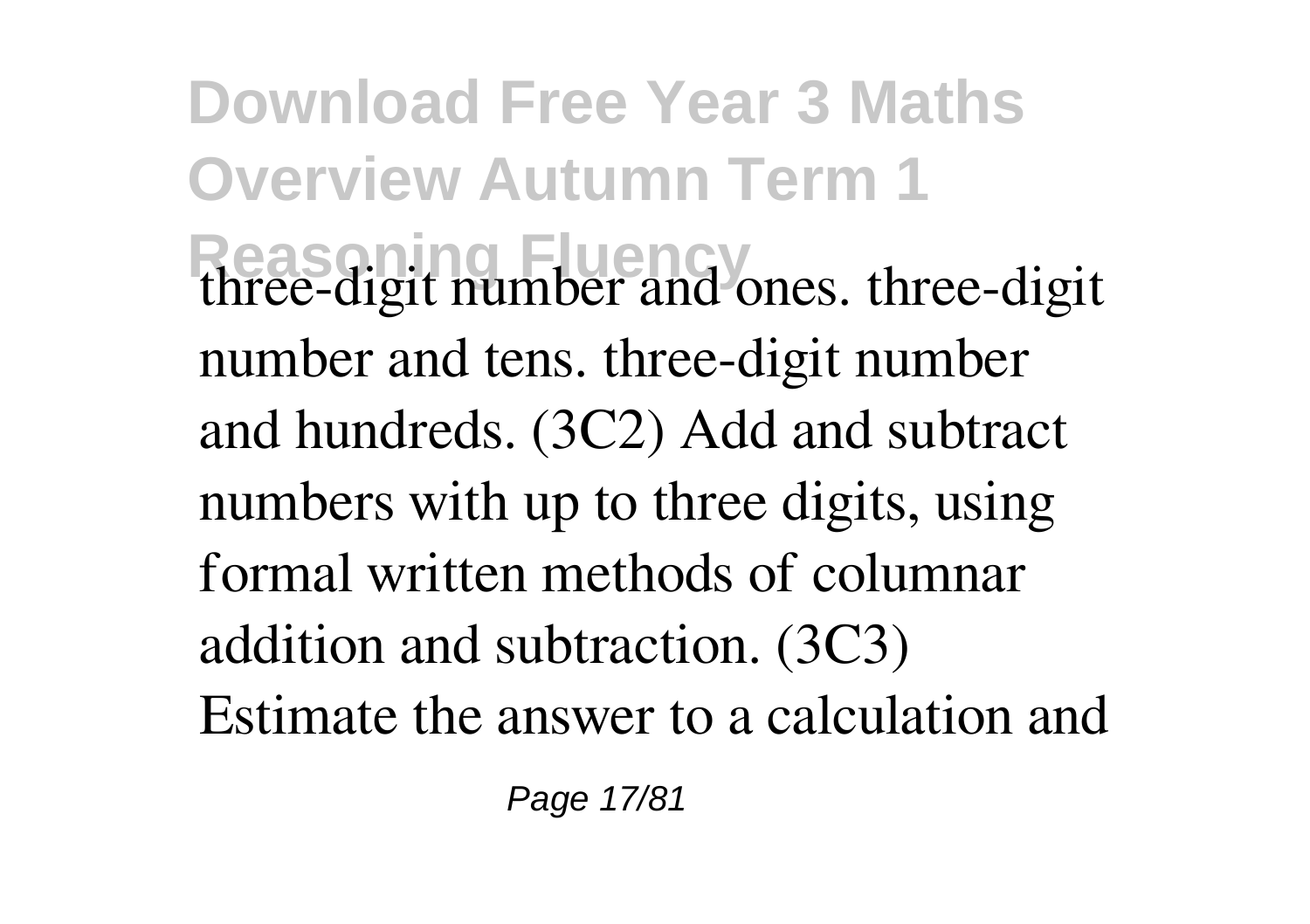**Download Free Year 3 Maths Overview Autumn Term 1** Reasoning Fluency use inverse operations to check answers. (3C4) Solve problems, including missing number problems, using number facts, place value, and more complex addition and subtraction.

Year 3 Mathematics Curriculum

Page 18/81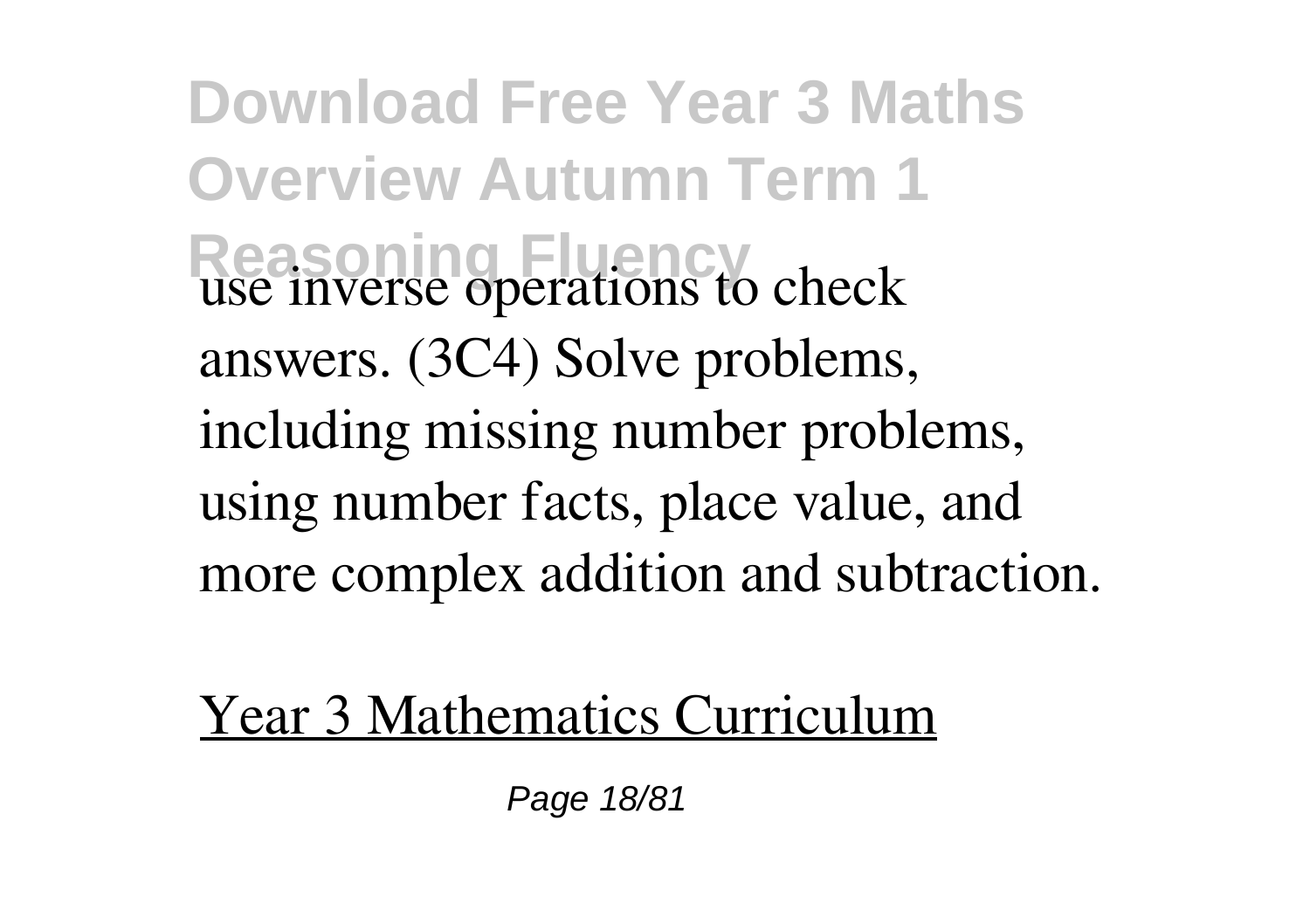**Download Free Year 3 Maths Overview Autumn Term 1 Objectives | Classroom Secrets** This pack of resources consolidates what has been covered in Year 3 during Autumn Term. Perfect to use at the end of the term to determine what children know and what gaps need to be filled. The resources have a good mix of

Page 19/81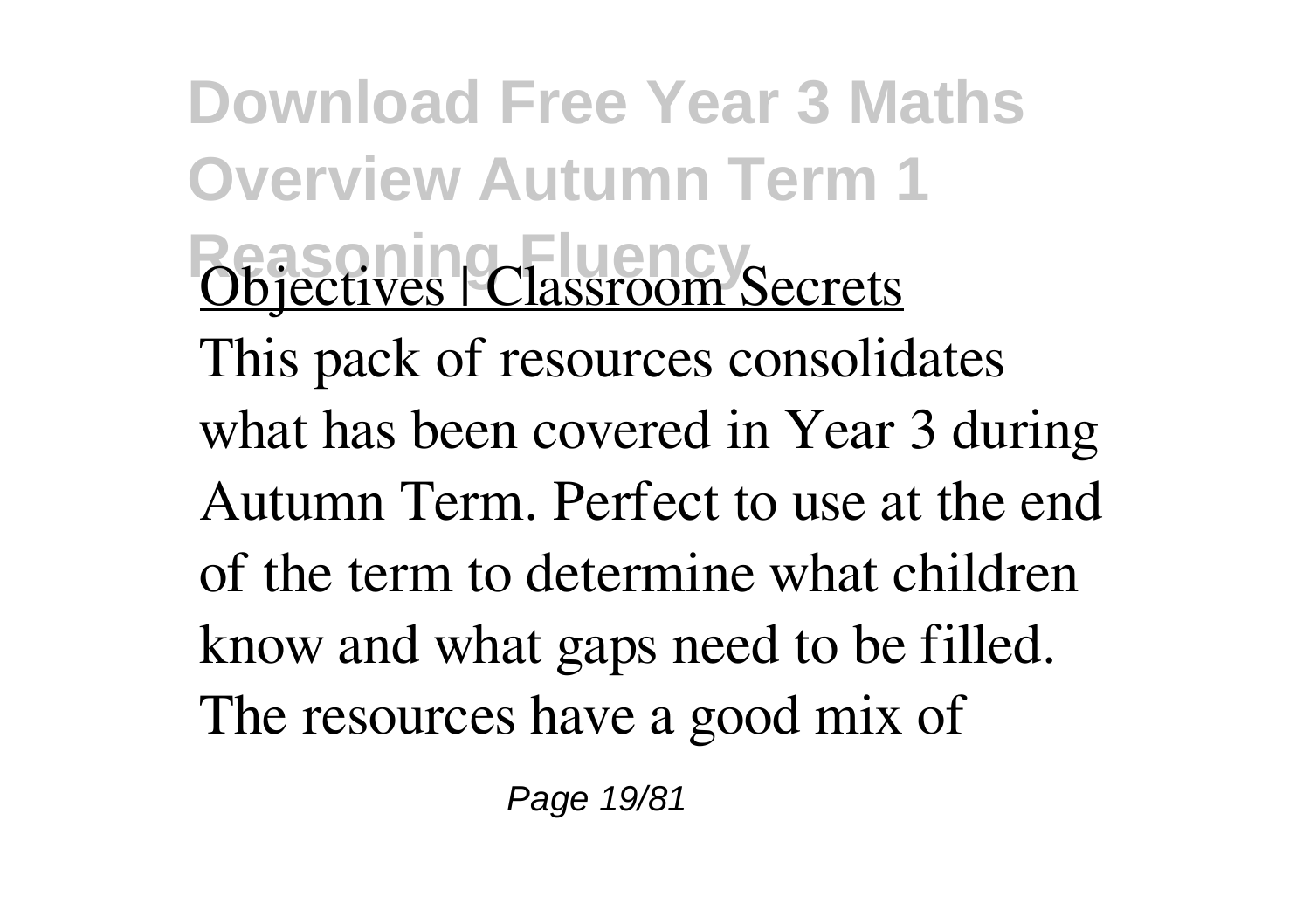**Download Free Year 3 Maths Overview Autumn Term 1 Reasoning Fluency** fluency, reasoning and problem solving activities and promote the use of CPA (Concrete-Pictorial-Abstract) throughout.

Year 3 - Autumn Term Consolidation pack of resources ...

Page 20/81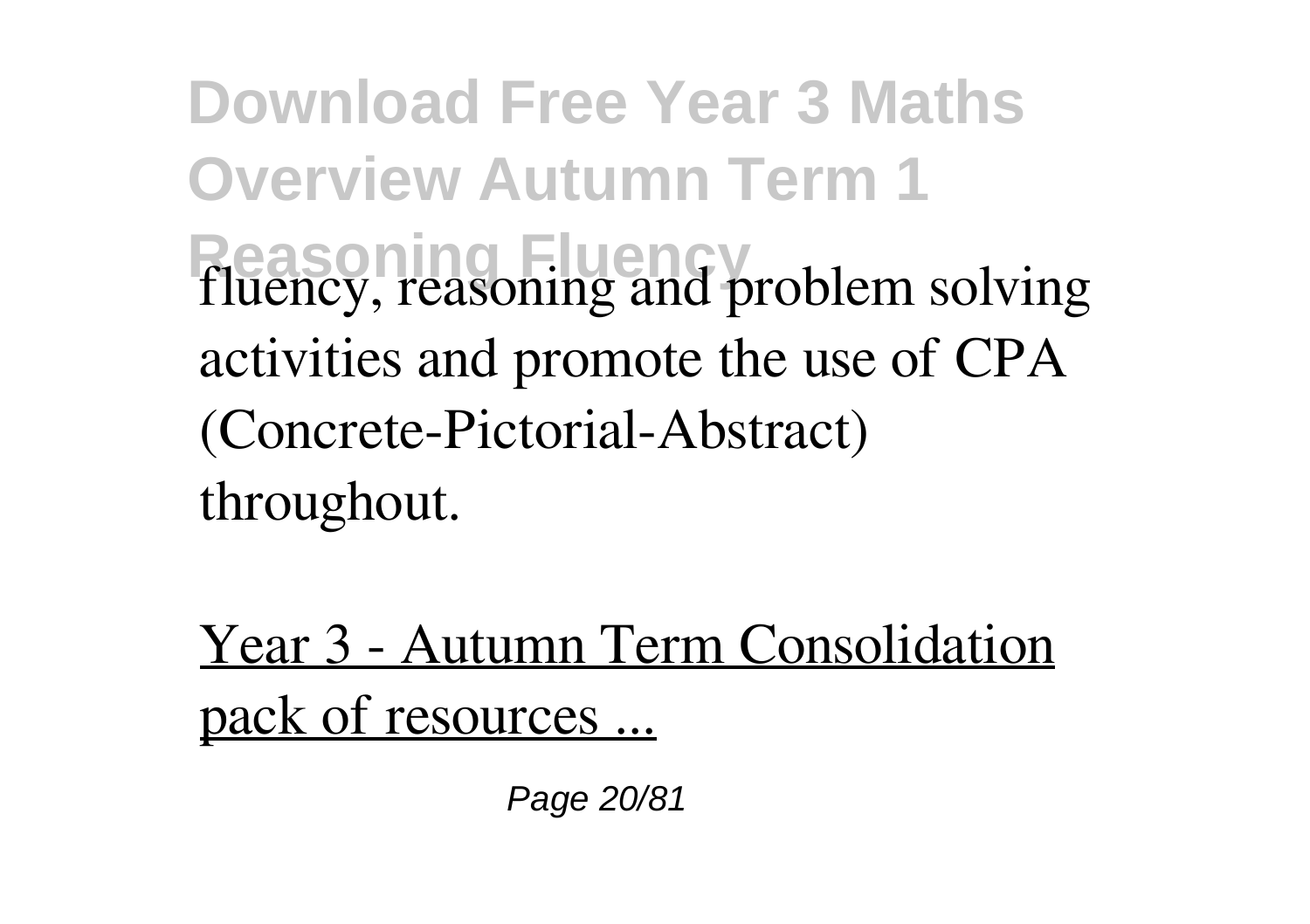**Download Free Year 3 Maths Overview Autumn Term 1 Produce Planit Maths resources** were created in line with the 2014 National Curriculum, and are perfect for planning how to teach Year 3 Maths. BBC Children in Need 2020 × Click here 9th - 13th November - In the classroom or at home, we've got

Page 21/81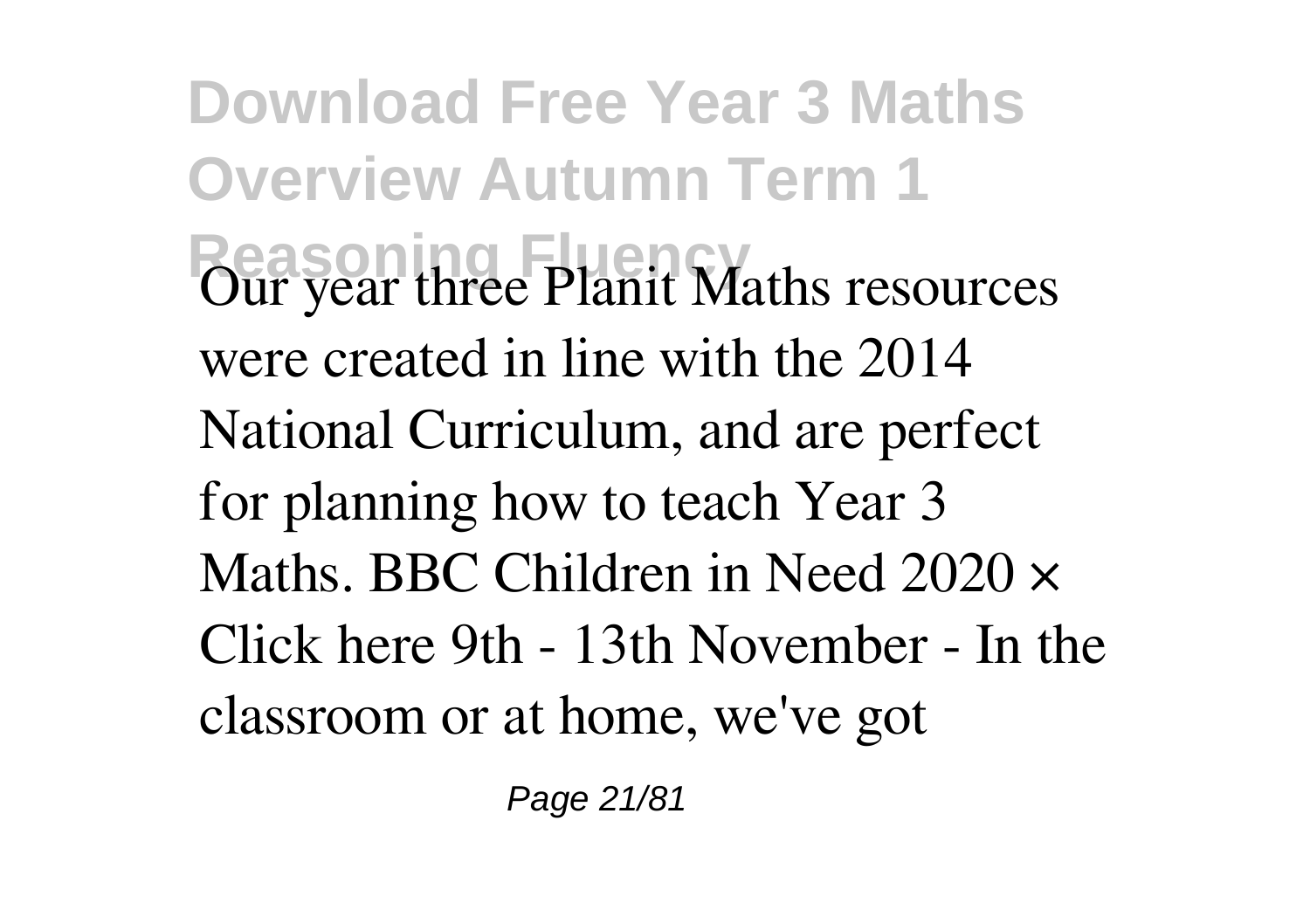**Download Free Year 3 Maths Overview Autumn Term 1 Reasoning Fluency** everything you need!

## Year Three Maths Lesson Plans - Twinkl

Free maths teaching resources for Primary school teachers. Schemes of Learning to improve KS1 KS2 maths,

Page 22/81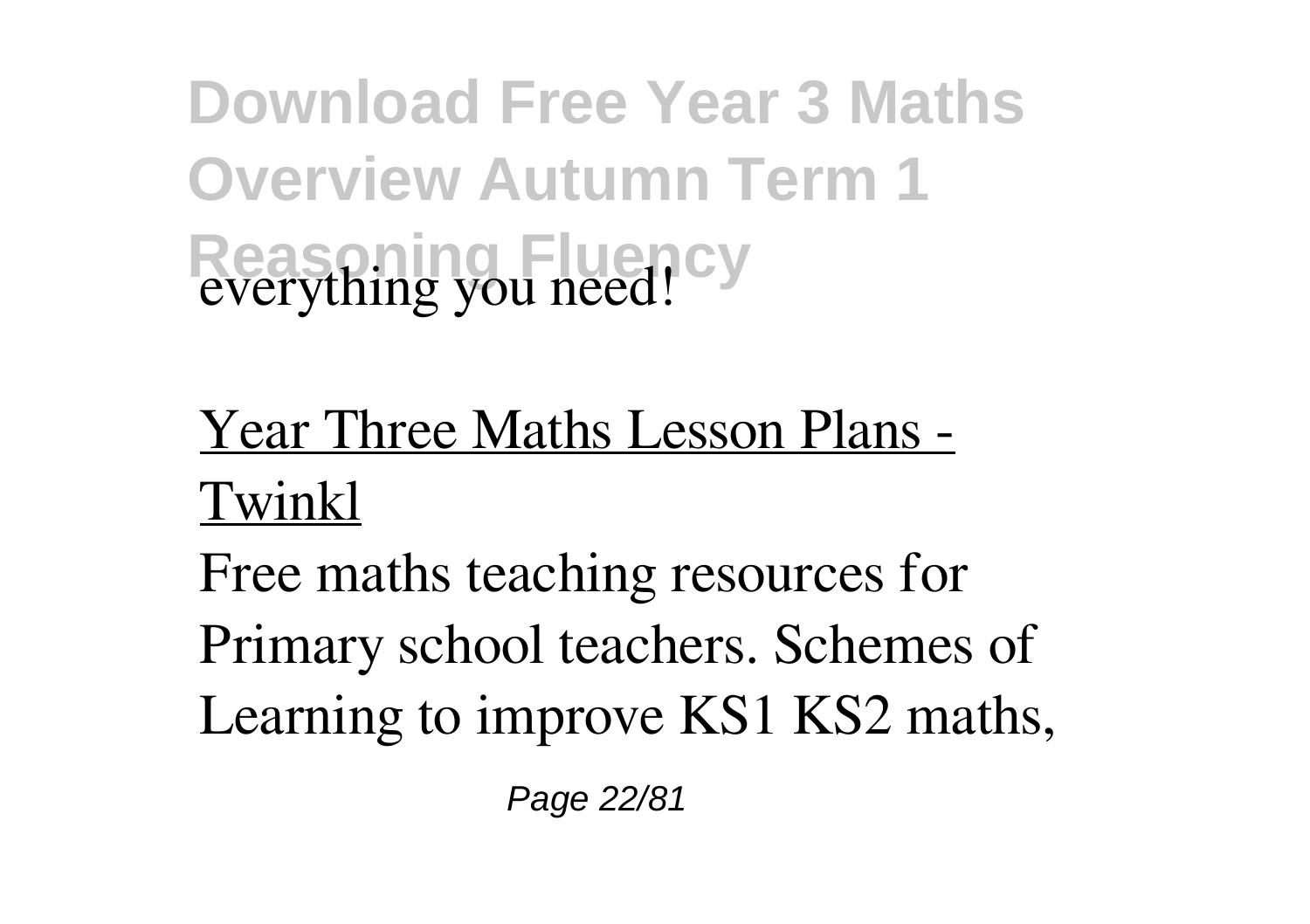**Download Free Year 3 Maths Overview Autumn Term 1 Reasoning** fluence teaching through better resources. Resources. ... Year 3 - Full Autumn Term Year 3 - Autumn Reasoning & Problem Solving Questions Year 3 - Spring ...

## Primary SOL | White Rose Maths |

Page 23/81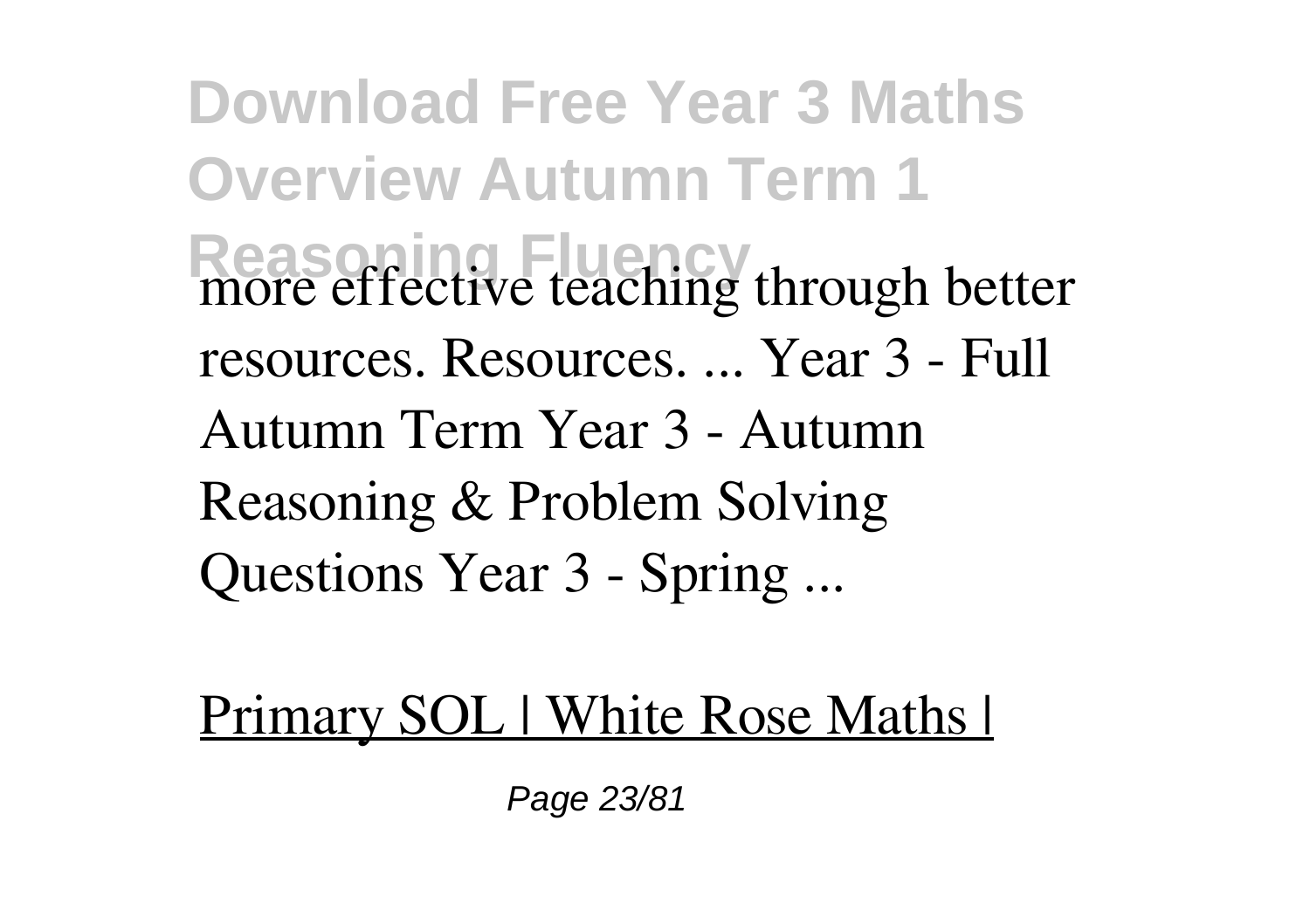**Download Free Year 3 Maths Overview Autumn Term 1 Primary Schemes of Learning** Part of the Trinity family of academies, schools and initiatives. Get in touch; © 2020 White Rose Maths | Registered in England 10831473 | Privacy | Cookies

Year 3 | White Rose Maths

Page 24/81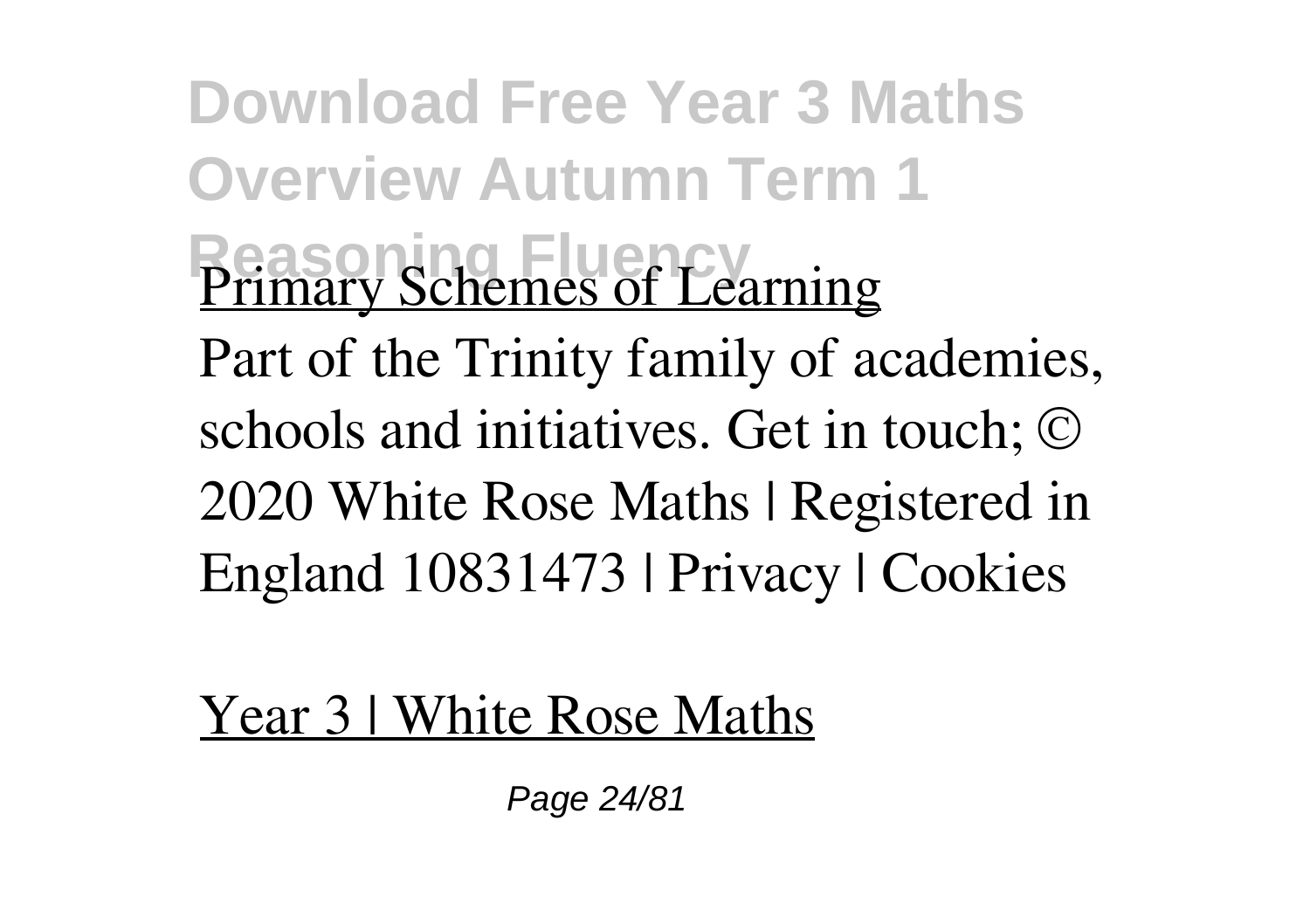**Download Free Year 3 Maths Overview Autumn Term 1 Reasoning Fluency** PRIMARY MATHS SERIES – YEAR 3 LESSON BREAKDOWN AUTUMN TERM – TEXTBOOK 3A Calculations: Multiplication and Division Maths — No Problem! Book Reference Lesson Name Lesson Objective Chapter 3 – Multiplication

Page 25/81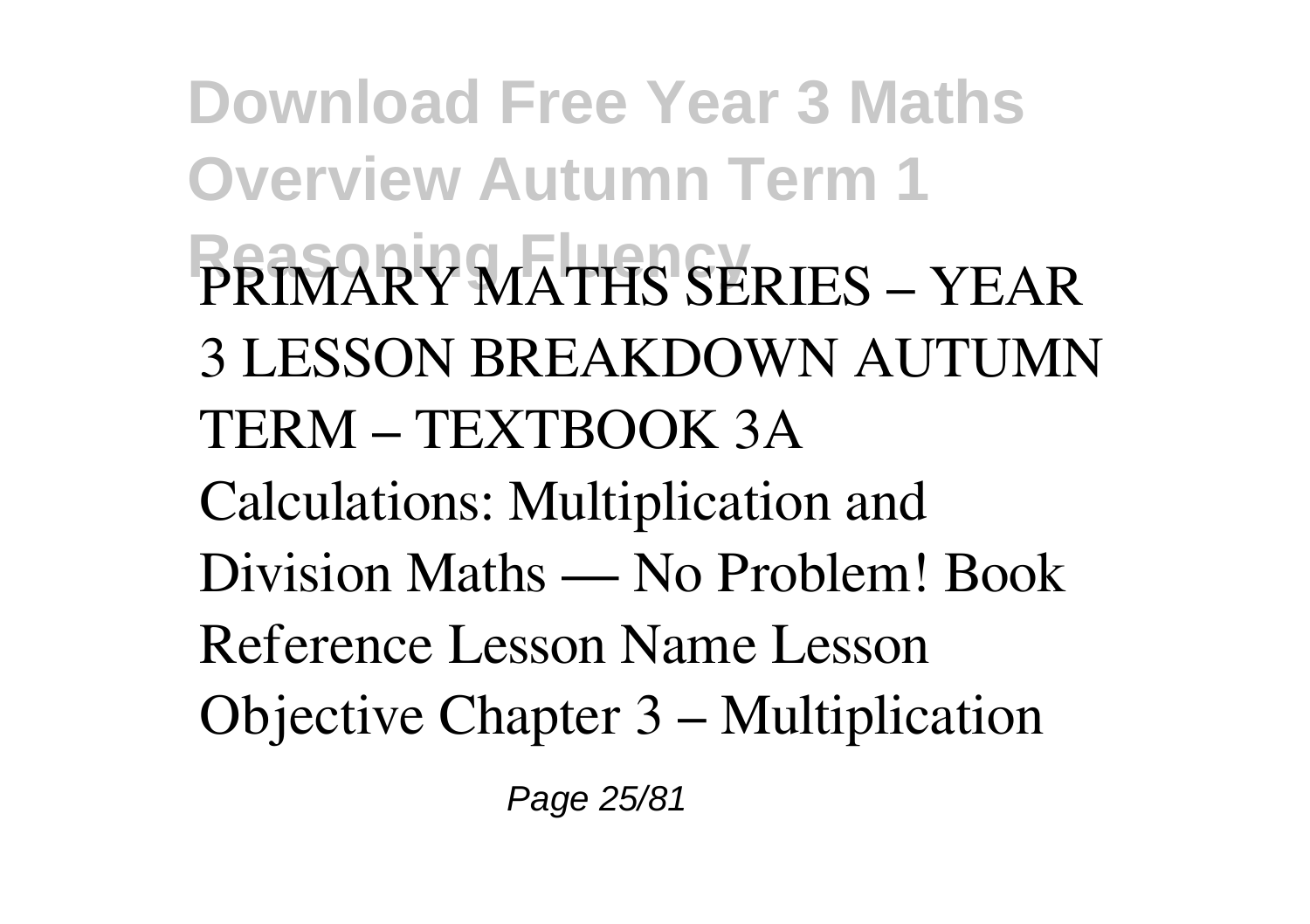**Download Free Year 3 Maths Overview Autumn Term 1 Read Division Lesson 1 – Multiplying by** 3 To multiply by 3. Lesson 2 – Multiplying by 3 To multiply by 3 using relational properties.

## PRIMARY MATHS SERIES SCHEME OF WORK – YEAR 3

Page 26/81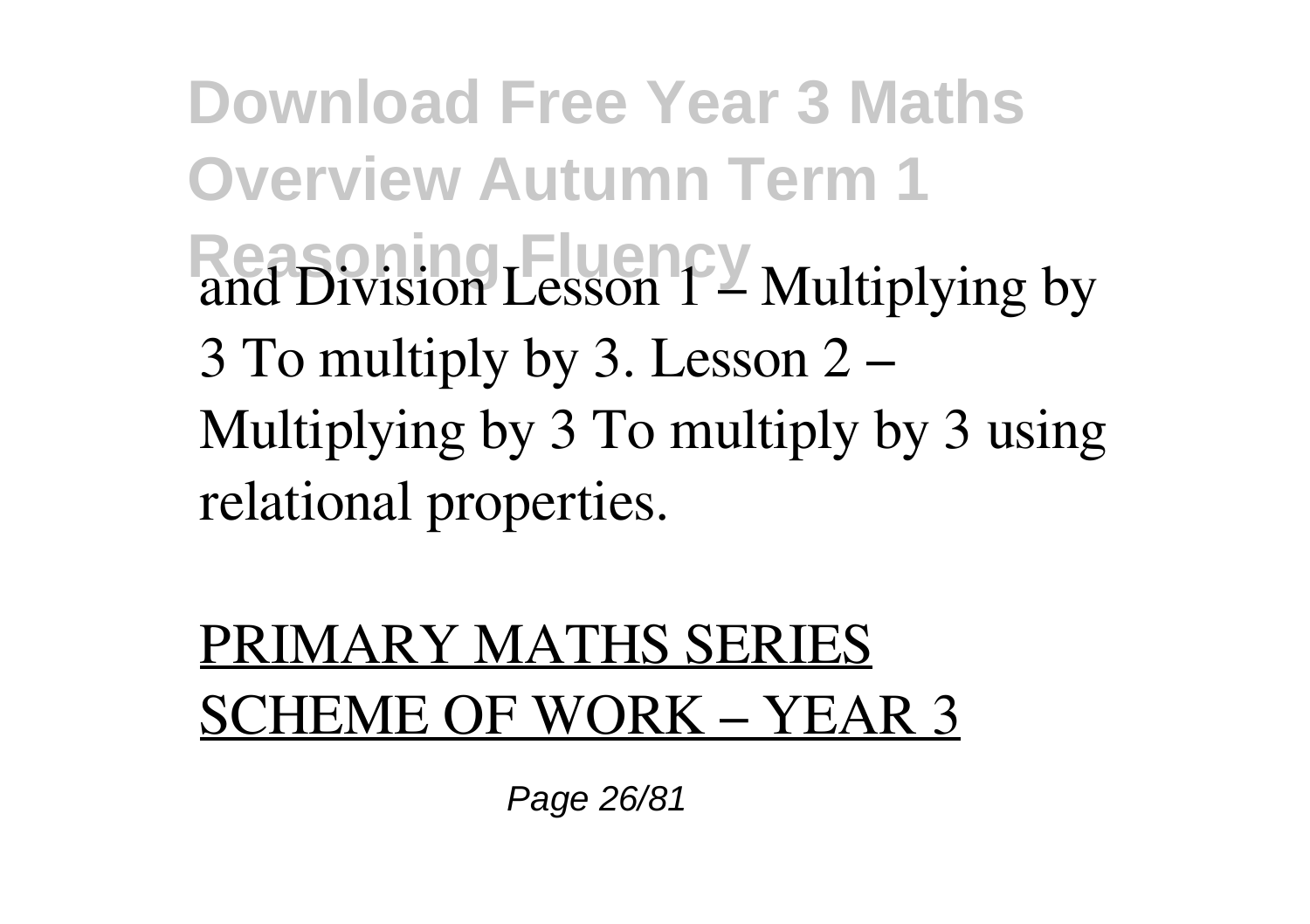**Download Free Year 3 Maths Overview Autumn Term 1** The programmes of study for mathematics are set out year-by-year for key stages 1 and 2. Schools are, however, only required to teach the relevant programme of study by the end of the key stage.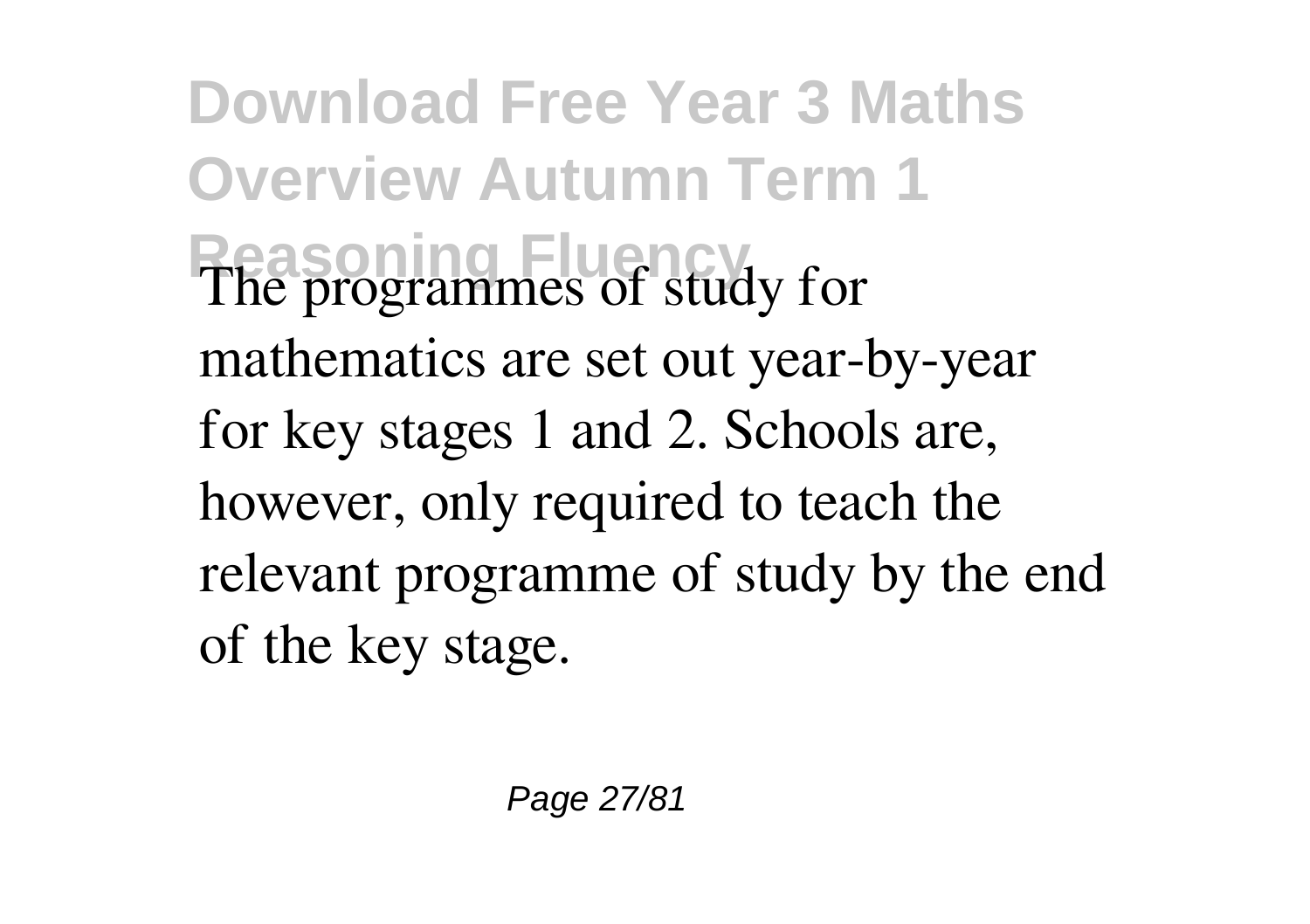**Download Free Year 3 Maths Overview Autumn Term 1 National curriculum in England:** mathematics programmes of ... Year 3P Autumn Newsletter 2020. Autumn Newsletter 3P 2020-21.pdf ... Feel the Force - Medium Term Plan - Year 3.pdf Year 3 Year Plan for Maths. Year Plan for Maths 2020-21.pdf Year

Page 28/81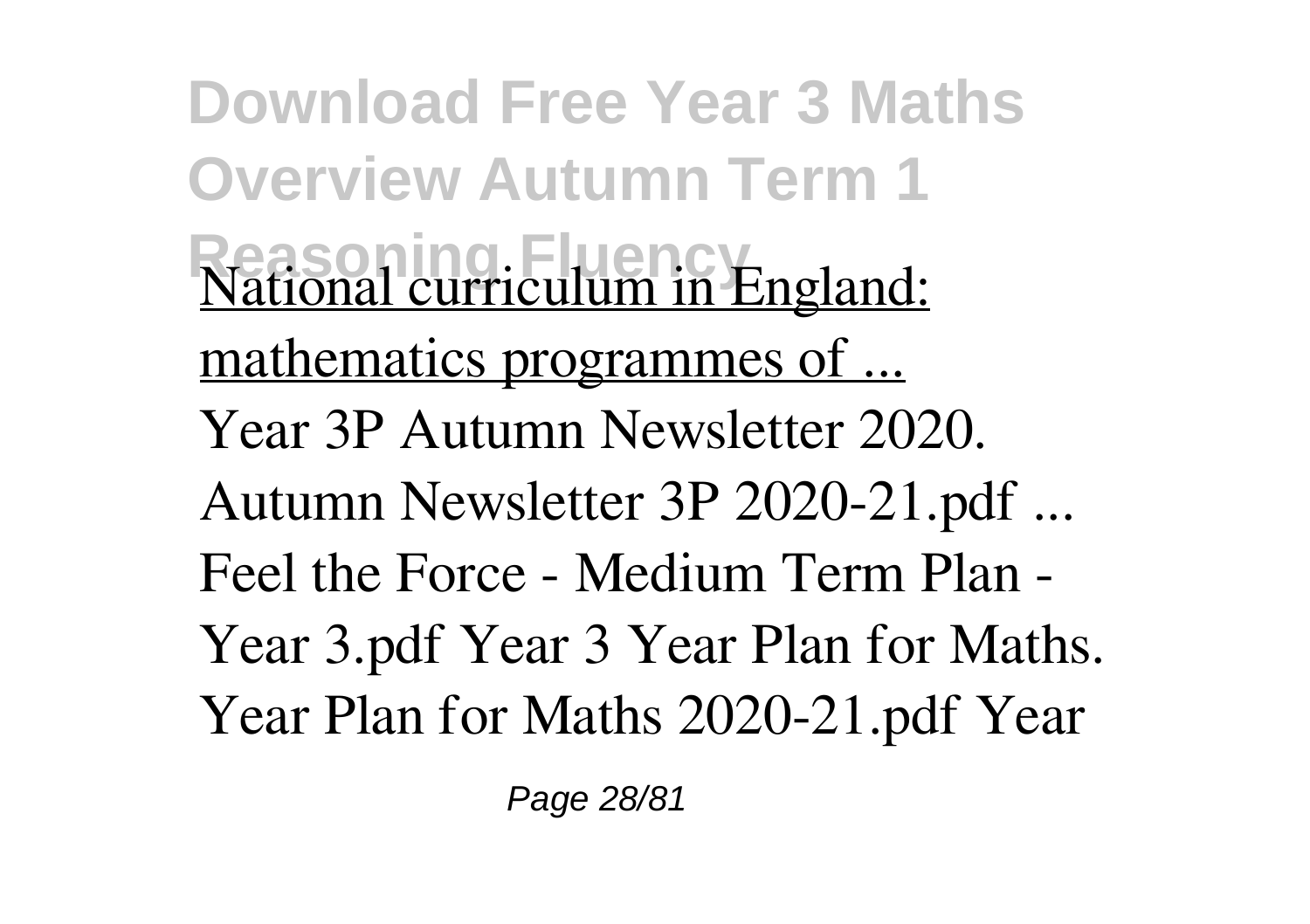**Download Free Year 3 Maths Overview Autumn Term 1 Reasoning Fluency** 3 Year Plan for English. Year 3 Plan for English 2020-21.pdf Year 3 Spellings. ... Curriculum Overview; Maths at Clare House; Phonics at Clare House; Reading at ...

Year 3 | Clare House Primary School

Page 29/81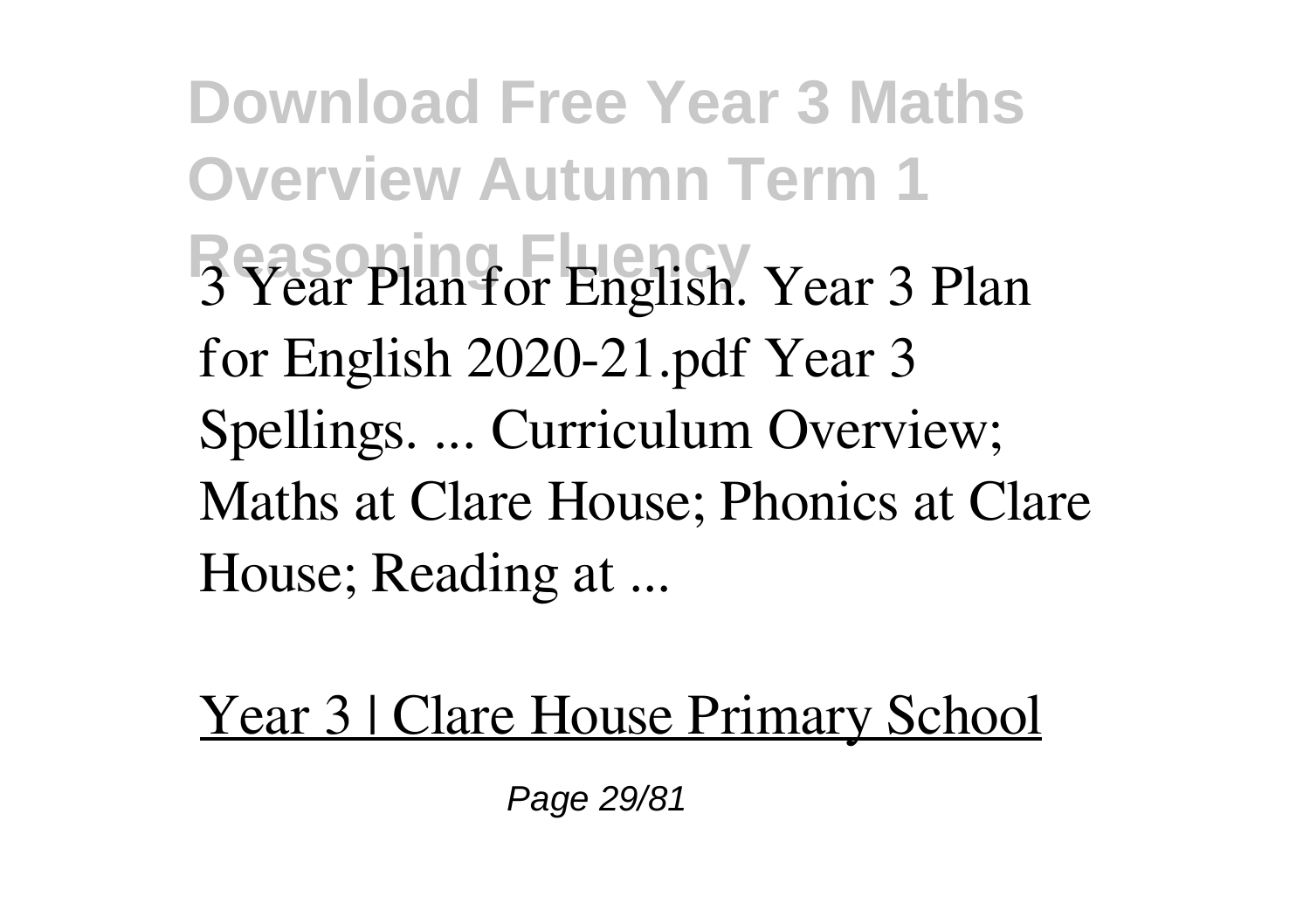**Download Free Year 3 Maths Overview Autumn Term 1** Year 3 Maths Worksheets (age 7-8) Hundreds of maths worksheets for children ages 7 and 8. We Cover times tables, addition and subtraction, multiplication, division, and much more.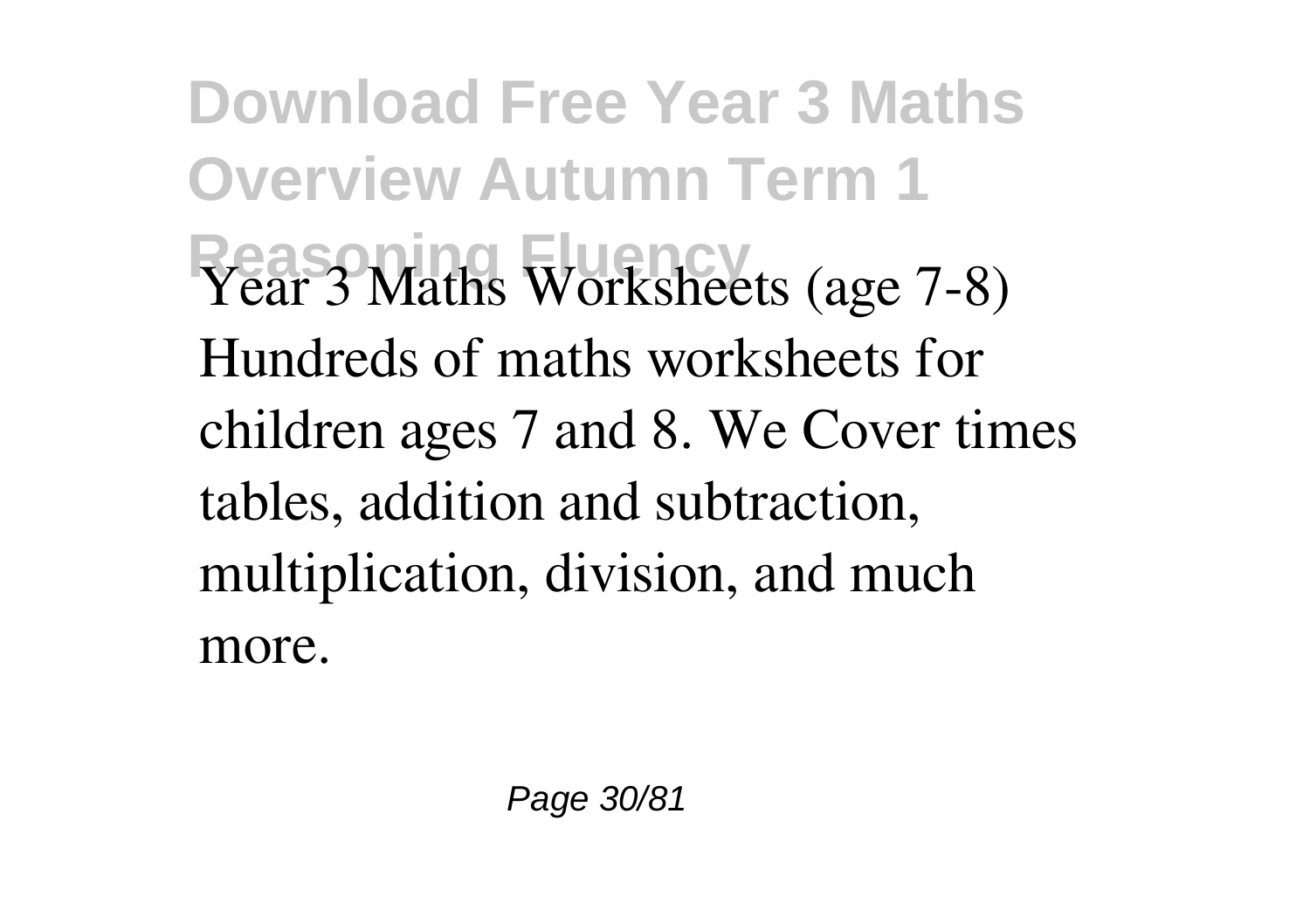**Download Free Year 3 Maths Overview Autumn Term 1 Free Year 3 Maths Worksheets-Star** Worksheets.Click to ... Year 3 Maths Planning (Termly) - Autumn 1 - Number system and calculating. FREE Year 3 Fractions Planning (Termly) Year 3 Fractions Planning (Termly) – Autumn 1 (Week

Page 31/81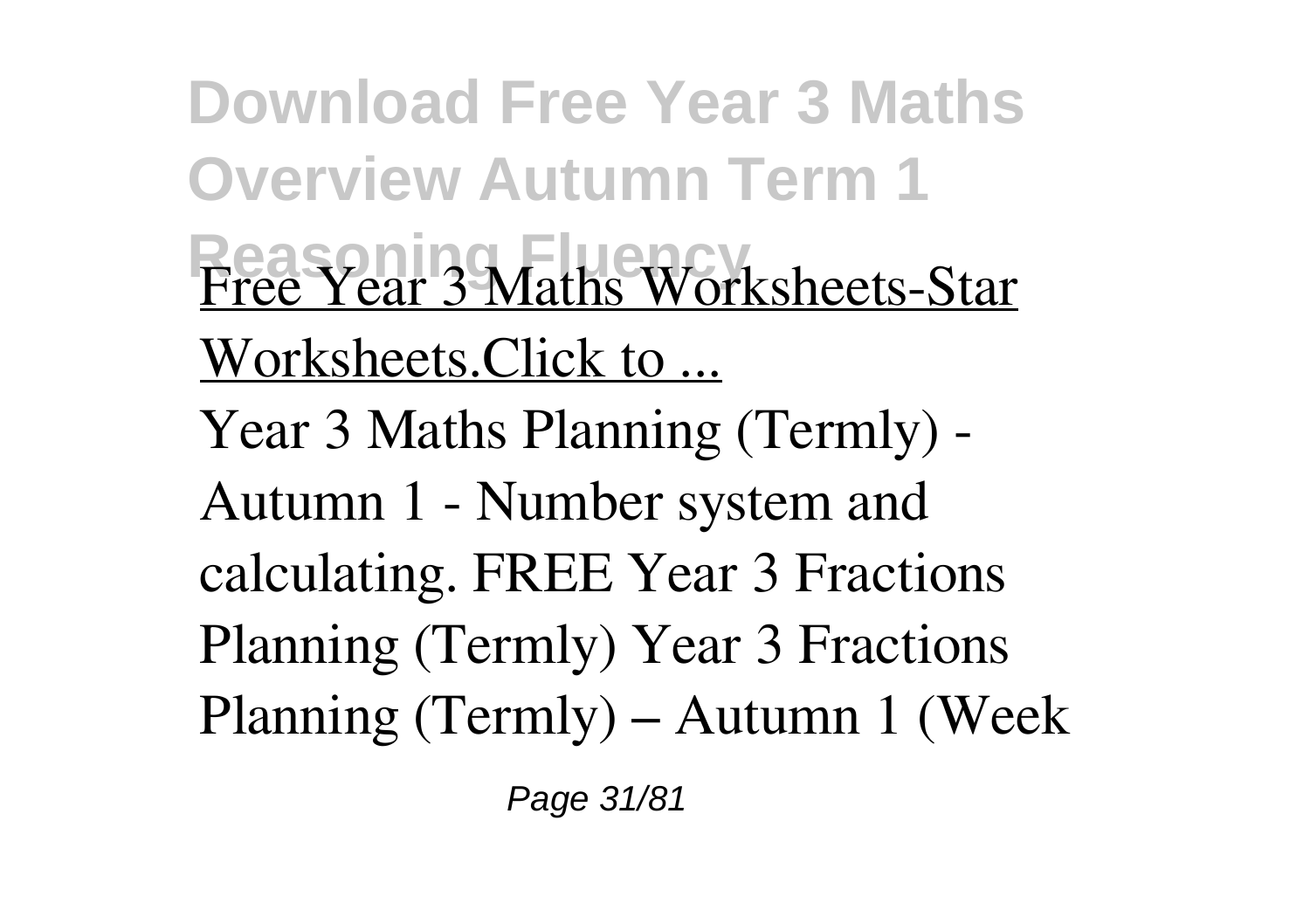**Download Free Year 3 Maths Overview Autumn Term 1 Reasoning Fluency** 7) Buy / Subscribe. 30p . Weekly planning . FREE Year 3 Maths Planning (Weekly) - Autumn 1, Week 1

...

Year 3 Year 3 maths planning autumn 1 worksheets, lesson ...

Page 32/81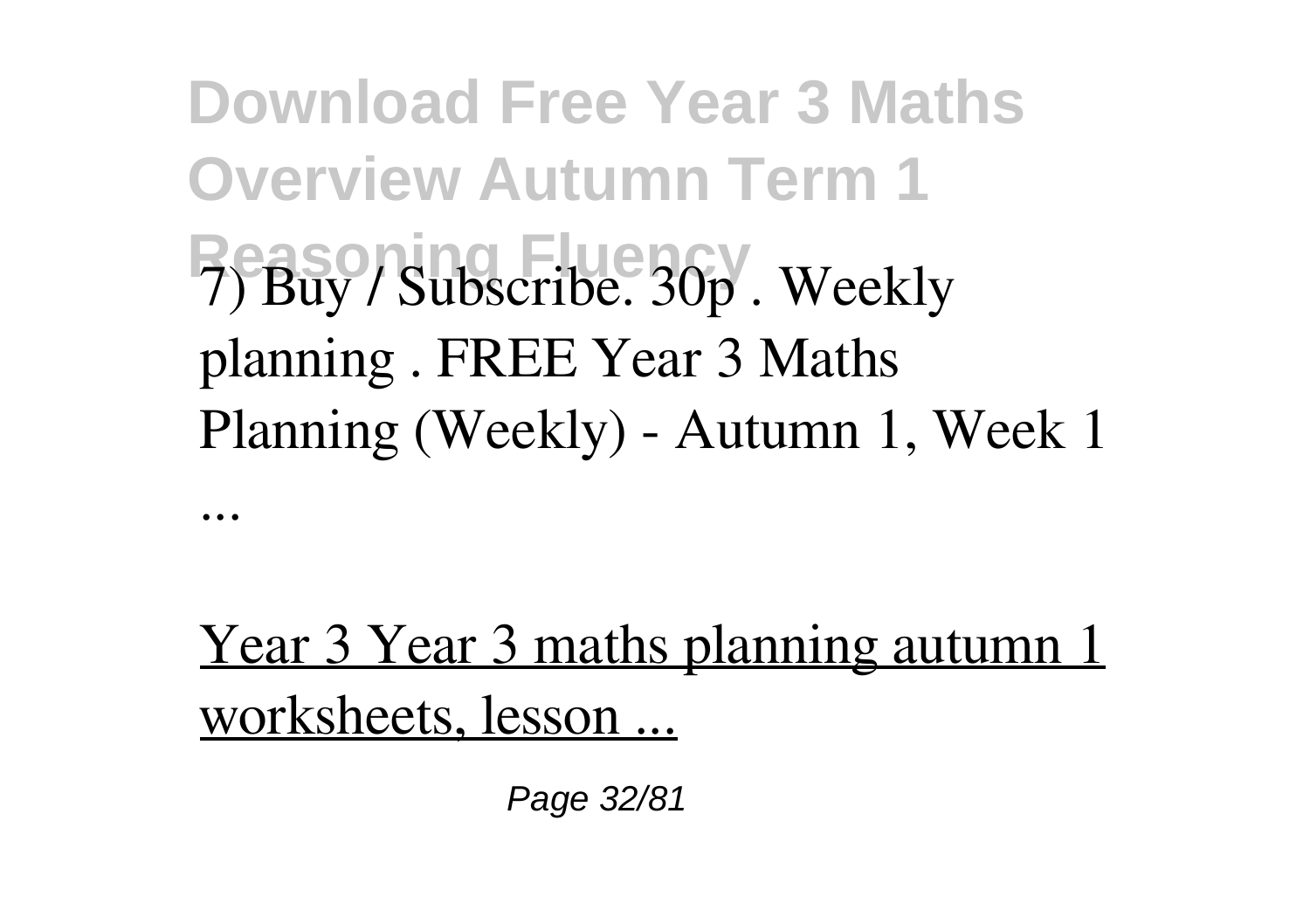**Download Free Year 3 Maths Overview Autumn Term 1 Strengthen retrieval skills and improve** students' working memory by completing a set of maths activity mats on a regular basis. Perfect to use as a time filler, morning starter or home learning. Covering maths concepts that are commonly taught during the autumn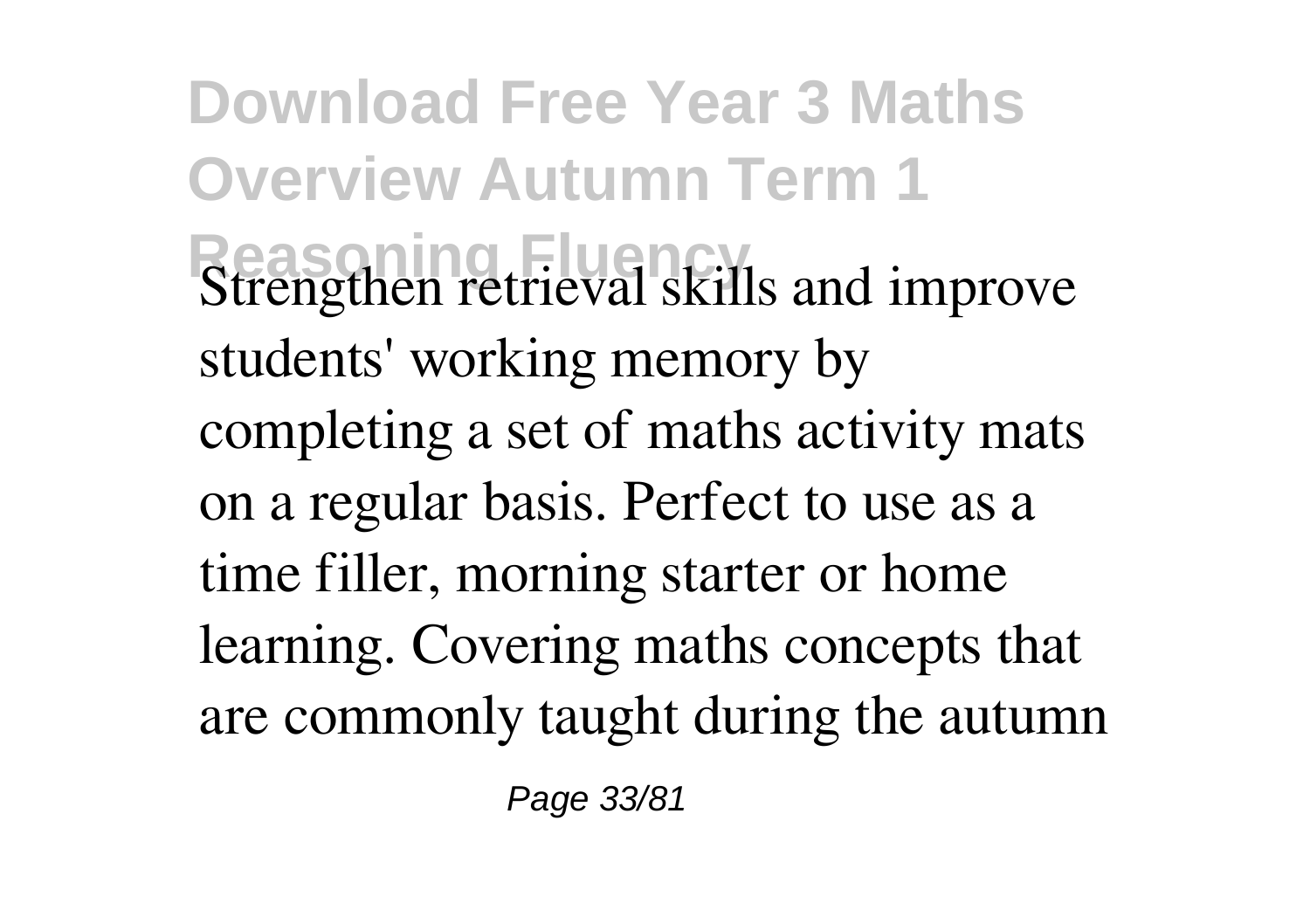**Download Free Year 3 Maths Overview Autumn Term 1 Reasoning Fluence 3 Autumn 1 Maths Activity** Mats contains: Ability [PDF] Ability [PDF] Ability [PDF]

Year 3 Autumn 1 Maths Activity Mats (teacher made) Year 3 Term by Term Objectives

Page 34/81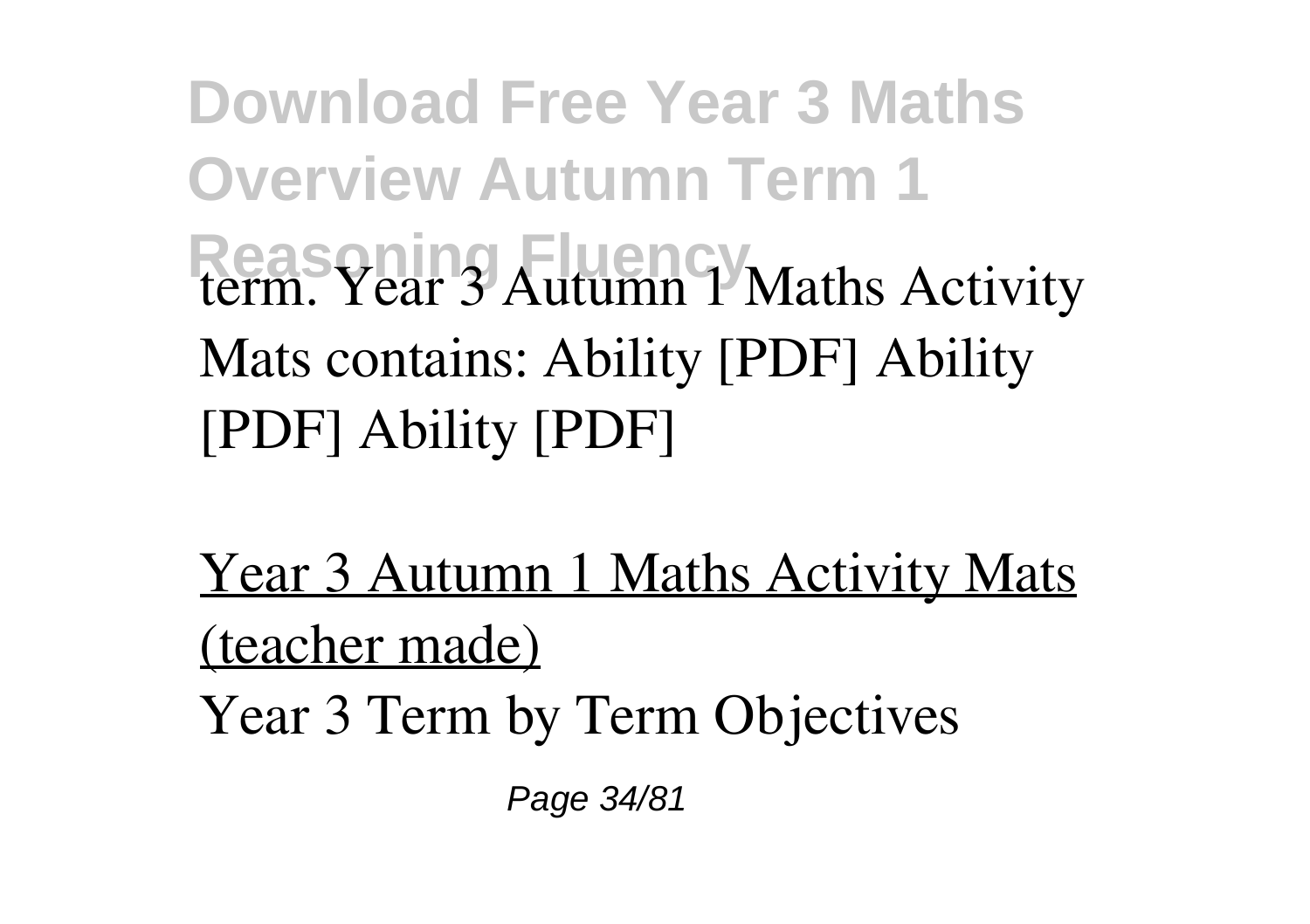**Download Free Year 3 Maths Overview Autumn Term 1 Reading Fluence ideas. Year Group Y3** Term Autumn Week 1 Week 2 Week 3 Week 4 Week 5 Week 6 Week 7 Week 8 Week 9 Week 10 Week 11 Week 12 Number – place value Identify, represent and estimate numbers using different representations. Find 10 or

Page 35/81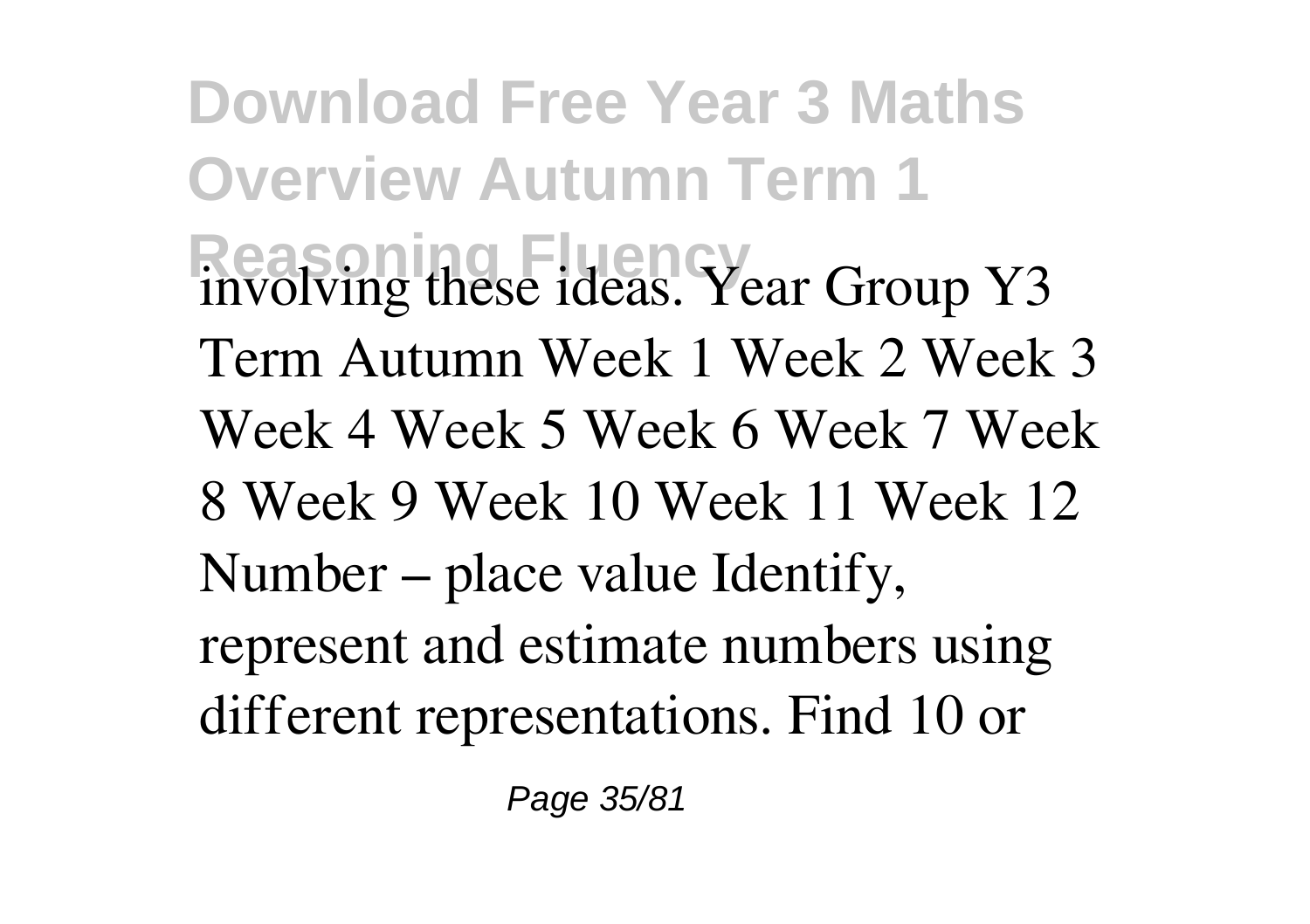**Download Free Year 3 Maths Overview Autumn Term 1 Read Fluence or less than a given number;** recognise the

Year 3 Mastery Overview Autumn - Parklands Primary School Welcome to Year 3! ... Year 3 Autumn 1 Medium Term Plan 2020-21 Year 3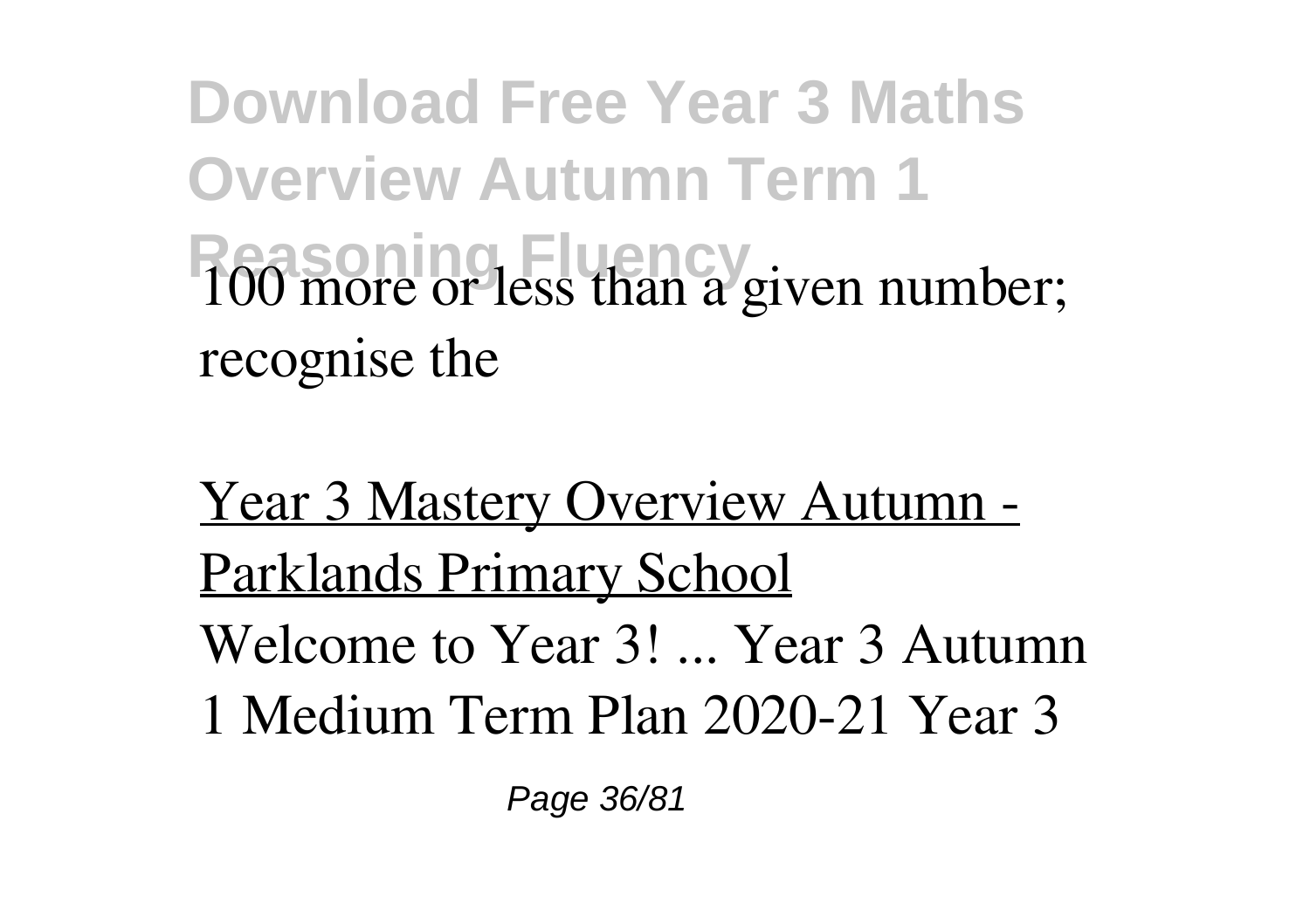**Download Free Year 3 Maths Overview Autumn Term 1 Reasoning Fluency** Autumn 2 Medium Term Plan 2020-21 Times Tables ; Spellings; Digger and the Gang Nash's Adventures in English Maths and Science. Hello World - French Activities Activities and videos to help improve comprehension. BBC

...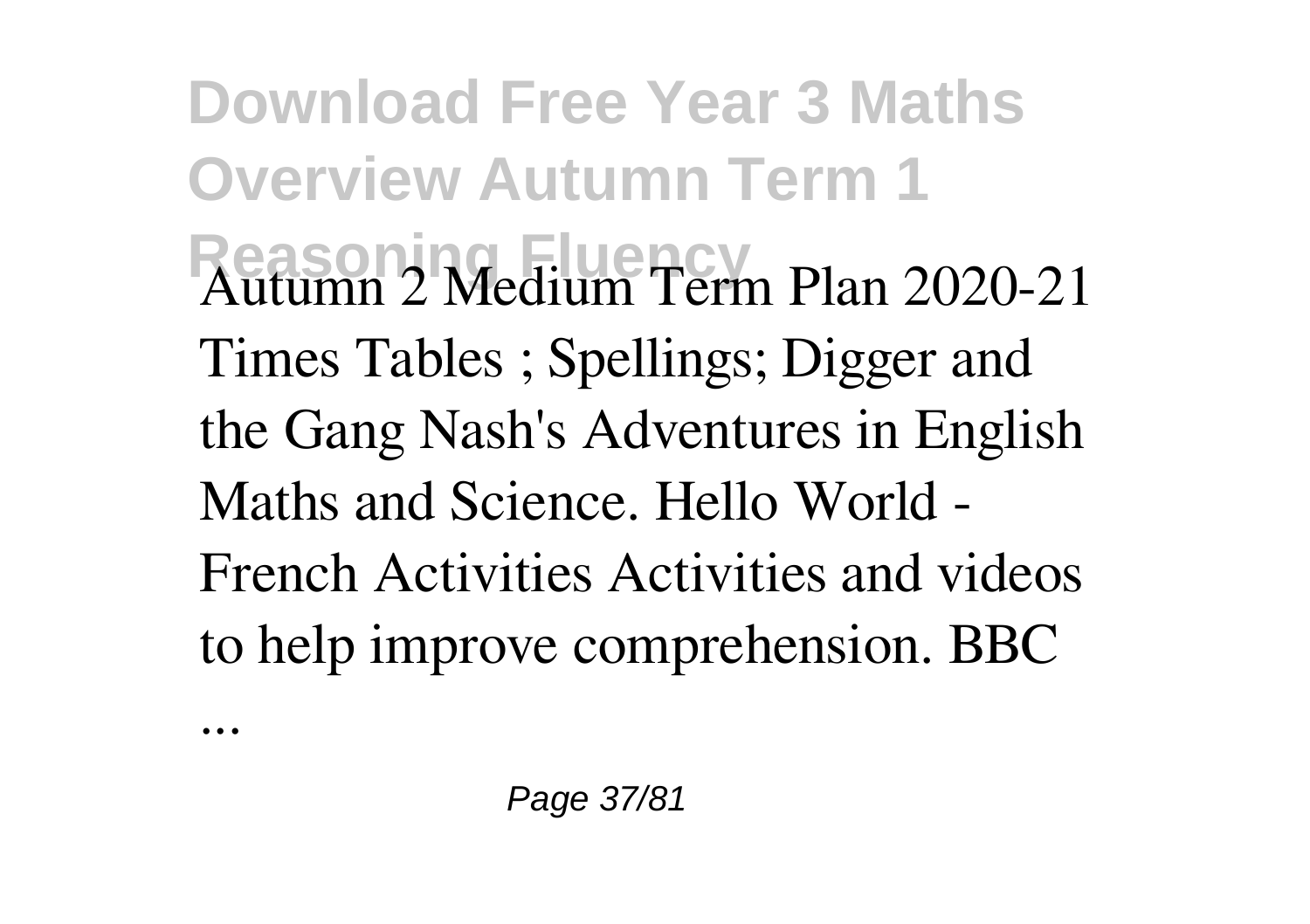**Download Free Year 3 Maths Overview Autumn Term 1 Reasoning Fluency**

Year 3 | The Sherwood School Other Maths Resources; Year 3. Autumn Block 1 (Place Value) Autumn Block 2 (Addition and Subtraction) Autumn Block 3 (Multiplication and Division) Spring Block 1

Page 38/81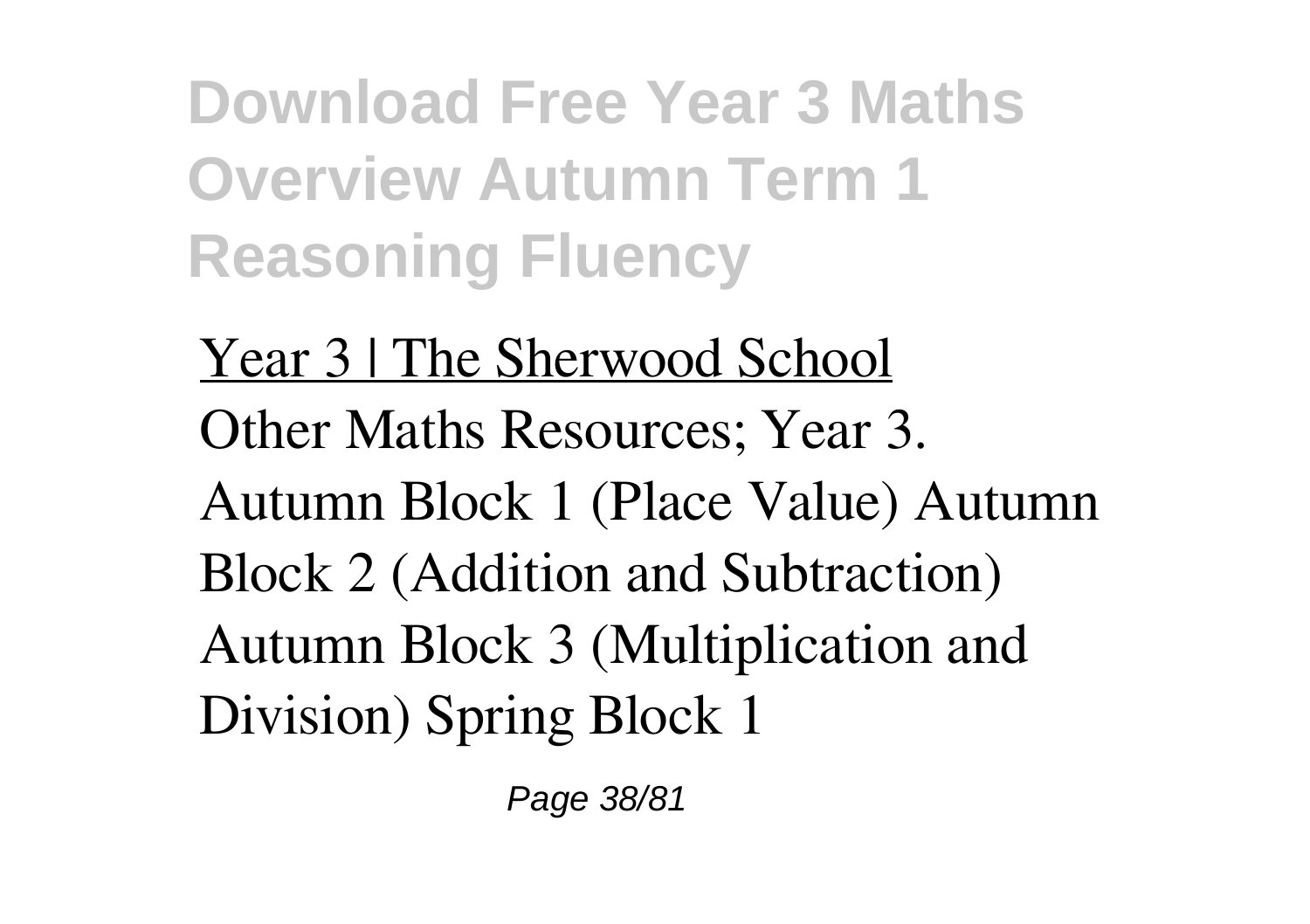**Download Free Year 3 Maths Overview Autumn Term 1 Reasoning Fluency** (Multiplication and Division) Spring Block 2 (Money) Spring Block 3 (Statistics) Spring Block 4 (Length and Perimeter) Spring Block 5 (Fractions) Summer Block 1 (Fractions) Summer Block 2 (Time)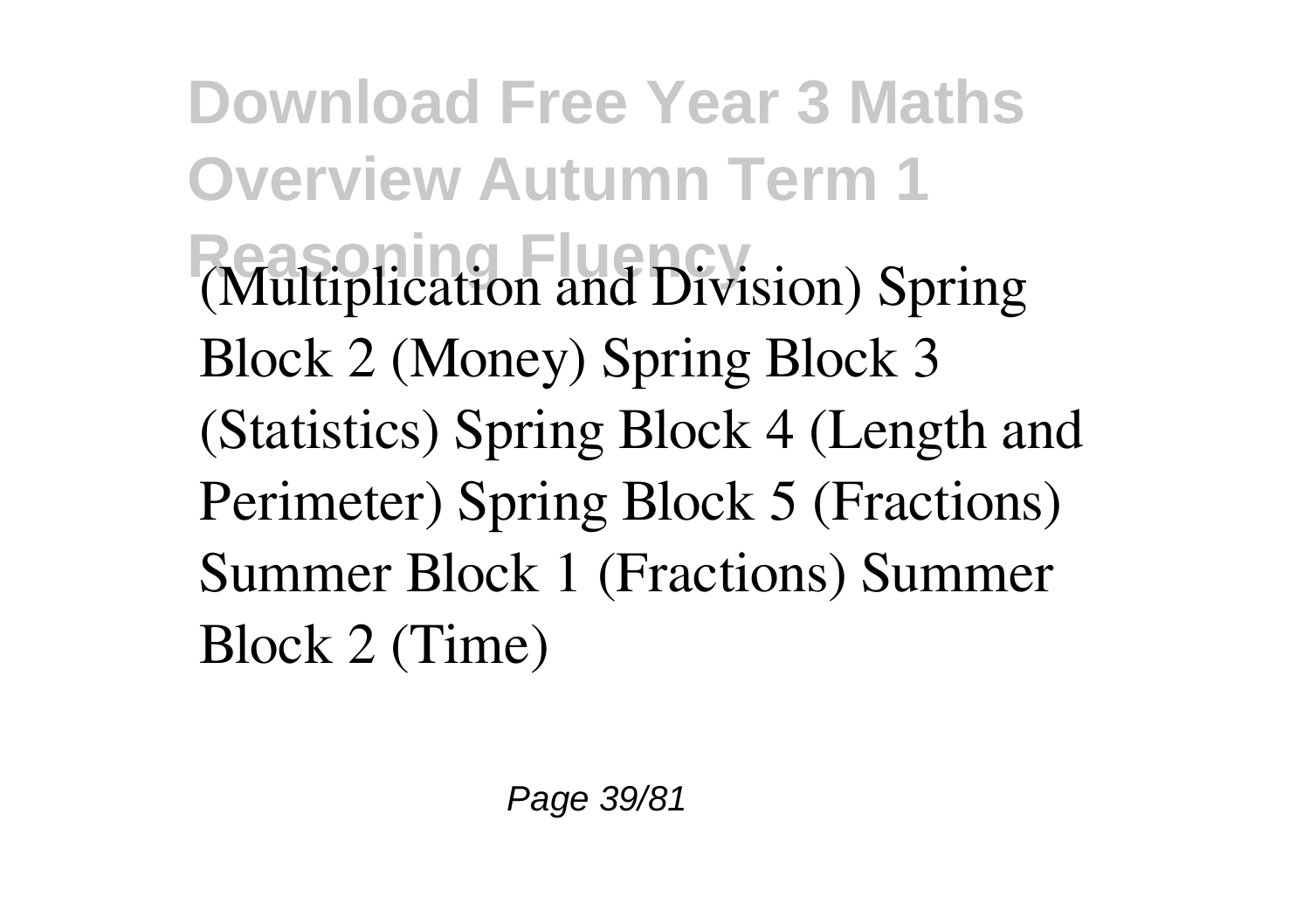**Download Free Year 3 Maths Overview Autumn Term 1 Year 1 Mathematics Curriculum** Objectives | Classroom Secrets Year 3/4 Mixed Year If you have any feedback on any of the work that we are this at home. Overview Since our Year 1 to Year 6 Schemes of Learning and overviews have been released we

Page 40/81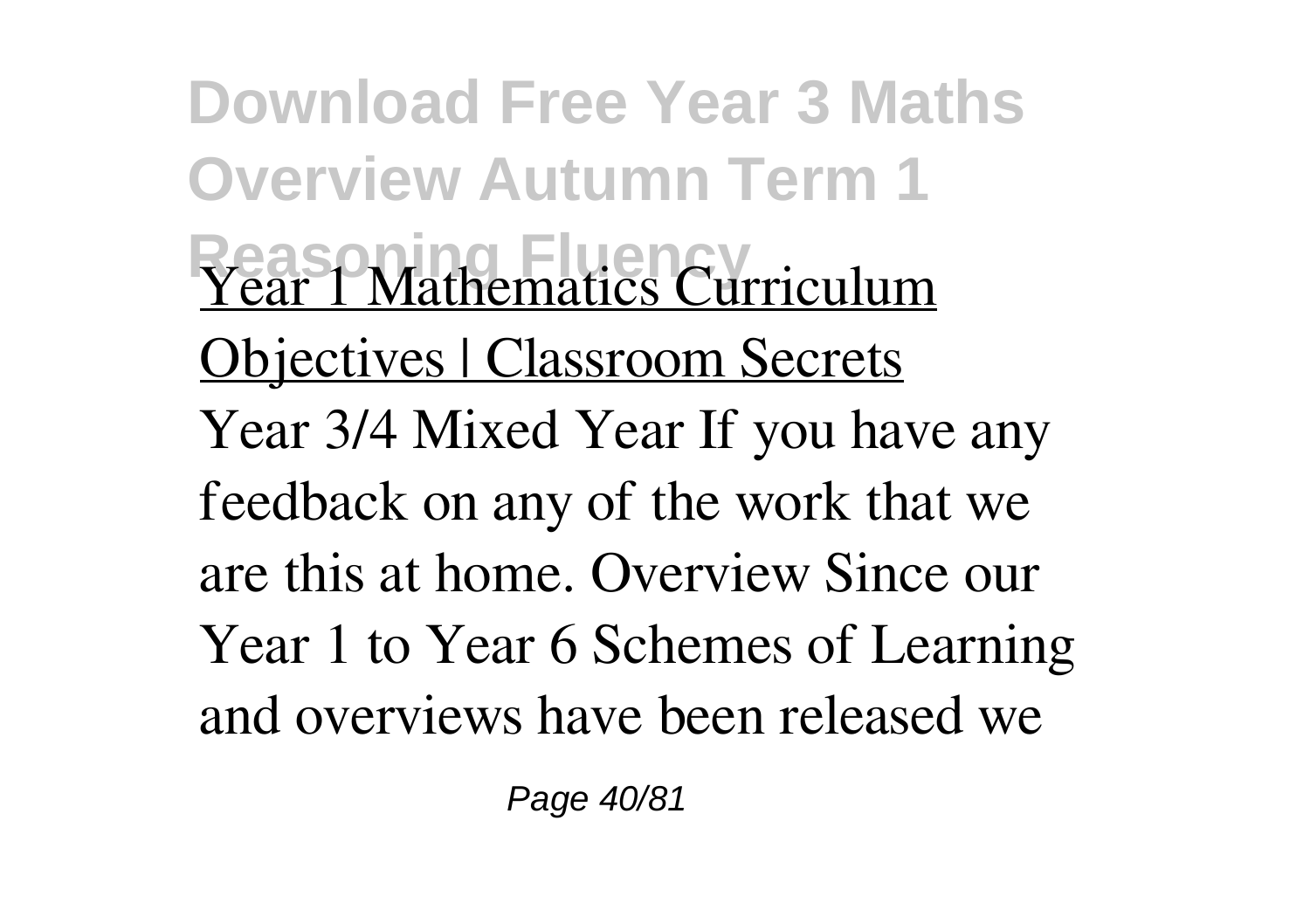**Download Free Year 3 Maths Overview Autumn Term 1 Reasoning Fluency** have had lots of requests for something similar for mixed year groups. This document provides the yearly overview that schools have been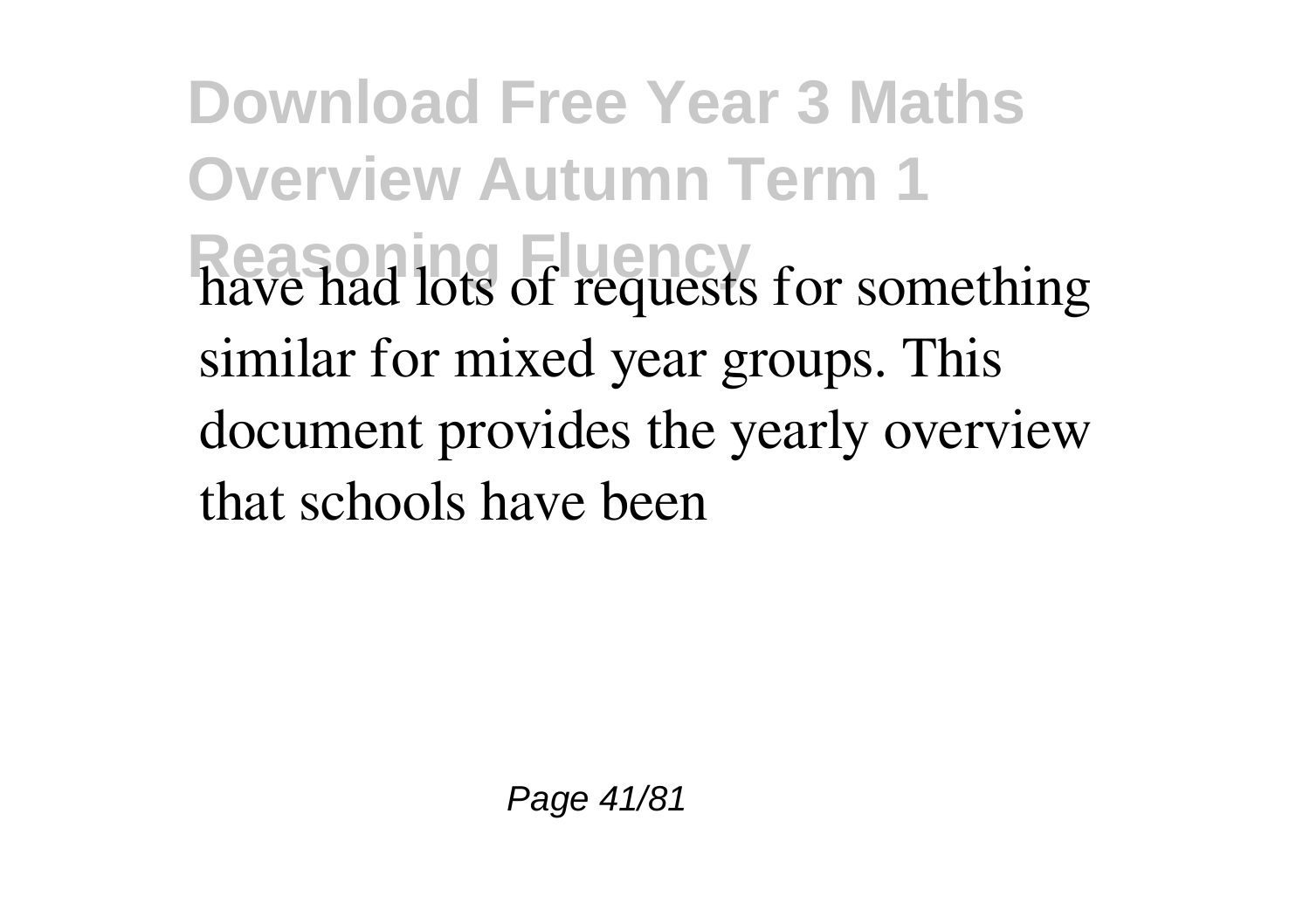**Download Free Year 3 Maths Overview Autumn Term 1 Reasoning Fluency** *Counting Pumpkins* **18 Tricky Riddles That'll Stretch Your Brain Year 3 Autumn Term Arithmetic Week 1** *The Very Hungry Caterpillar | A Cosmic Kids Yoga Adventure!*

The Magic School Bus| Ghost Farm| *Fall Stories for Kids: WE'RE GOING*

Page 42/81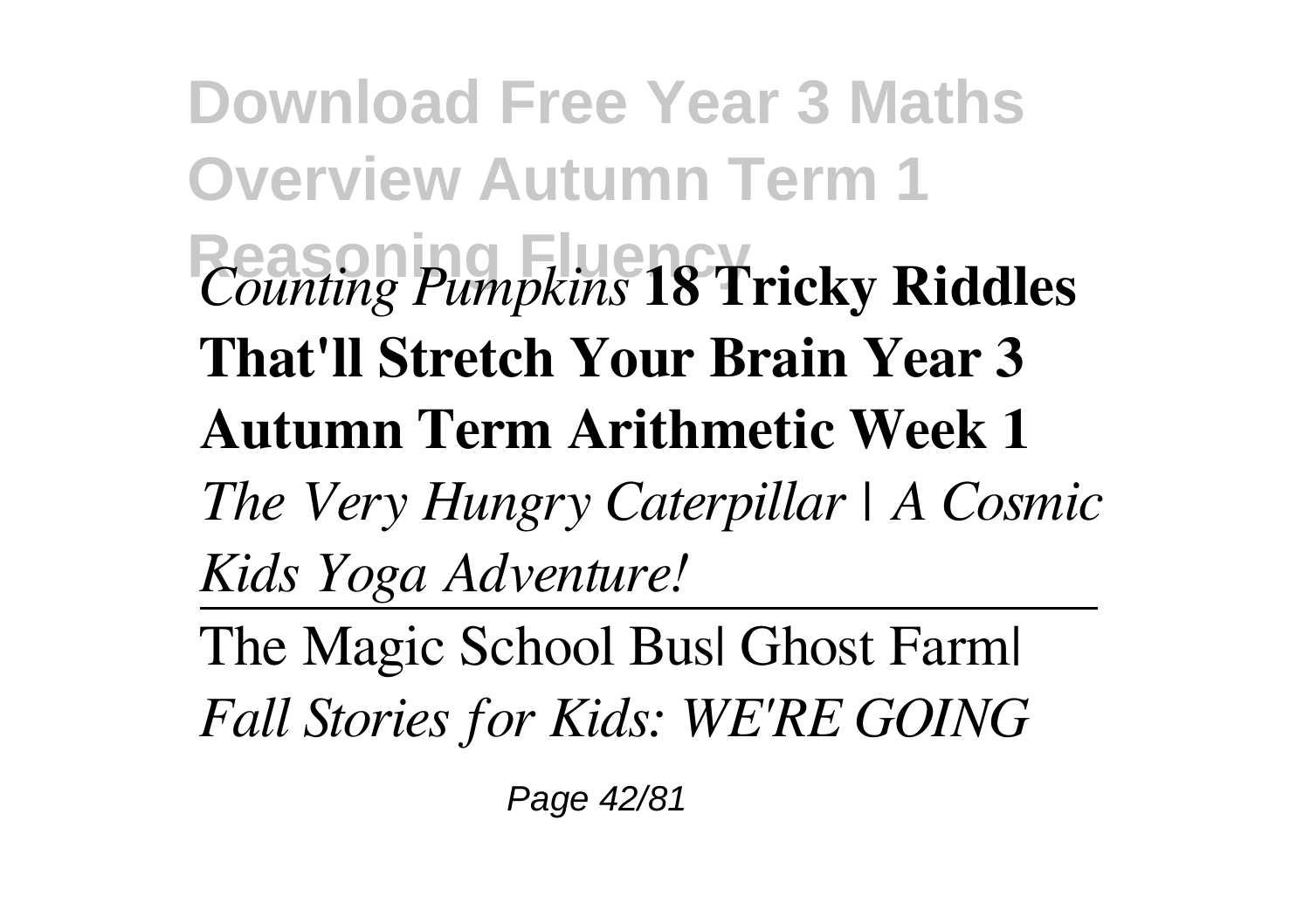**Download Free Year 3 Maths Overview Autumn Term 1 Reasoning Fluency** *ON A LEAF HUNT The Berenstain Bears: Say Please and Thank You / Help Around The Workshop - Ep. 35* Fall and Autumn Counting Song for Kids - How Many Leaves? - ELF Learning NUMBERJACKS | Seaside Adventure | Full MovieAutumn 2020 Home

Page 43/81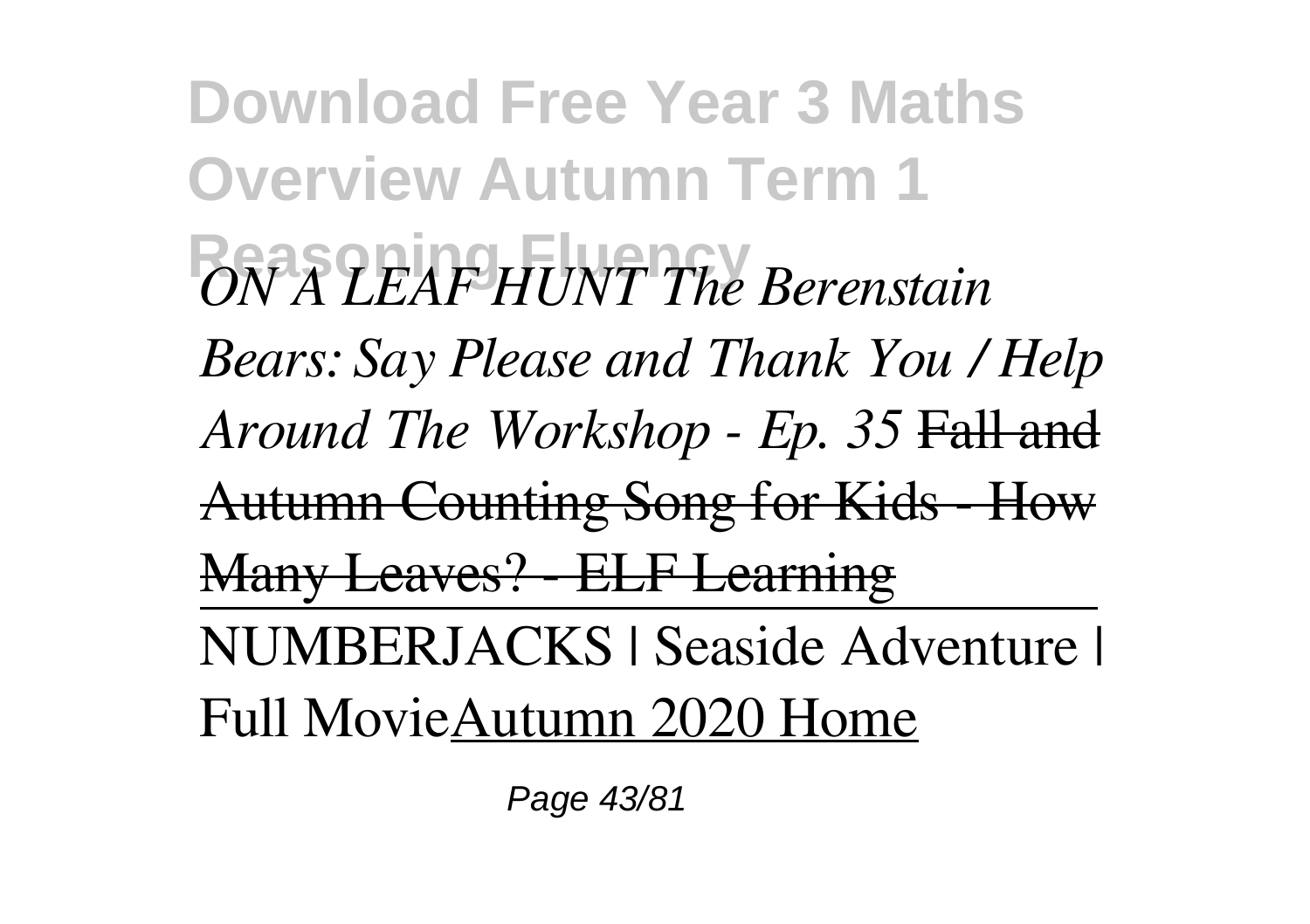**Download Free Year 3 Maths Overview Autumn Term 1 Education Routine, Resources \u0026** Activities! Maths Home Learning Autumn 1 **Books for Learning Mathematics** *Singapore's Maths Genius (Math Whiz Kids Pt 1) Time for Learning: A Day in the Life of a Singaporean Teacher Methodology of*

Page 44/81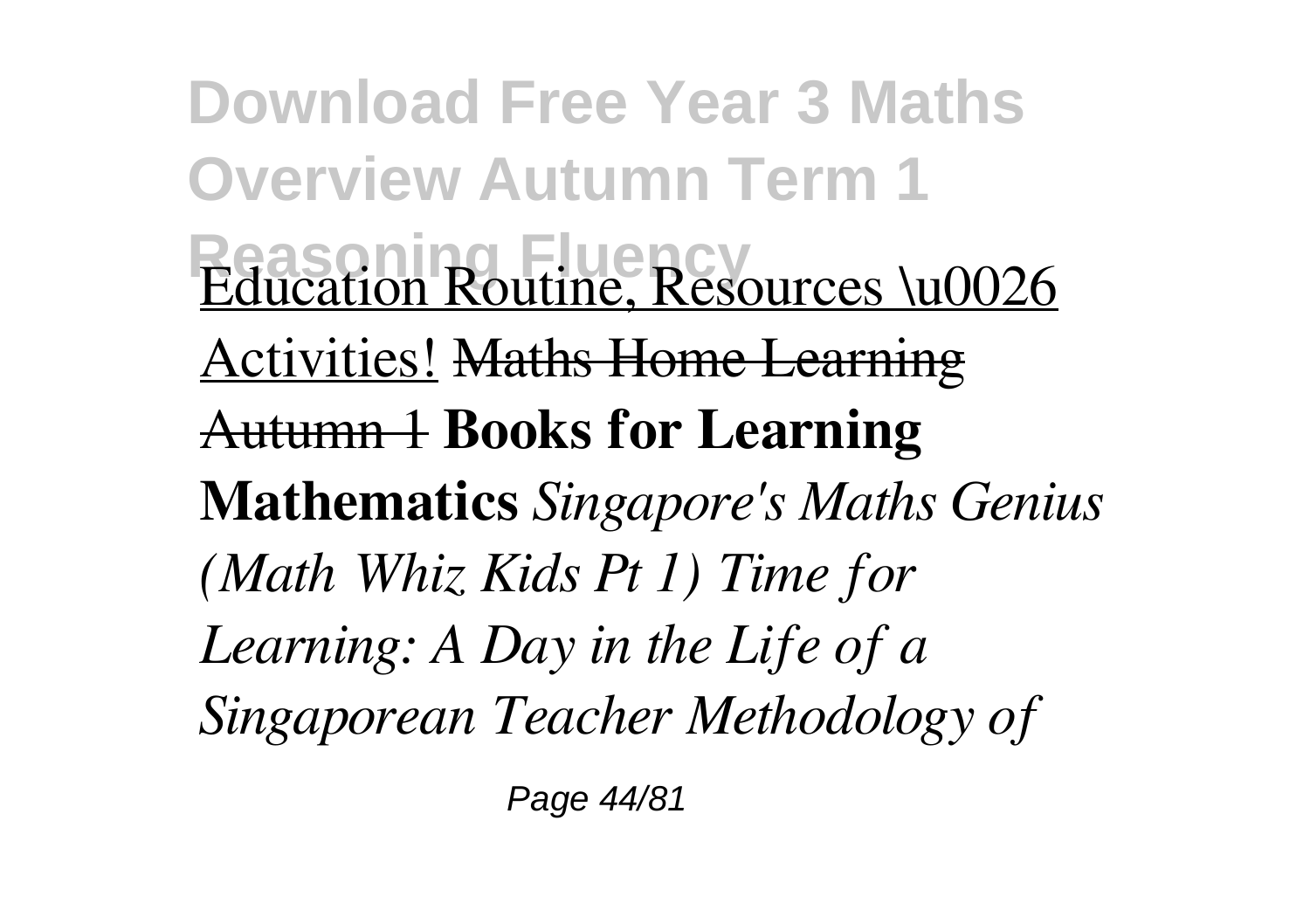**Download Free Year 3 Maths Overview Autumn Term 1 Reasoning Fluency** *Singapore Math Part 1* Singapore Math 1B Parent Video Using models to solve word problems - Singapore Math: Whole Numbers Part 1 Singapore Long Division.mov 22 MATH PUZZLES WITH ANSWERS TO TEST YOUR LOGIC What is Singapore

Page 45/81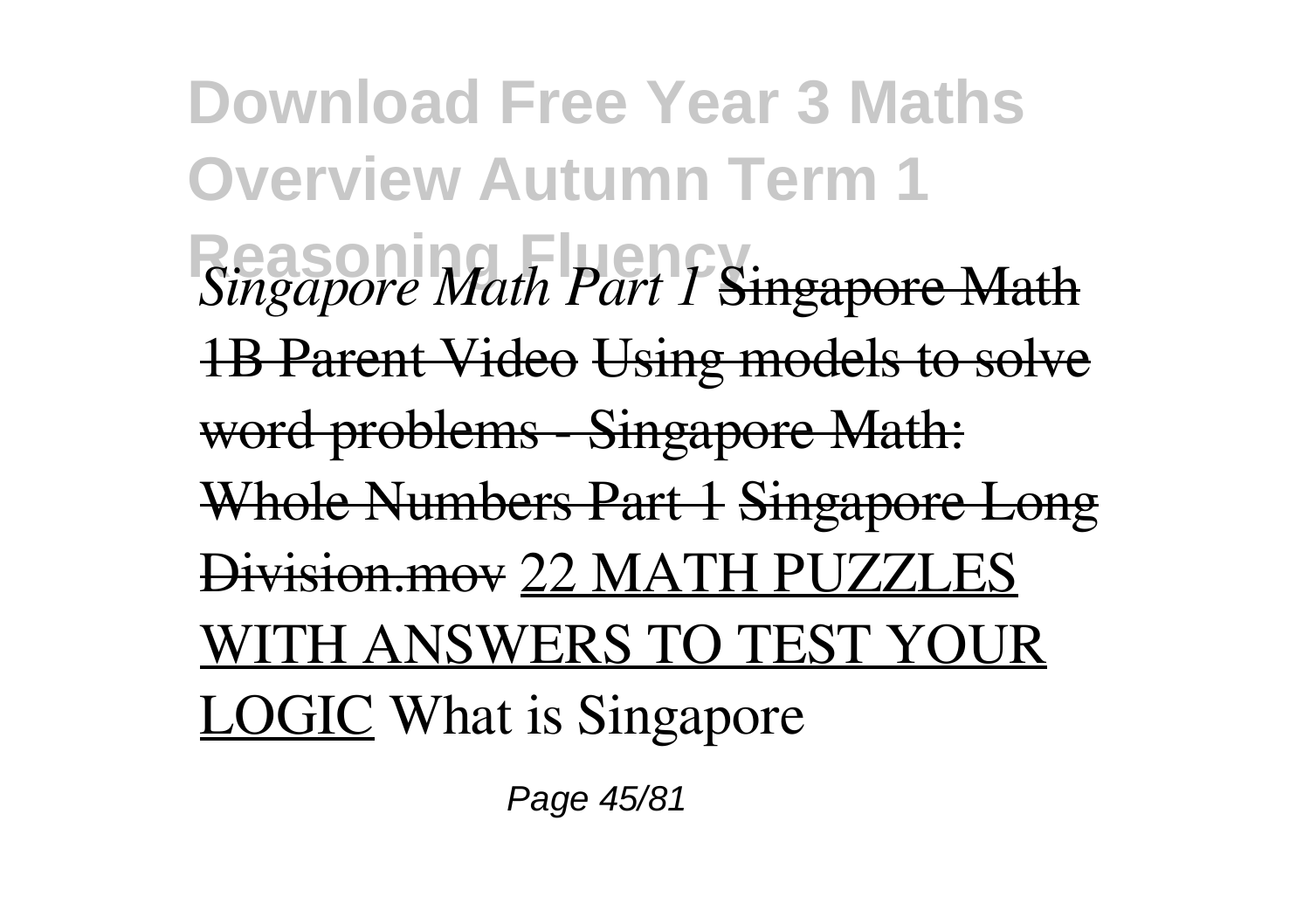**Download Free Year 3 Maths Overview Autumn Term 1 Mathematics all about Outstanding** Year 3 English - Writing play scripts *HOME LEARNING: Year 3 Maths Skills* Sorting One Group in Different Ways I Sorting \u0026 Matching Games for Kids | Kids Academy MATH MAMMOTH GRADE 3 || Review How

Page 46/81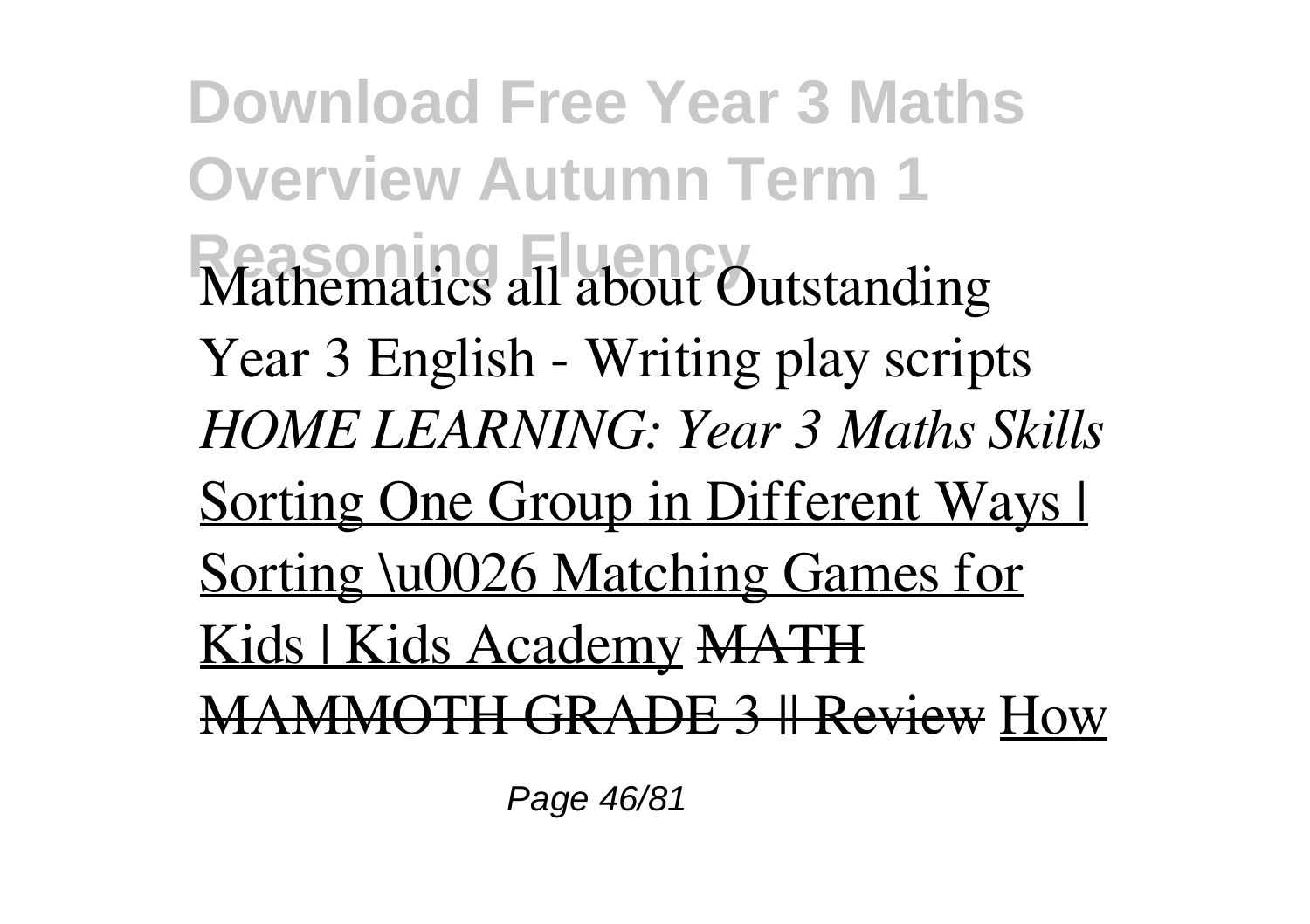**Download Free Year 3 Maths Overview Autumn Term 1 Reasoning Fluency** to play Autumn Glow from Martha Mier's The best of Book 3 The whole of GCSE 9-1 Maths in only 2 hours!! Higher and Foundation Revision for Edexcel, AQA or OCR Four Seasons Song | Jack Hartmann Additional GCSE, AS and A-Level

Page 47/81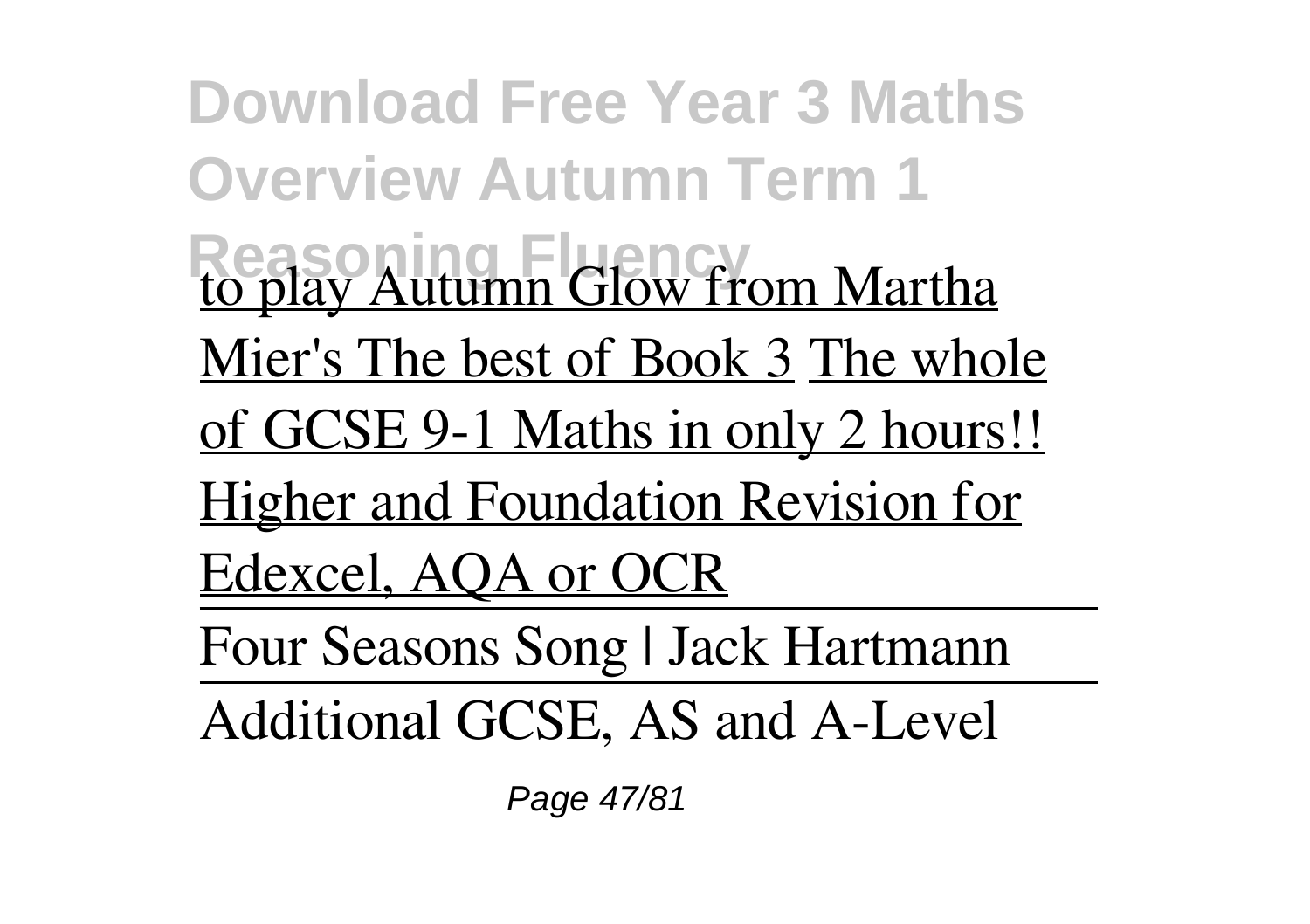**Download Free Year 3 Maths Overview Autumn Term 1 Reasoning Fluency** exam series in autumn 2020Year 3 Maths Overview Autumn Year 3 |Autumn Term |Week 1 to 3 –Number: Place Value Use bundles of straws in tens, bead strings and Base 10 to explore how many tens make a hundred. Children use the equipment to

Page 48/81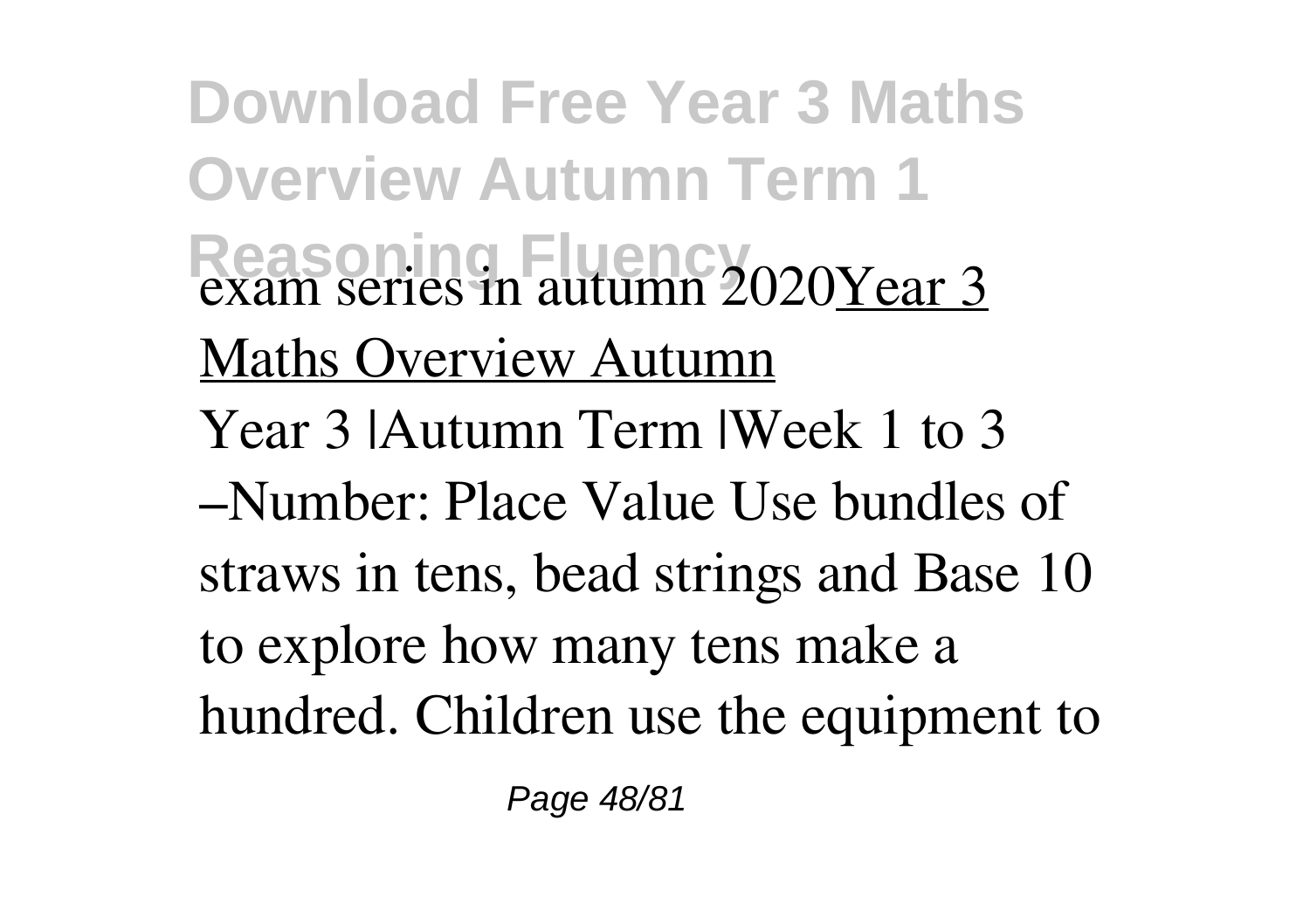**Download Free Year 3 Maths Overview Autumn Term 1** Reason<sub>ing</sub> Fluence<sub>2</sub> count up and down in tens to make 100 There are 3 tensthis is thirty. There are  $\frac{1}{\sqrt{2}}$  this is  $\frac{1}{\sqrt{2}}$ . There are  $\frac{1}{\sqrt{2}}$ tens in one hundred.

Autumn Scheme of Learning Year 3 - White Rose Maths

Page 49/81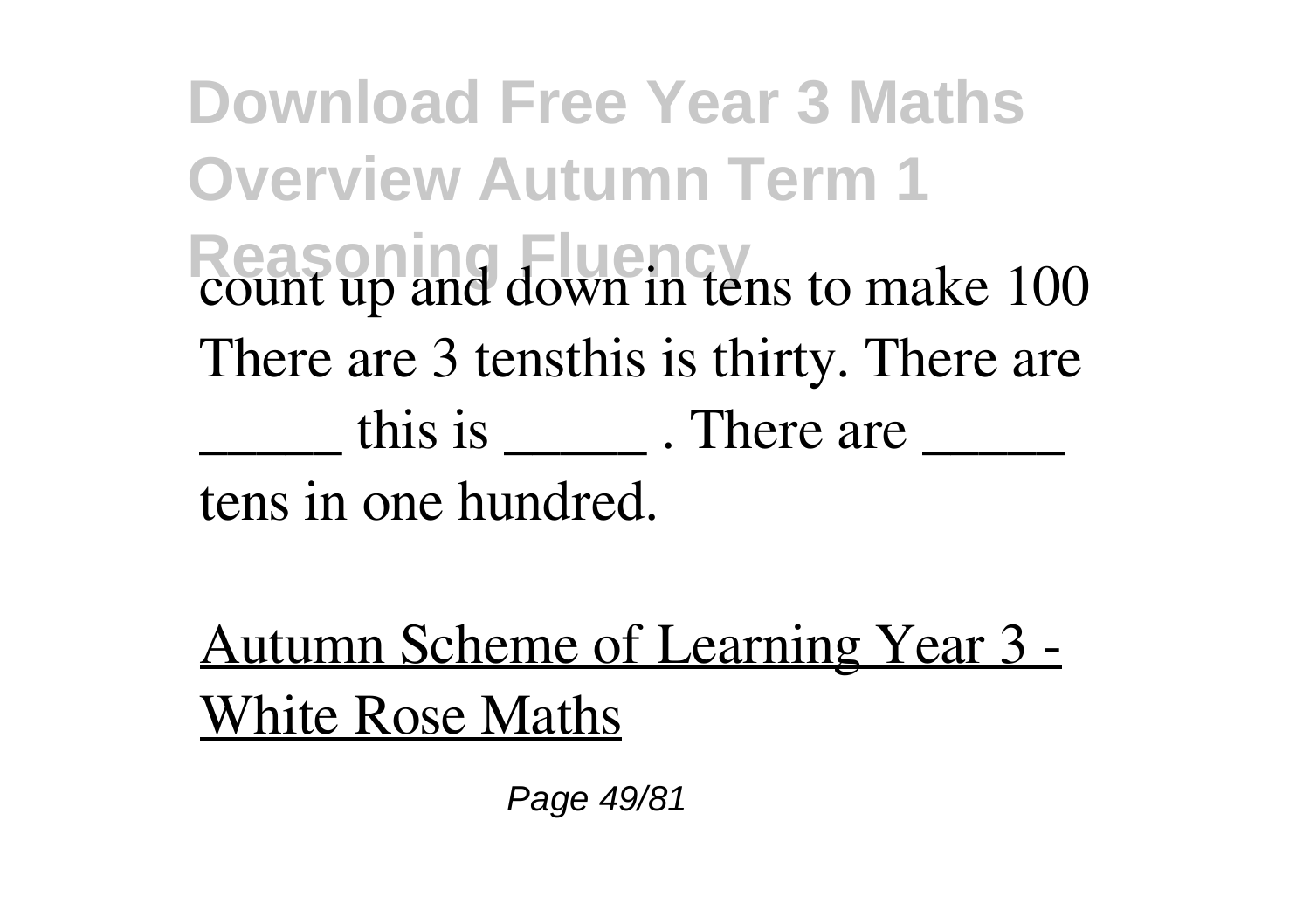**Download Free Year 3 Maths Overview Autumn Term 1 Reasoning Fluency** If the Year 3 mathematics test is undertaken and marked in line with the guidance in the teacher guide, then both a standardised score and an age standardised score can be derived from a pupil's test score. The starting point for both of these outcomes is to total a

Page 50/81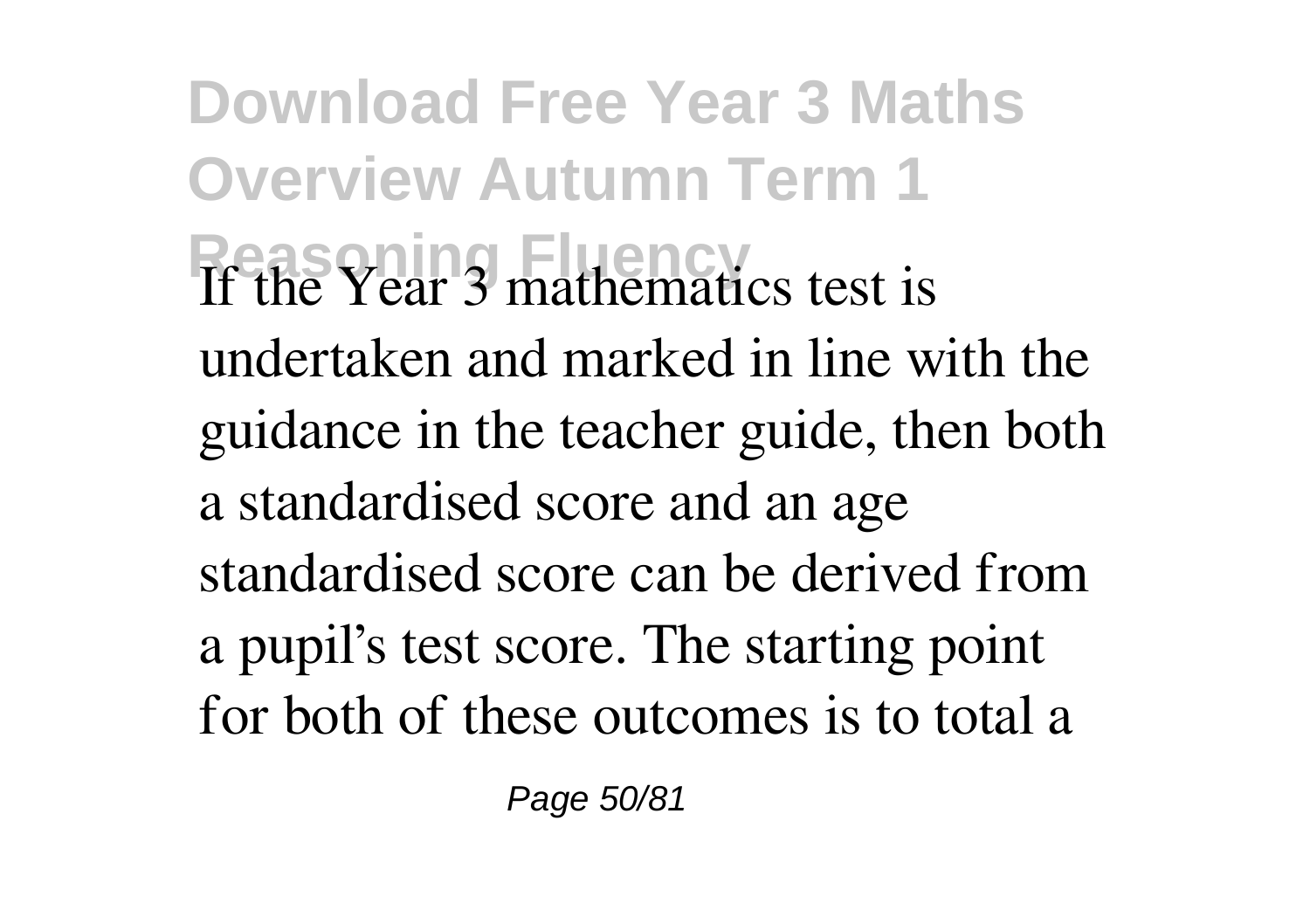**Download Free Year 3 Maths Overview Autumn Term 1 Reason** Fluence pupil's marks from the three mathematics booklets.

Maths Teacher Guide Year 3 Supplement - Autumn We provide Hamilton Year 3 maths both as weekly plans (below) and as

Page 51/81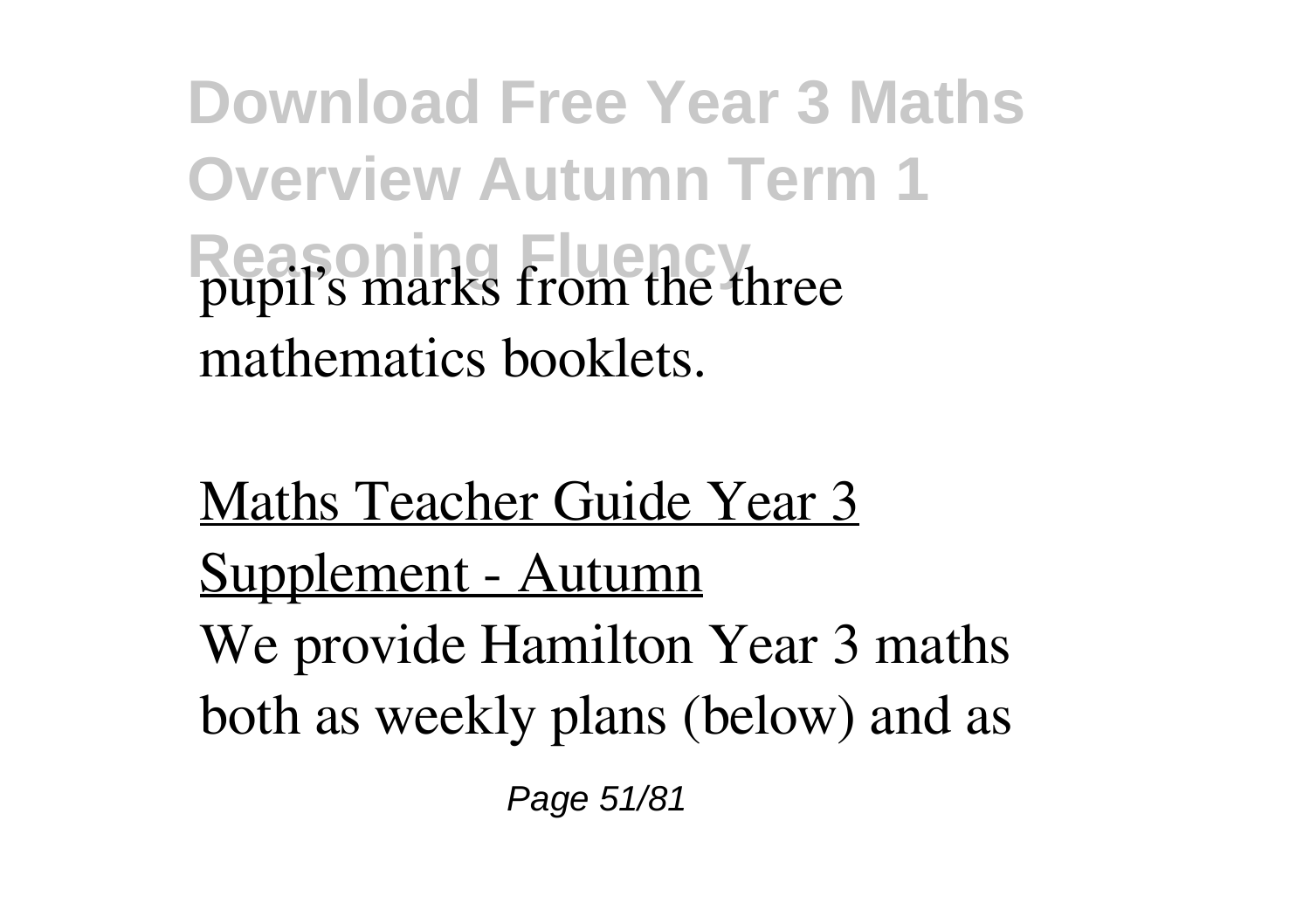**Download Free Year 3 Maths Overview Autumn Term 1 Reasoning Fluency** short blocks. We will eventually be phasing out the plans, as we believe our short blocks offer you all of the same advantages and more. Find out more about the advantages of Hamilton's short blocks.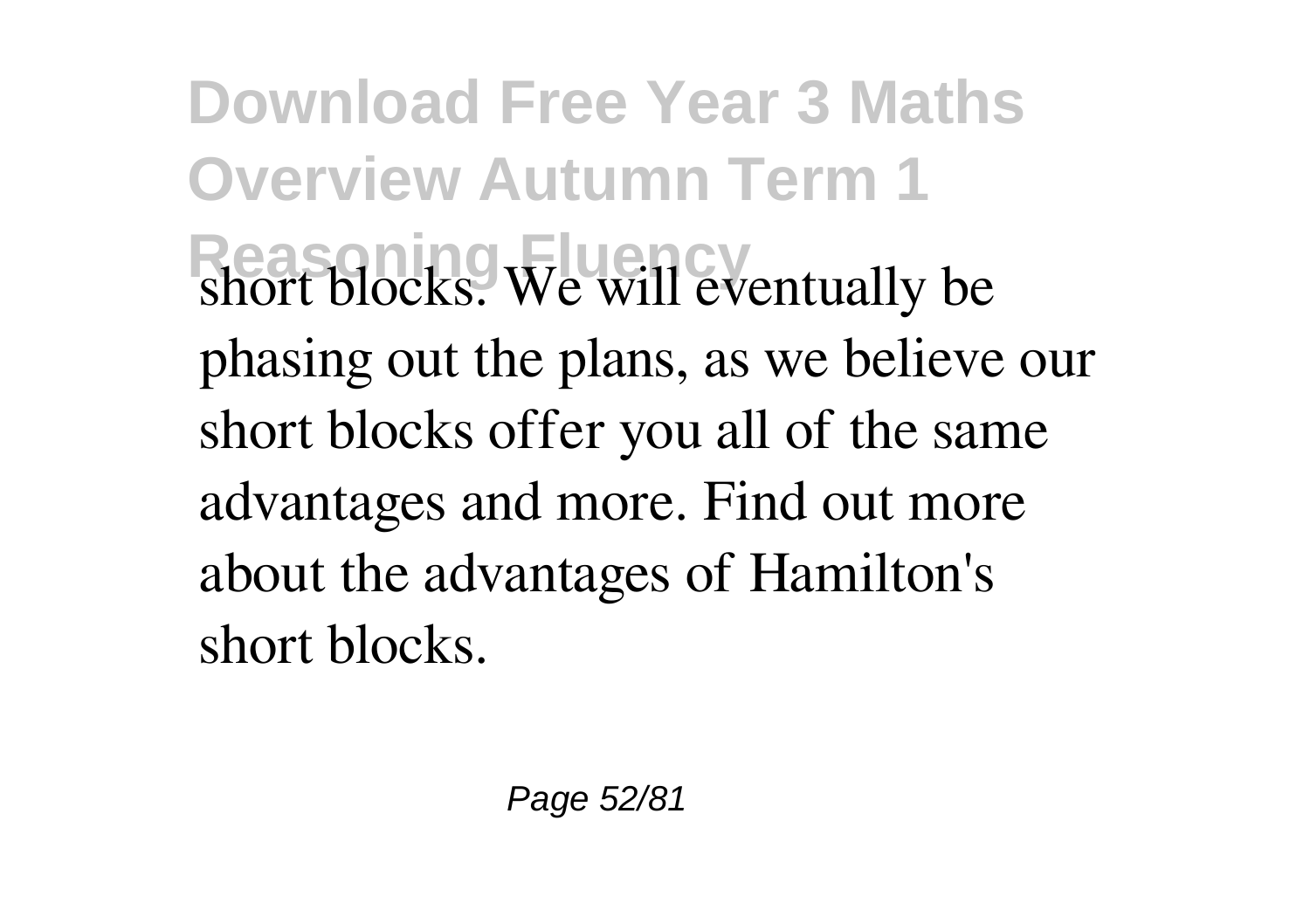**Download Free Year 3 Maths Overview Autumn Term 1 Year 3 Maths Plans | Hamilton Trust |** Hamilton Trust Year 3 involving these ideas. Year Group Y3 Term Autumn Week 1 Week 2 Week 3 Week 4 Week 5 Week 6 Week 7 Week 8 Week 9 Week 10 Week 11 Week 12 Number – place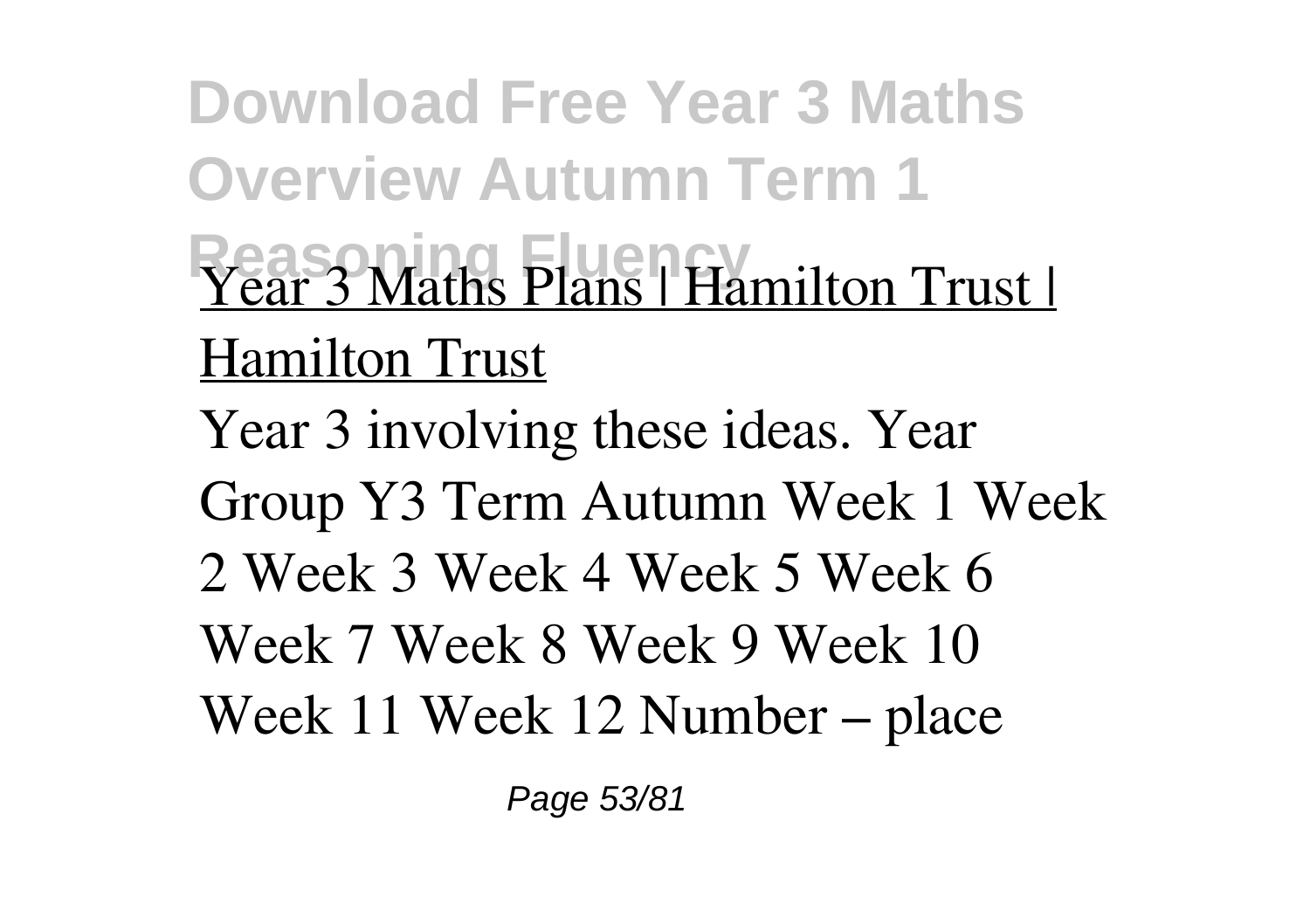**Download Free Year 3 Maths Overview Autumn Term 1** Reasonial Fluencies<sup>Read</sup><br> **Reading Fluence** *represent and estimate* numbers using different representations. Find 10 or 100 more or less than a given number; recognise the place value of each digit

Year 3 Mastery Overview Autumn -

Page 54/81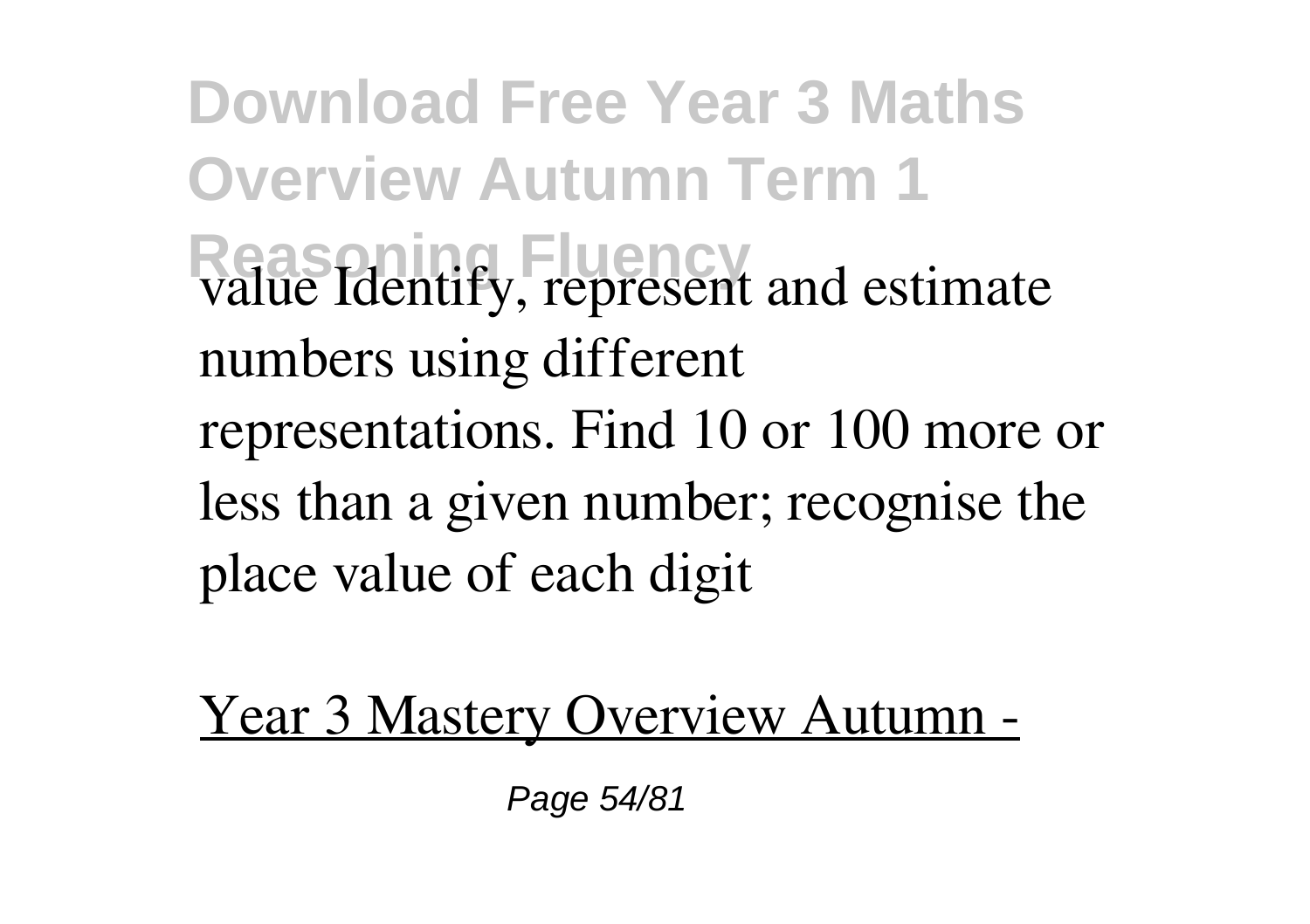**Download Free Year 3 Maths Overview Autumn Term 1 Easington Lane Primary School** Year 3 Homework Overview: AUTUMN 1. At Broad Heath we want children to be active learners who become great thinkers, super readers, fantastic writers, are kind, considerate but most all are inspired to learn. By

Page 55/81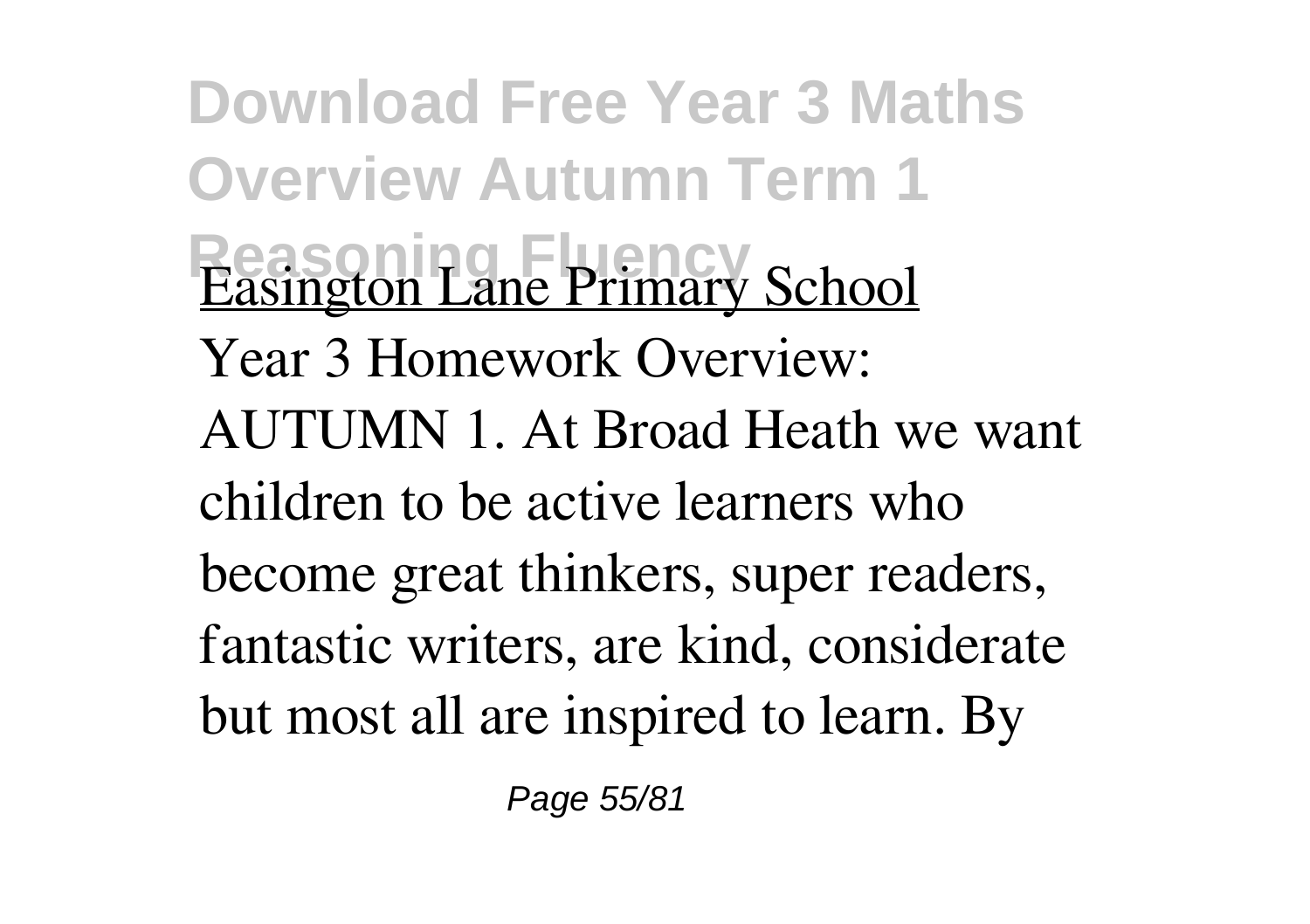**Download Free Year 3 Maths Overview Autumn Term 1** Reasoning together, we can make this school year a very positive and successful inspirational experience for both you and your child.

Year 3 Homework Overview: AUTUMN 1

Page 56/81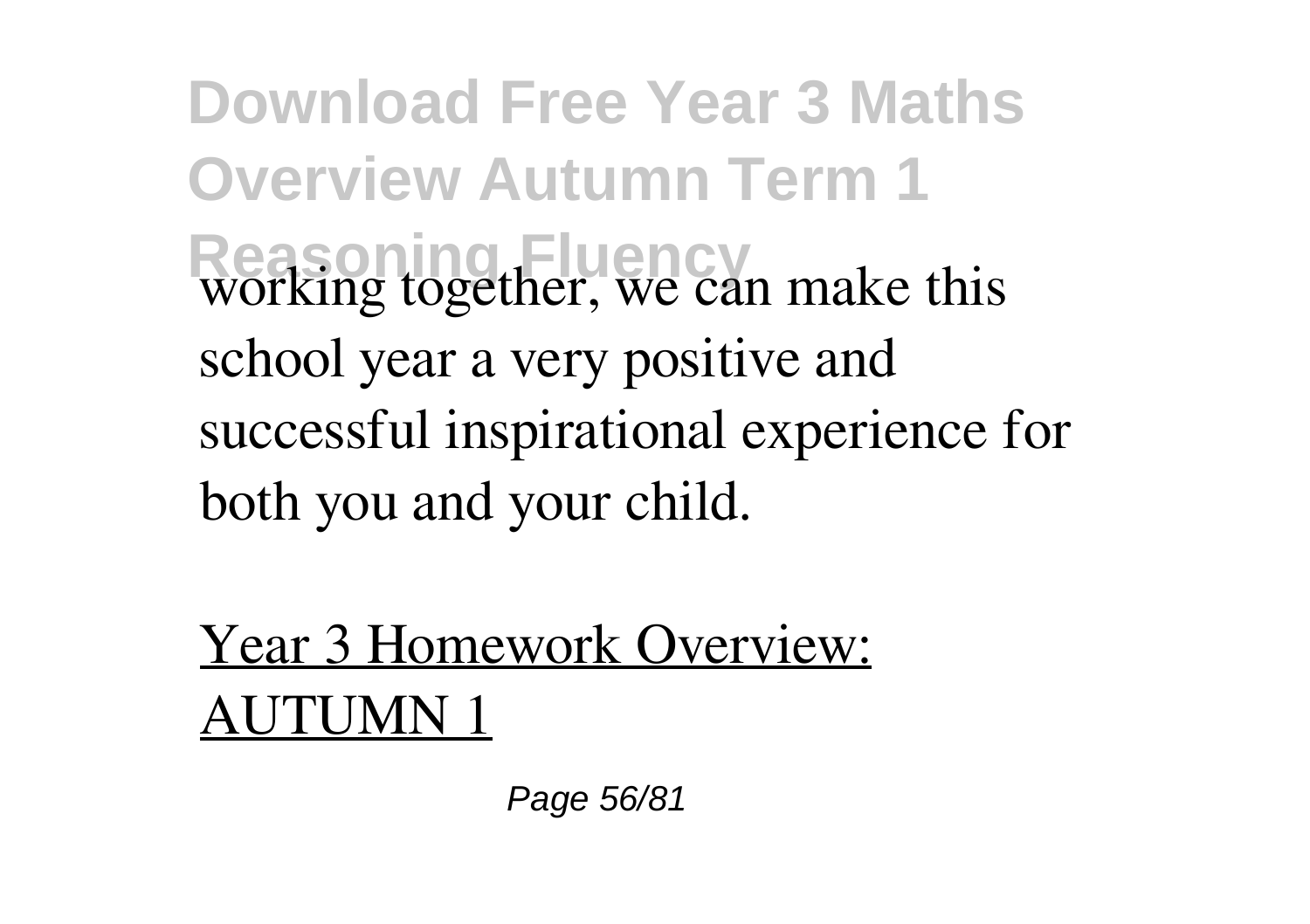**Download Free Year 3 Maths Overview Autumn Term 1** three-digit number and ones. three-digit number and tens. three-digit number and hundreds. (3C2) Add and subtract numbers with up to three digits, using formal written methods of columnar addition and subtraction. (3C3) Estimate the answer to a calculation and

Page 57/81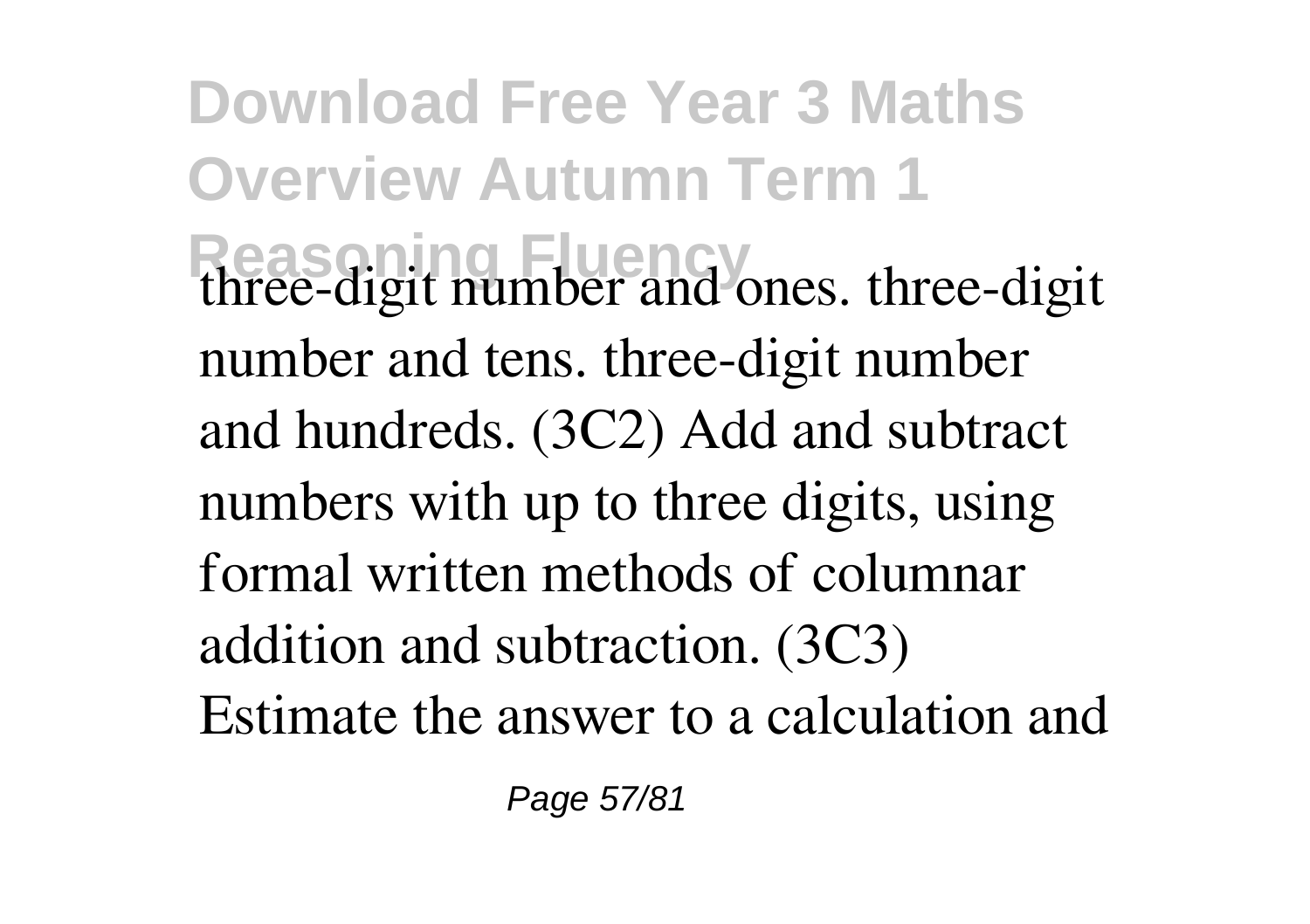**Download Free Year 3 Maths Overview Autumn Term 1** Reasoning Fluency use inverse operations to check answers. (3C4) Solve problems, including missing number problems, using number facts, place value, and more complex addition and subtraction.

Year 3 Mathematics Curriculum

Page 58/81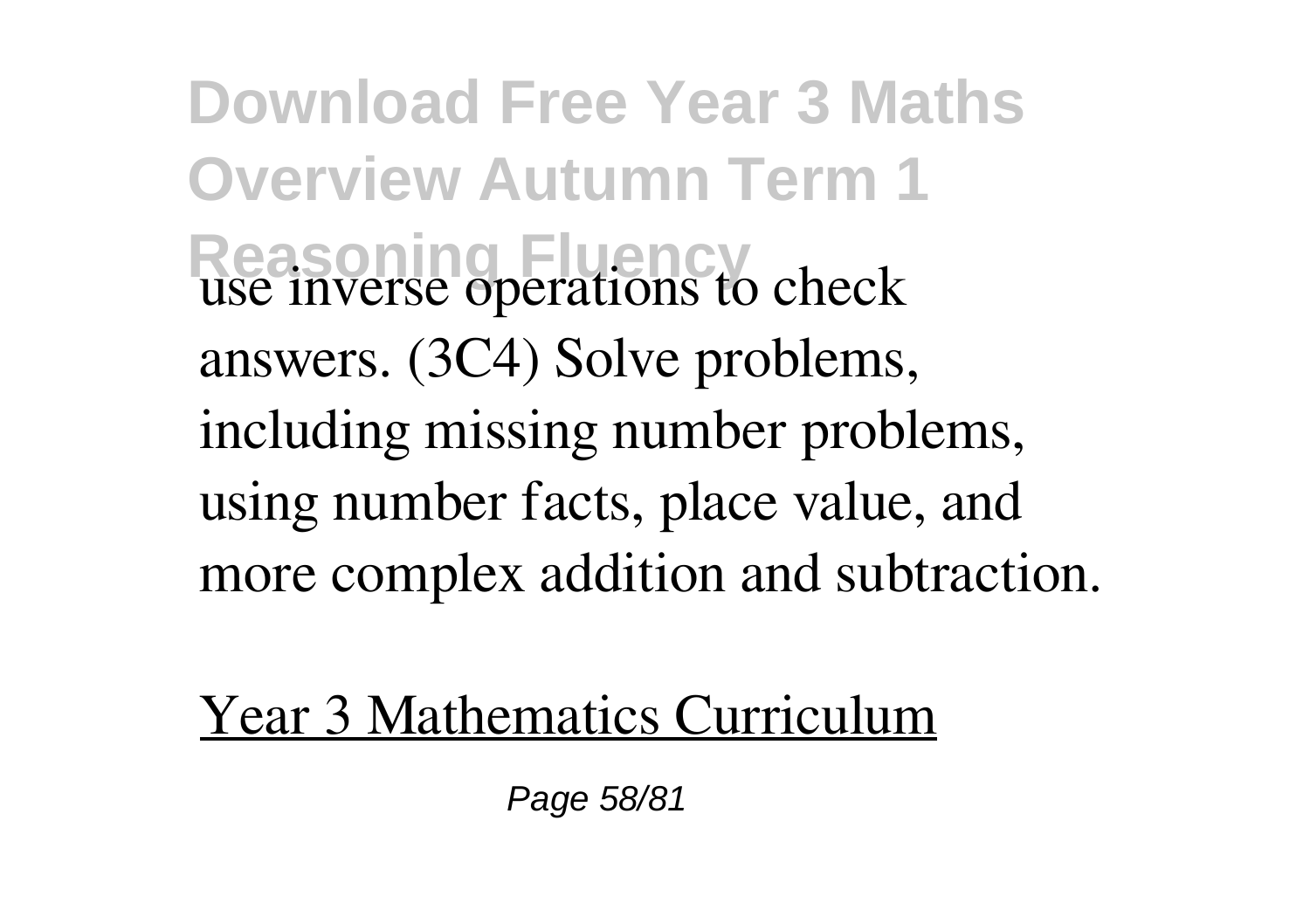**Download Free Year 3 Maths Overview Autumn Term 1 Objectives | Classroom Secrets** This pack of resources consolidates what has been covered in Year 3 during Autumn Term. Perfect to use at the end of the term to determine what children know and what gaps need to be filled. The resources have a good mix of

Page 59/81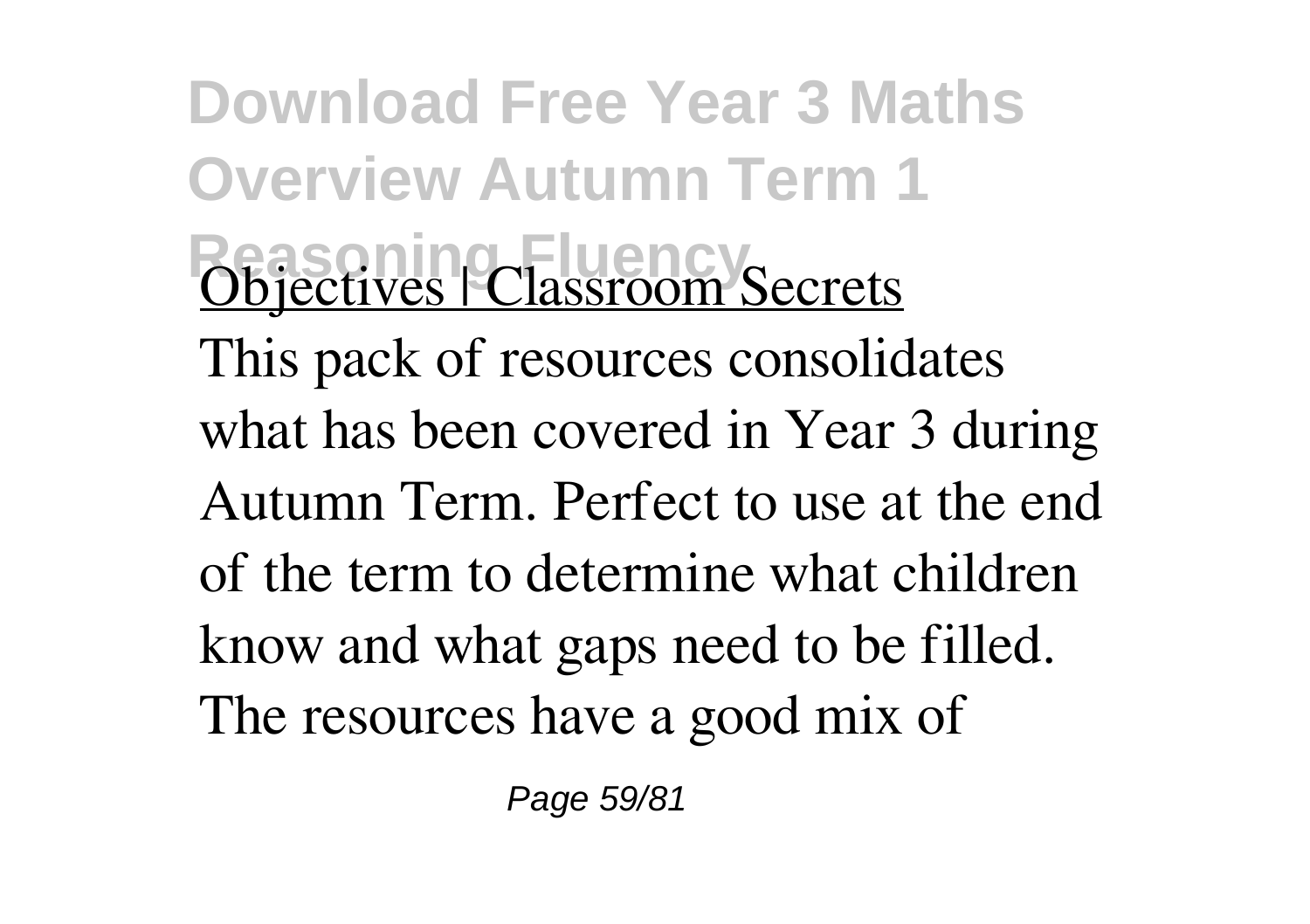**Download Free Year 3 Maths Overview Autumn Term 1 Reasoning Fluency** fluency, reasoning and problem solving activities and promote the use of CPA (Concrete-Pictorial-Abstract) throughout.

Year 3 - Autumn Term Consolidation pack of resources ...

Page 60/81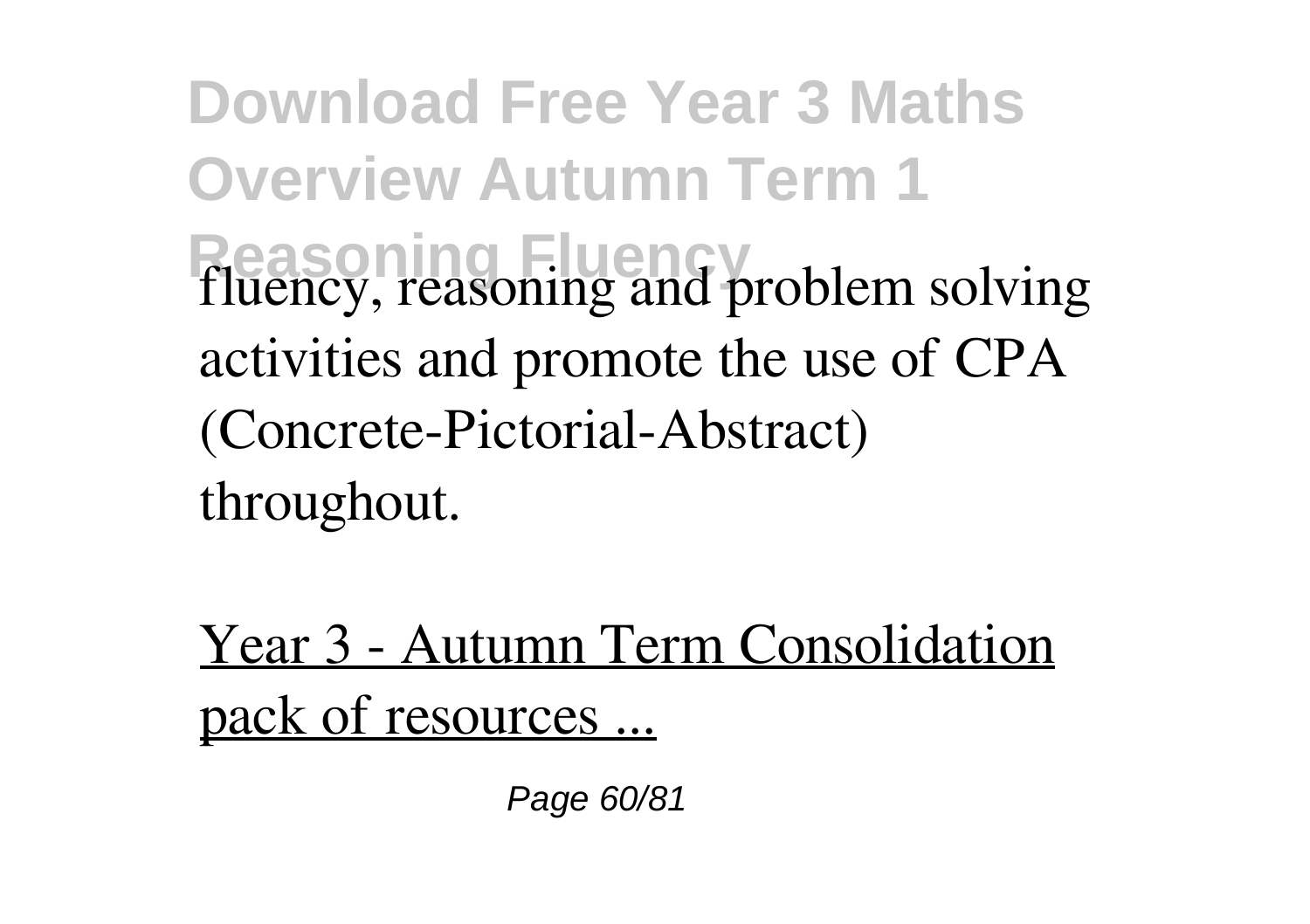**Download Free Year 3 Maths Overview Autumn Term 1 Produce Planit Maths resources** were created in line with the 2014 National Curriculum, and are perfect for planning how to teach Year 3 Maths. BBC Children in Need 2020 × Click here 9th - 13th November - In the classroom or at home, we've got

Page 61/81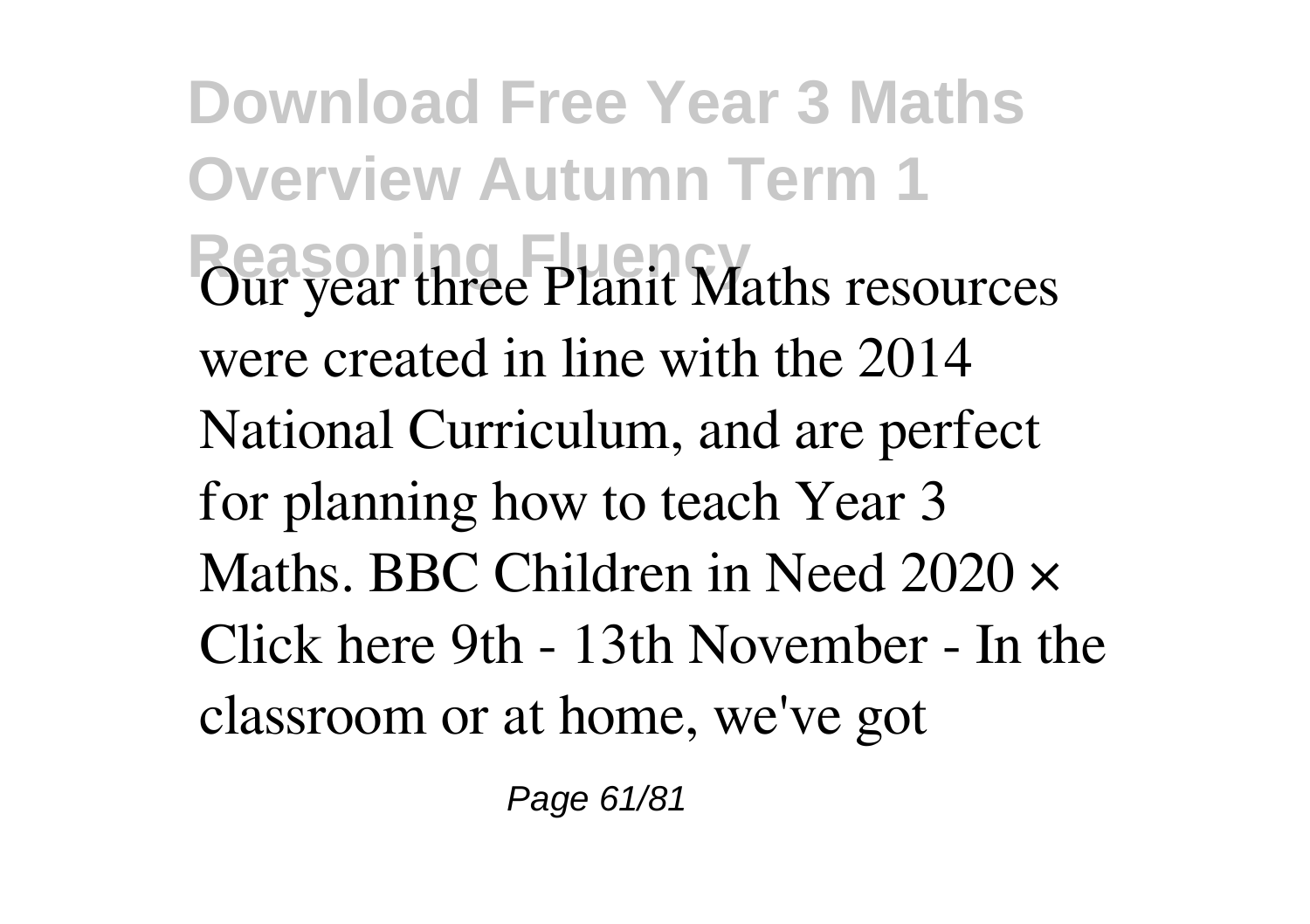**Download Free Year 3 Maths Overview Autumn Term 1 Reasoning Fluency** everything you need!

## Year Three Maths Lesson Plans - Twinkl

Free maths teaching resources for Primary school teachers. Schemes of Learning to improve KS1 KS2 maths,

Page 62/81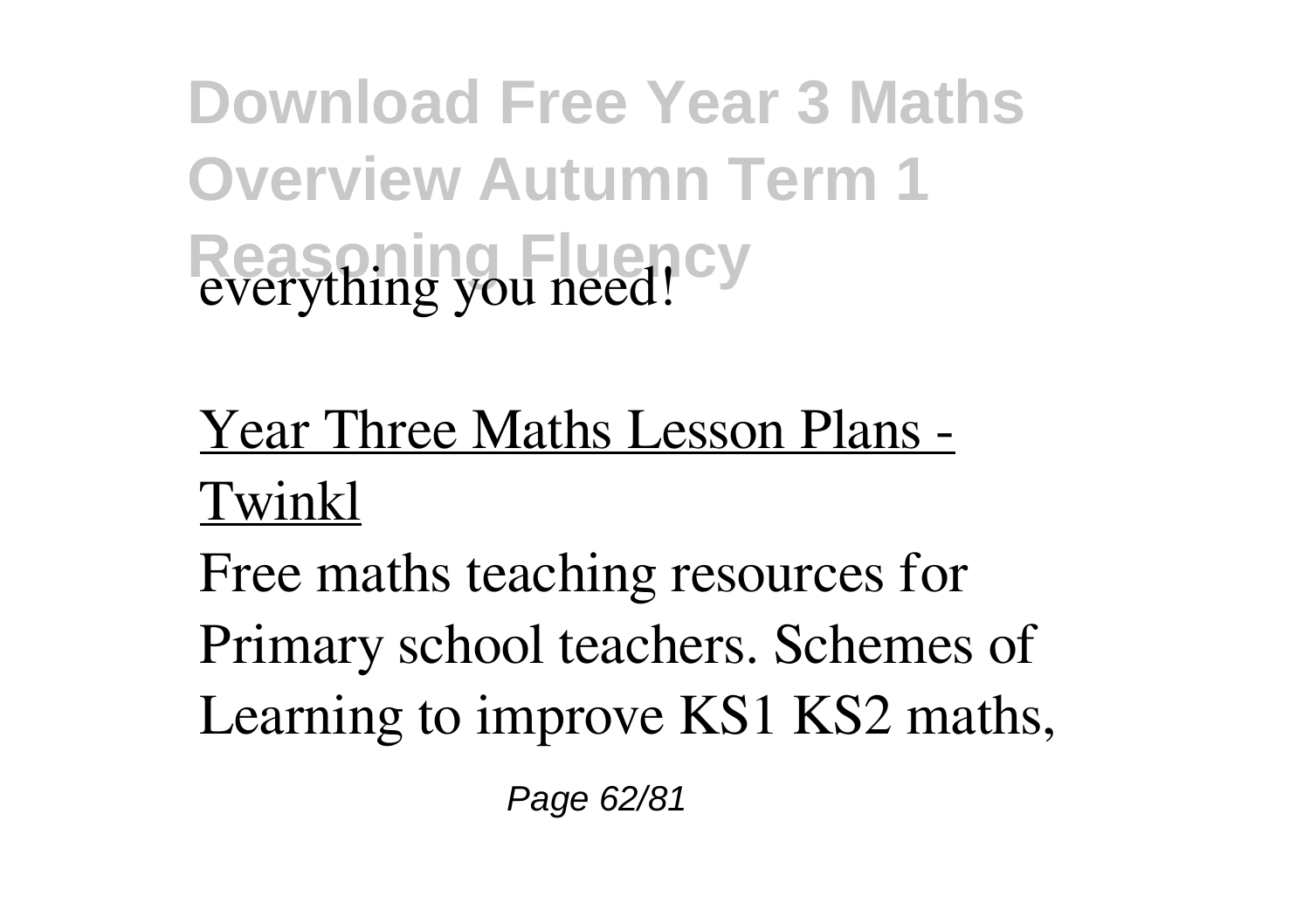**Download Free Year 3 Maths Overview Autumn Term 1 Reasoning** fluence teaching through better resources. Resources. ... Year 3 - Full Autumn Term Year 3 - Autumn Reasoning & Problem Solving Questions Year 3 - Spring ...

## Primary SOL | White Rose Maths |

Page 63/81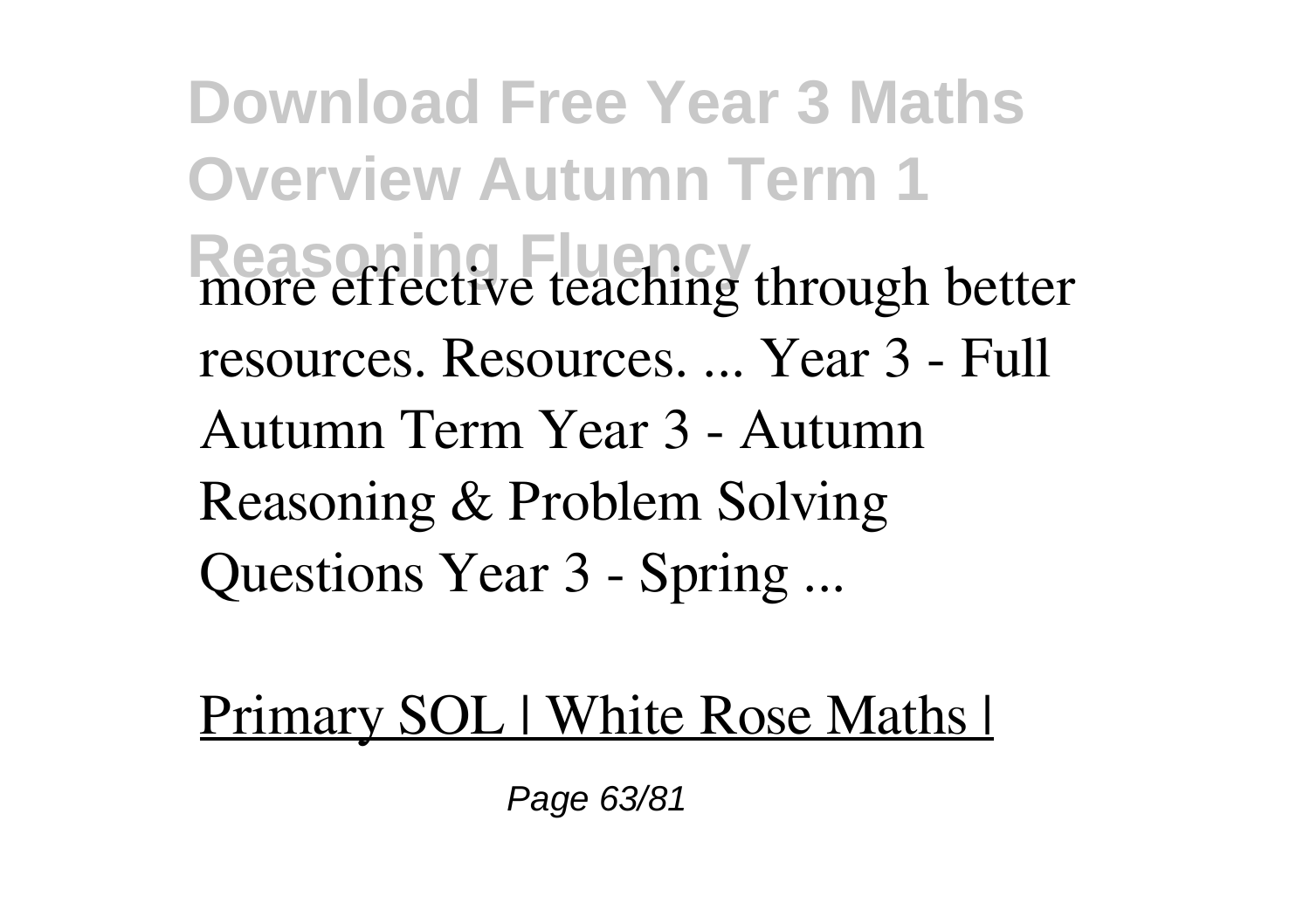**Download Free Year 3 Maths Overview Autumn Term 1 Primary Schemes of Learning** Part of the Trinity family of academies, schools and initiatives. Get in touch; © 2020 White Rose Maths | Registered in England 10831473 | Privacy | Cookies

Year 3 | White Rose Maths

Page 64/81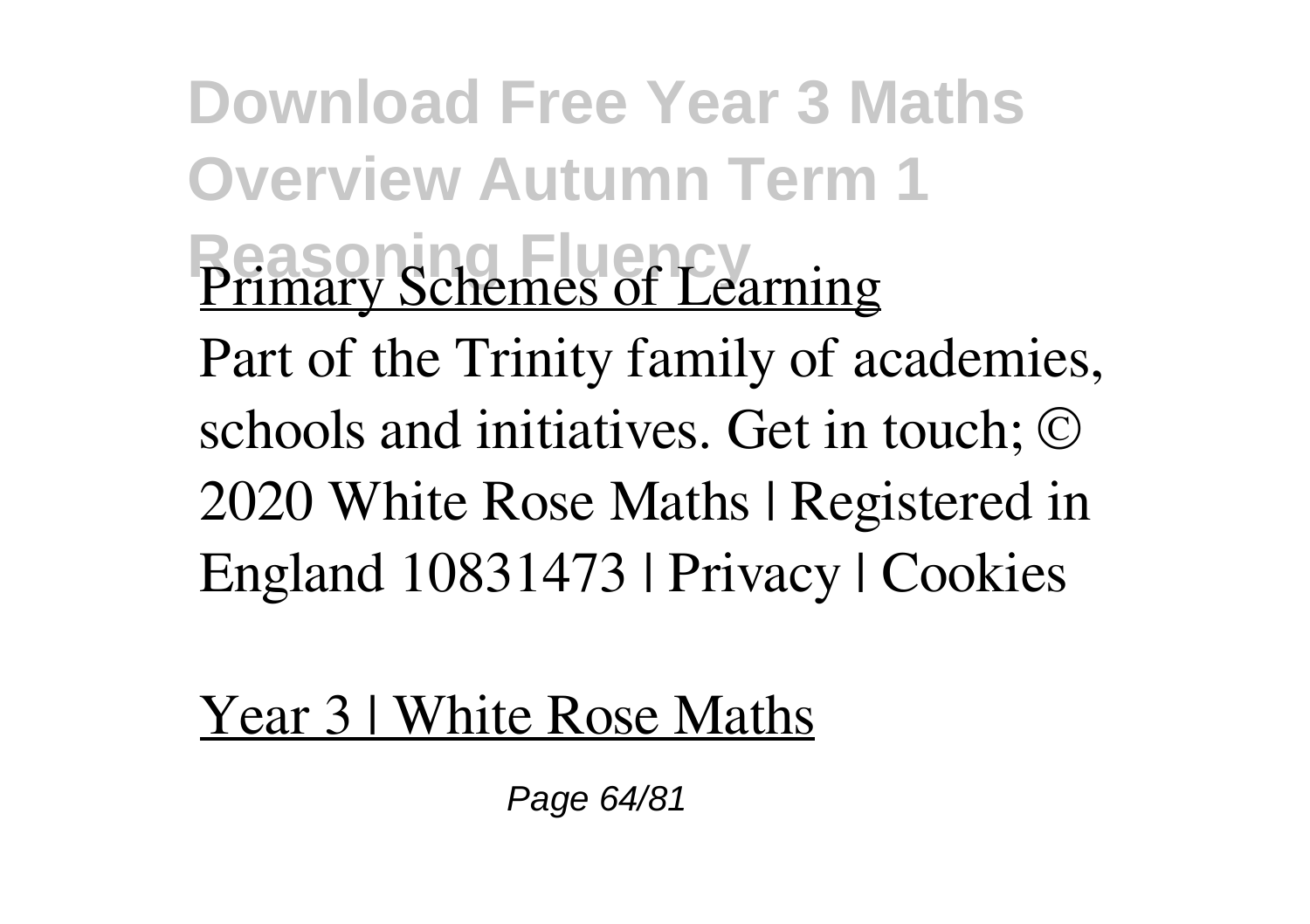**Download Free Year 3 Maths Overview Autumn Term 1 Reasoning Fluency** PRIMARY MATHS SERIES – YEAR 3 LESSON BREAKDOWN AUTUMN TERM – TEXTBOOK 3A Calculations: Multiplication and Division Maths — No Problem! Book Reference Lesson Name Lesson Objective Chapter 3 – Multiplication

Page 65/81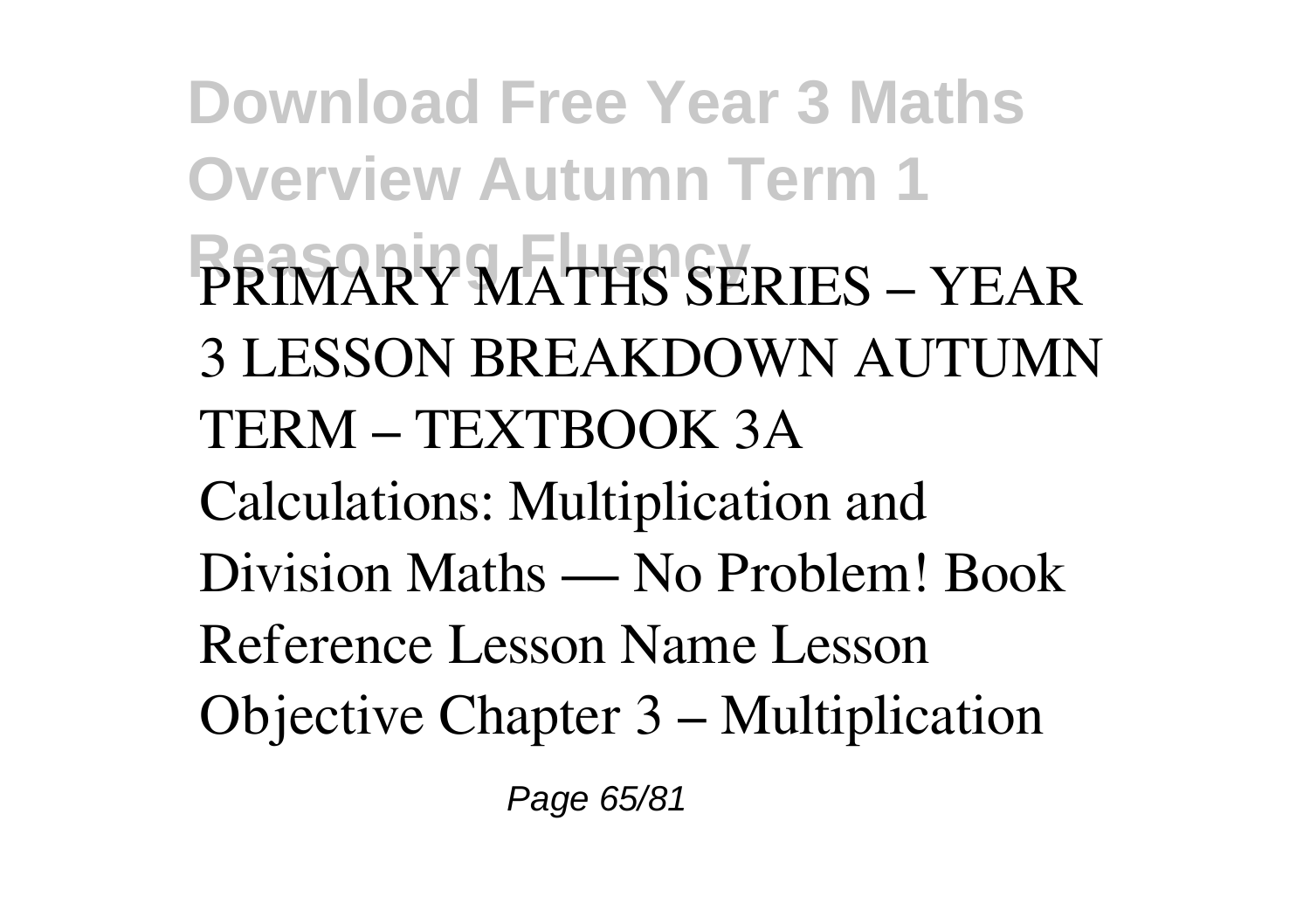**Download Free Year 3 Maths Overview Autumn Term 1 Read Division Lesson 1 – Multiplying by** 3 To multiply by 3. Lesson 2 – Multiplying by 3 To multiply by 3 using relational properties.

## PRIMARY MATHS SERIES SCHEME OF WORK – YEAR 3

Page 66/81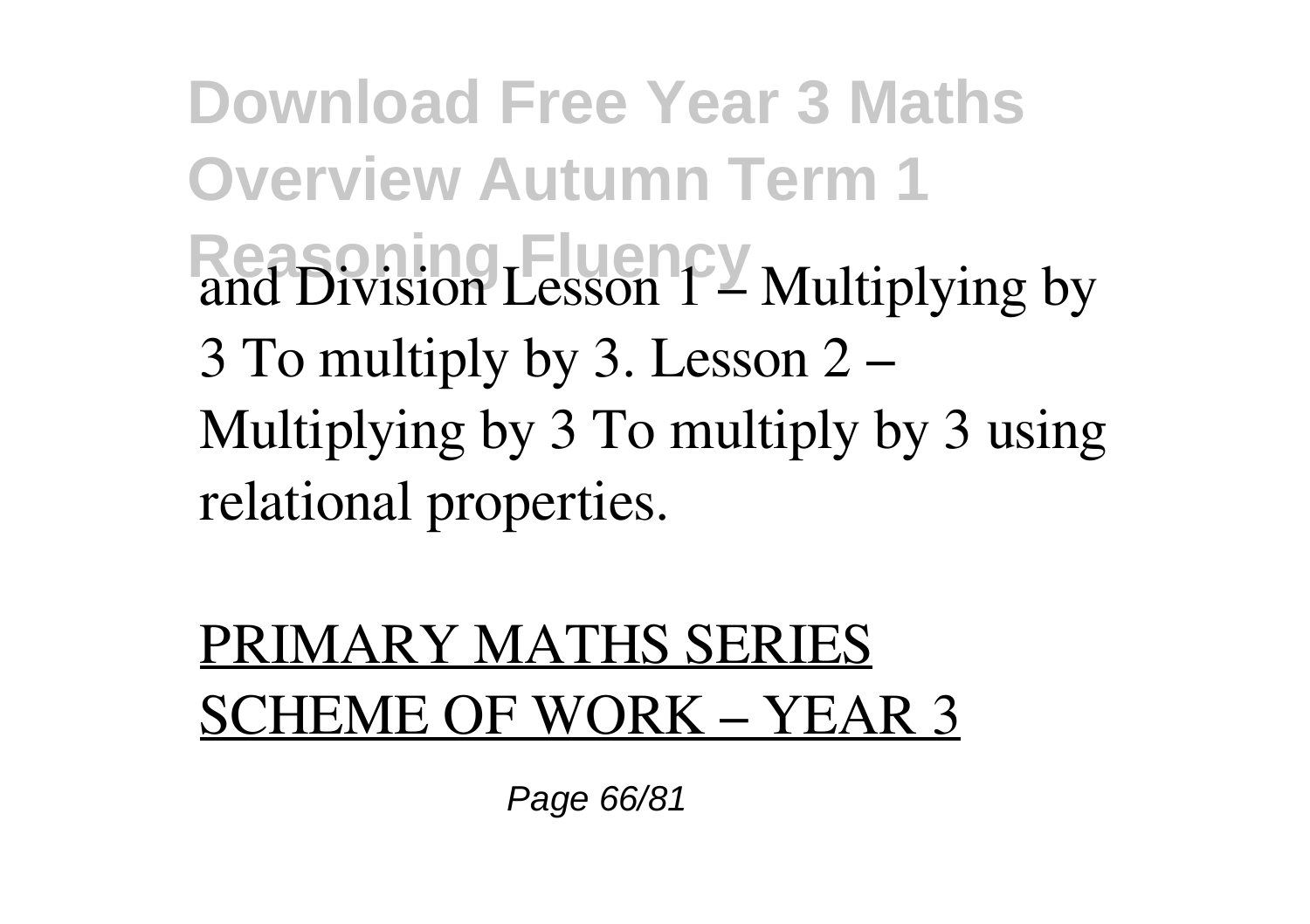**Download Free Year 3 Maths Overview Autumn Term 1** The programmes of study for mathematics are set out year-by-year for key stages 1 and 2. Schools are, however, only required to teach the relevant programme of study by the end of the key stage.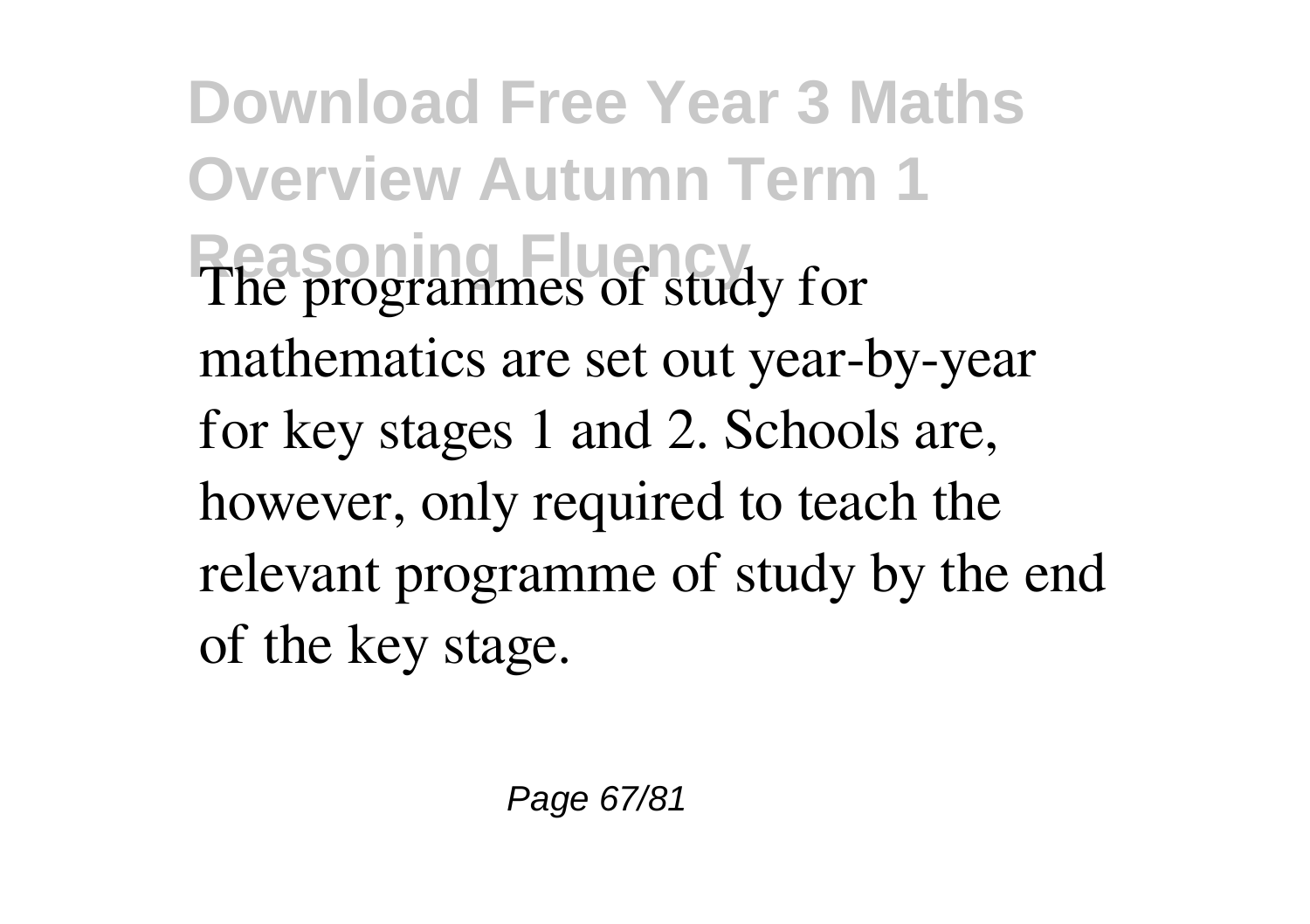**Download Free Year 3 Maths Overview Autumn Term 1 National curriculum in England:** mathematics programmes of ... Year 3P Autumn Newsletter 2020. Autumn Newsletter 3P 2020-21.pdf ... Feel the Force - Medium Term Plan - Year 3.pdf Year 3 Year Plan for Maths. Year Plan for Maths 2020-21.pdf Year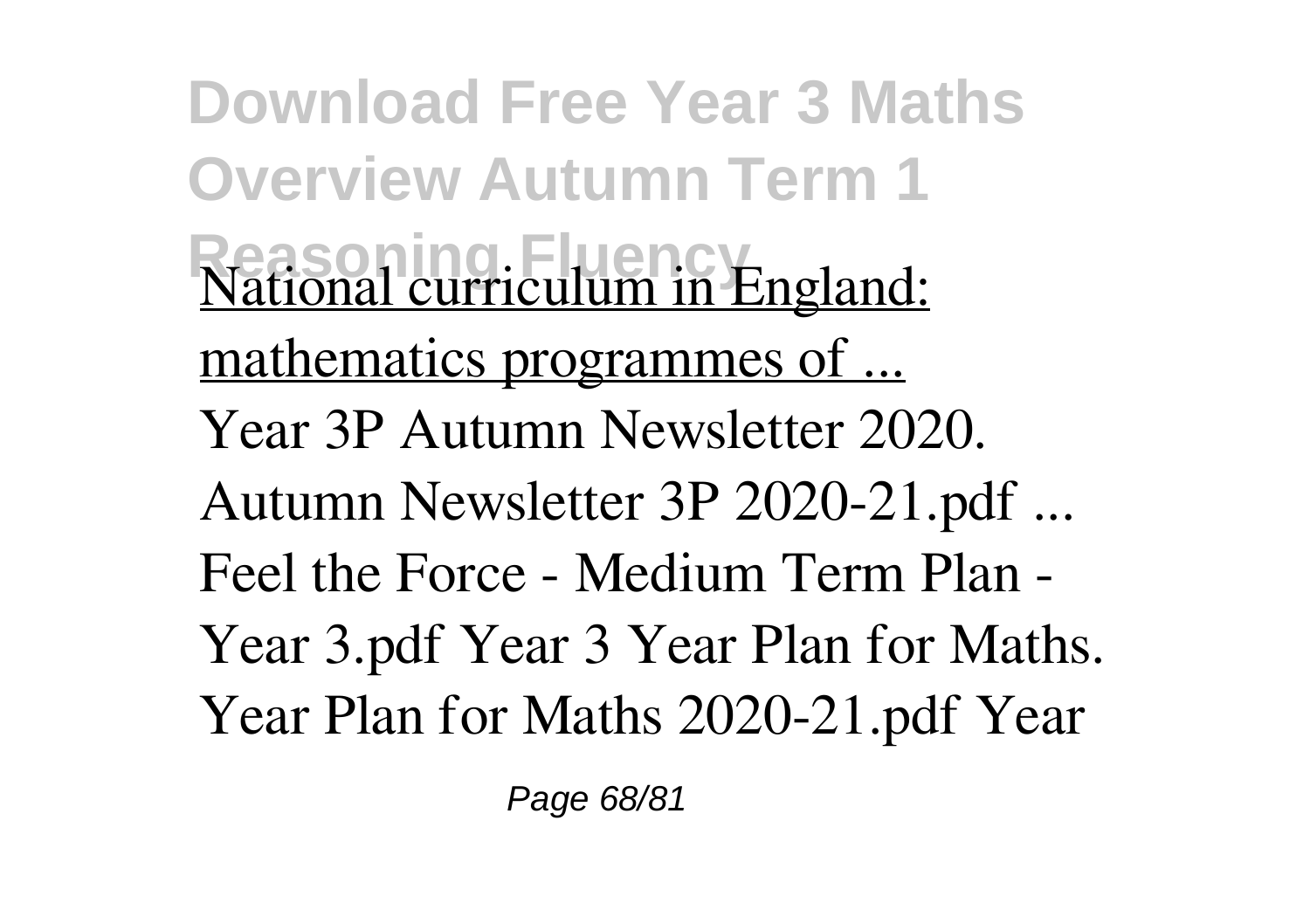**Download Free Year 3 Maths Overview Autumn Term 1 Reasoning Fluency** 3 Year Plan for English. Year 3 Plan for English 2020-21.pdf Year 3 Spellings. ... Curriculum Overview; Maths at Clare House; Phonics at Clare House; Reading at ...

Year 3 | Clare House Primary School

Page 69/81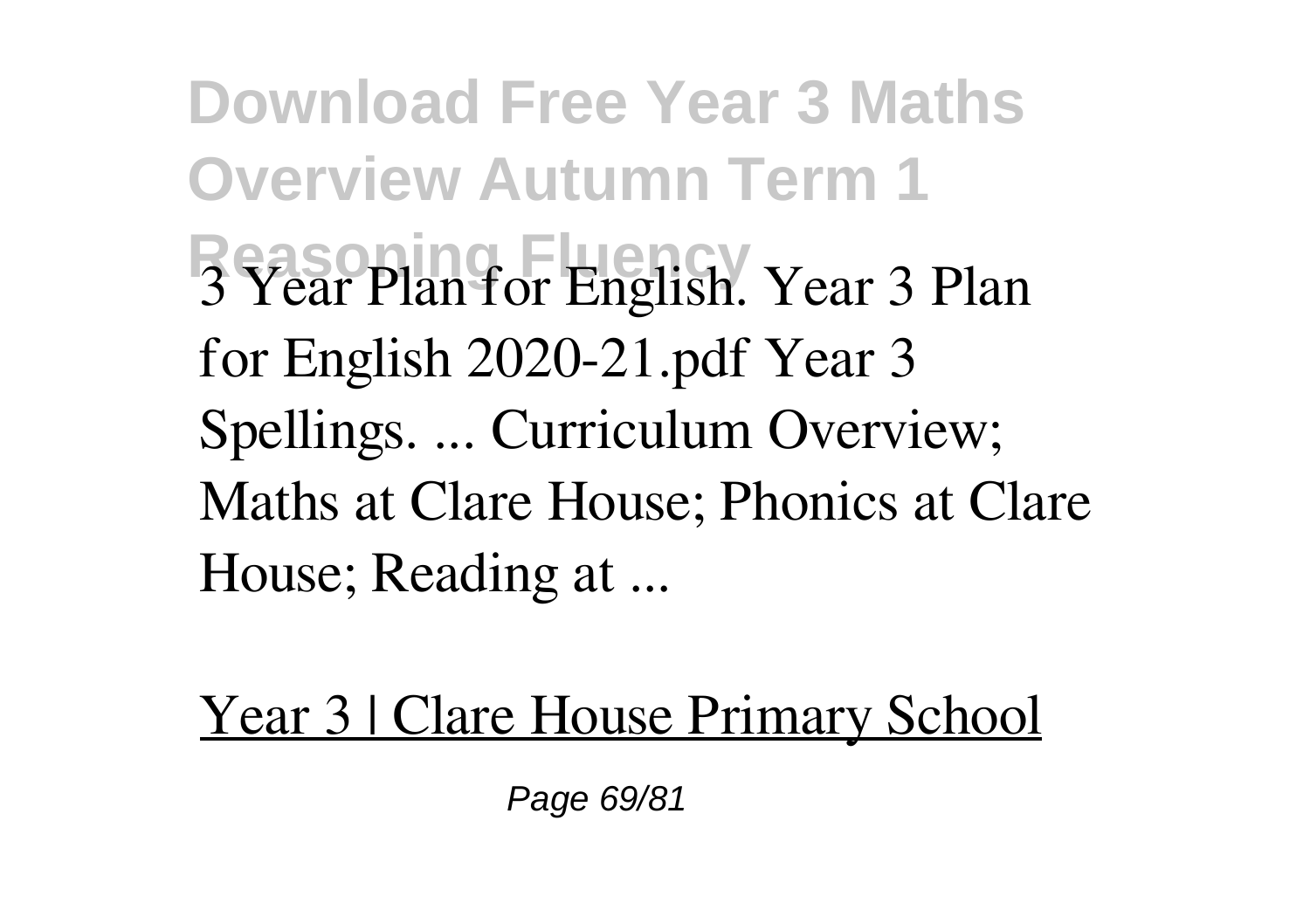**Download Free Year 3 Maths Overview Autumn Term 1** Year 3 Maths Worksheets (age 7-8) Hundreds of maths worksheets for children ages 7 and 8. We Cover times tables, addition and subtraction, multiplication, division, and much more.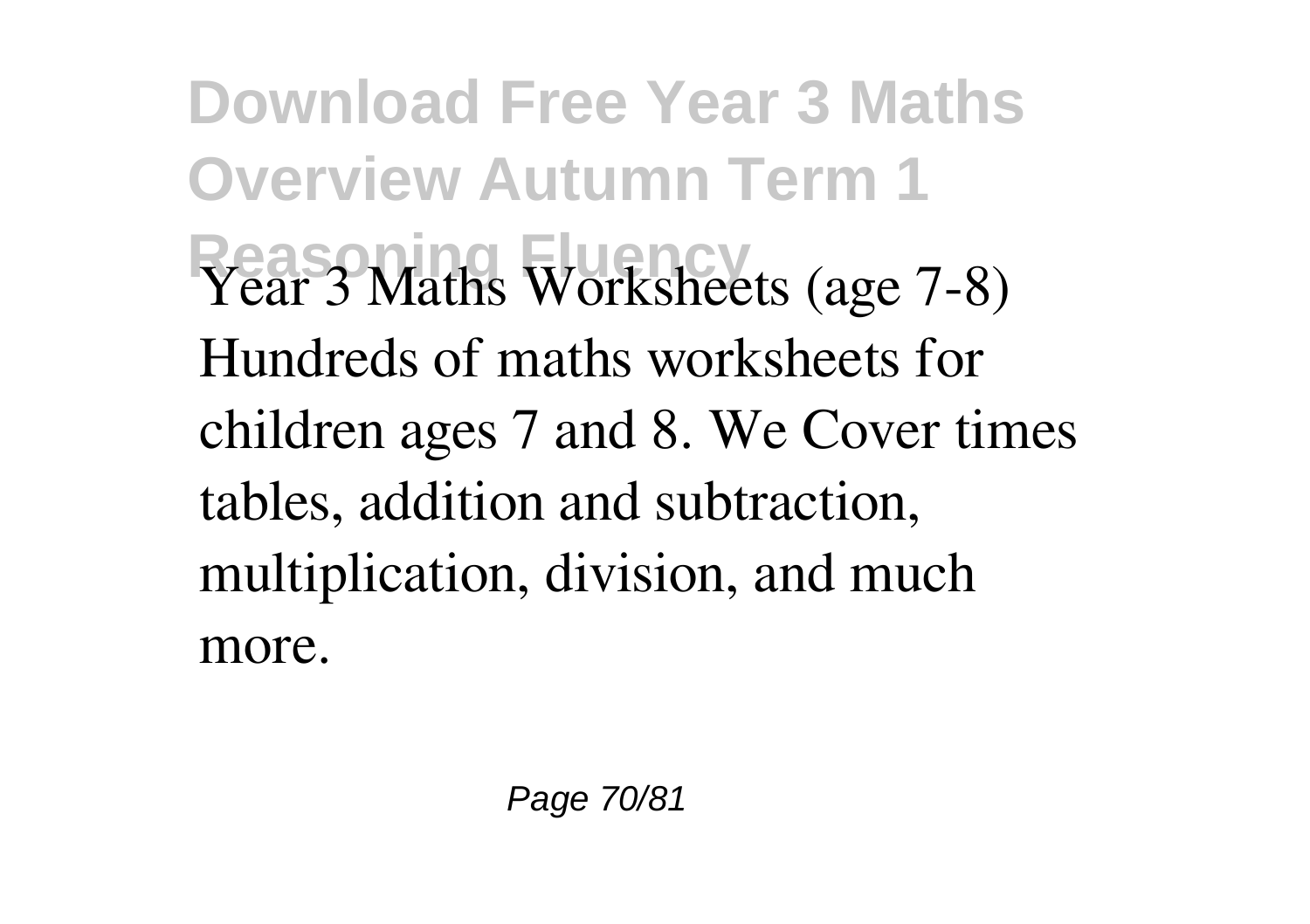**Download Free Year 3 Maths Overview Autumn Term 1 Free Year 3 Maths Worksheets-Star** Worksheets.Click to ... Year 3 Maths Planning (Termly) - Autumn 1 - Number system and calculating. FREE Year 3 Fractions Planning (Termly) Year 3 Fractions Planning (Termly) – Autumn 1 (Week

Page 71/81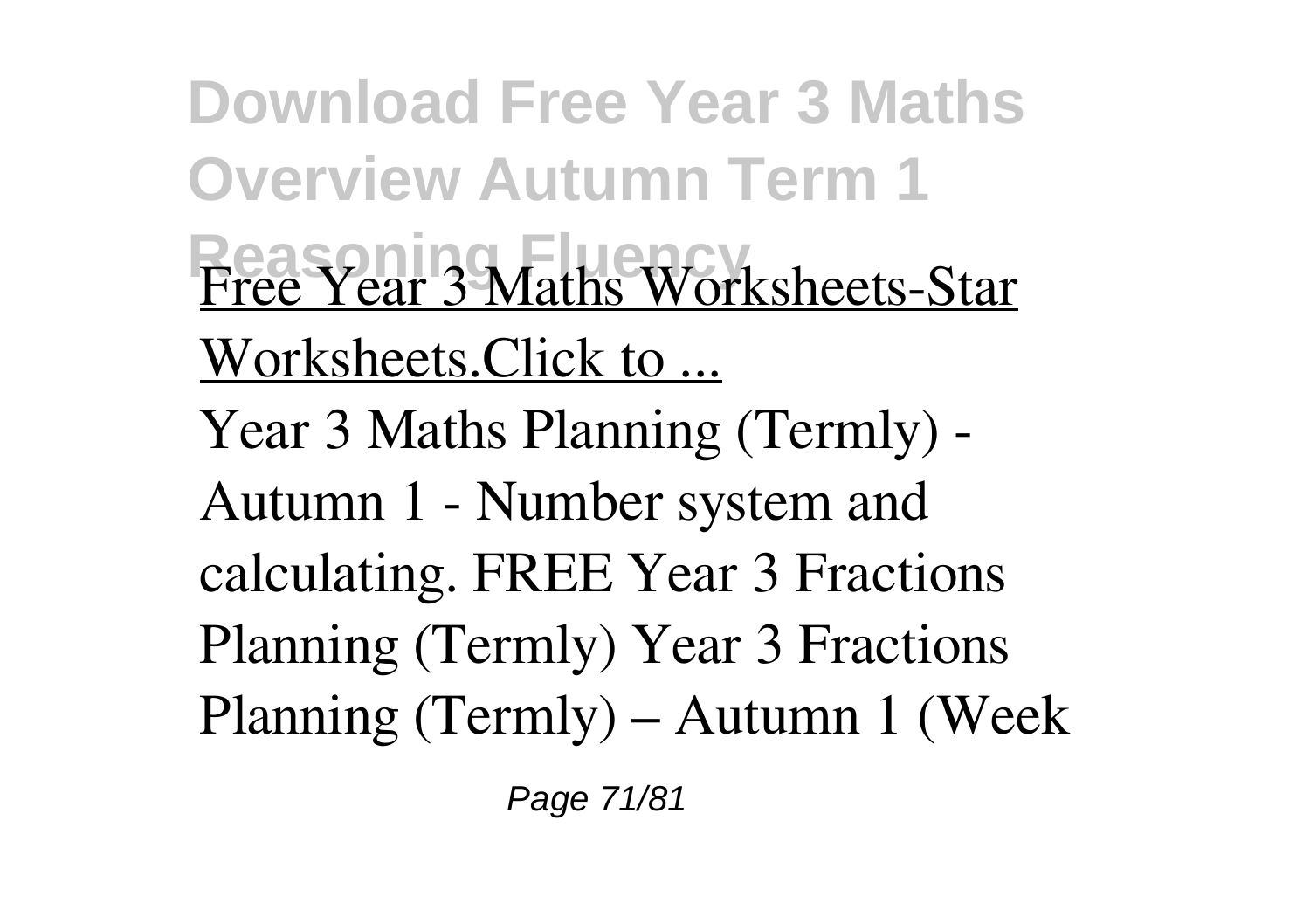**Download Free Year 3 Maths Overview Autumn Term 1 Reasoning Fluency** 7) Buy / Subscribe. 30p . Weekly planning . FREE Year 3 Maths Planning (Weekly) - Autumn 1, Week 1

...

Year 3 Year 3 maths planning autumn 1 worksheets, lesson ...

Page 72/81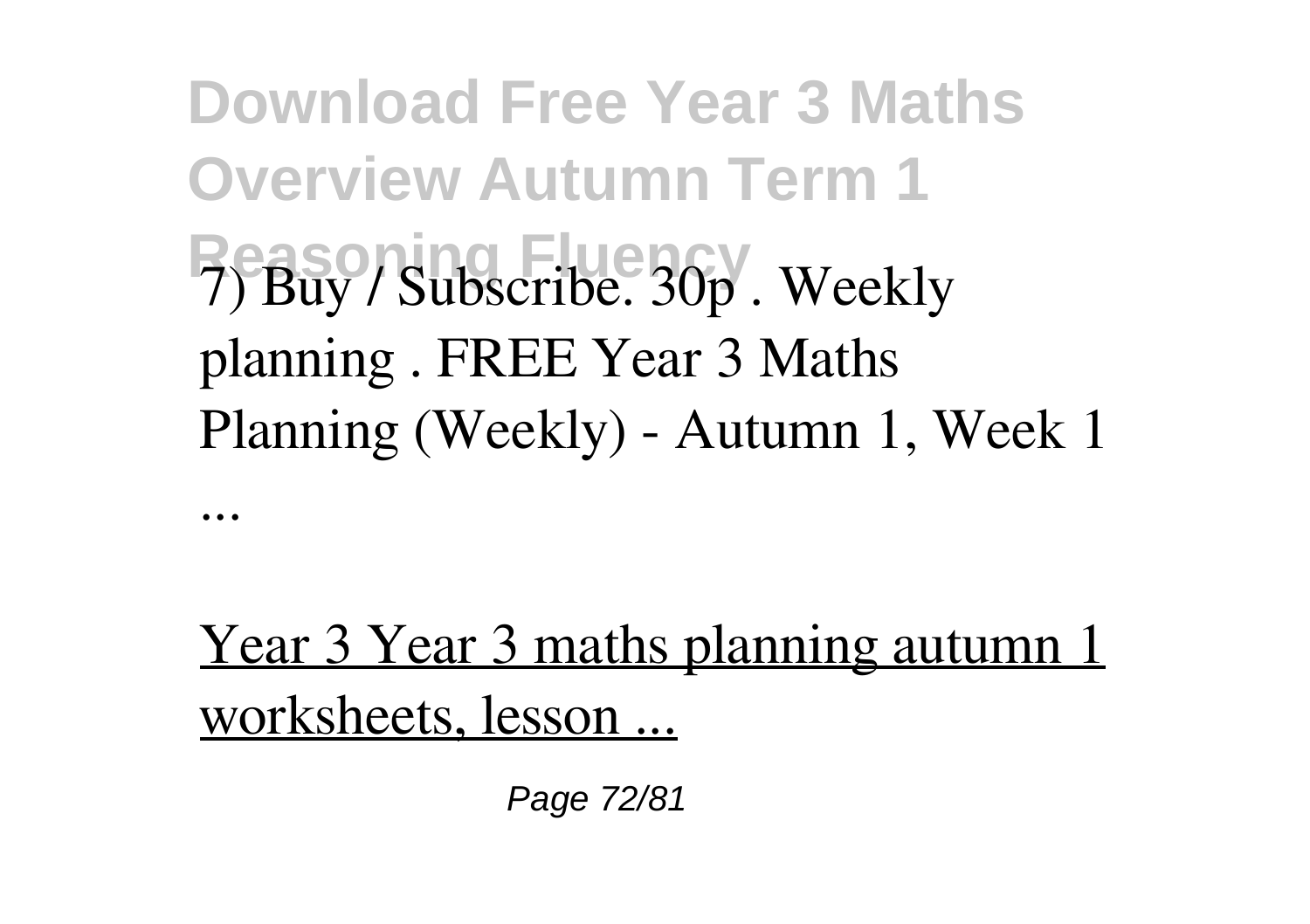**Download Free Year 3 Maths Overview Autumn Term 1 Strengthen retrieval skills and improve** students' working memory by completing a set of maths activity mats on a regular basis. Perfect to use as a time filler, morning starter or home learning. Covering maths concepts that are commonly taught during the autumn

Page 73/81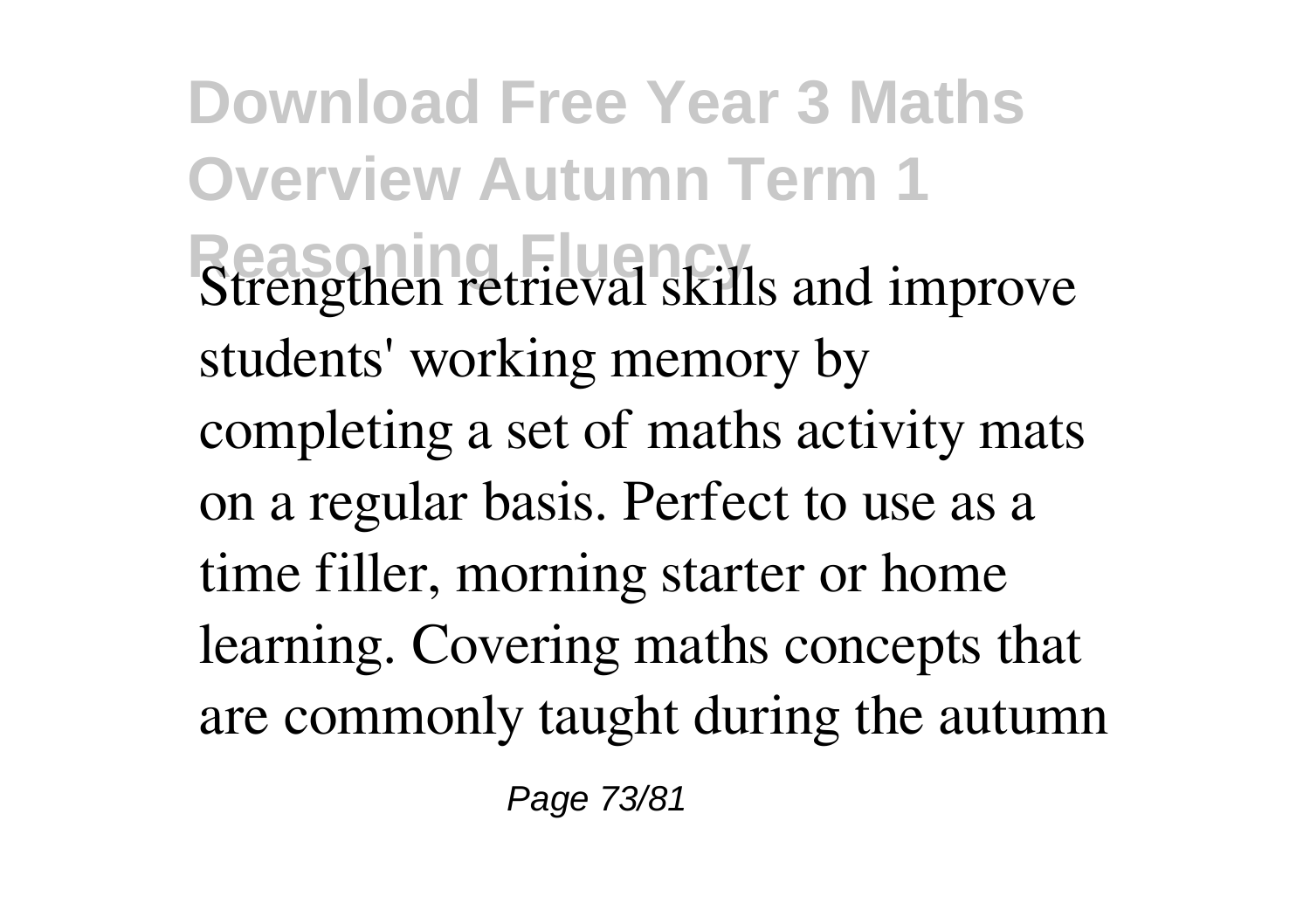**Download Free Year 3 Maths Overview Autumn Term 1 Reasoning Fluence 3 Autumn 1 Maths Activity** Mats contains: Ability [PDF] Ability [PDF] Ability [PDF]

Year 3 Autumn 1 Maths Activity Mats (teacher made) Year 3 Term by Term Objectives

Page 74/81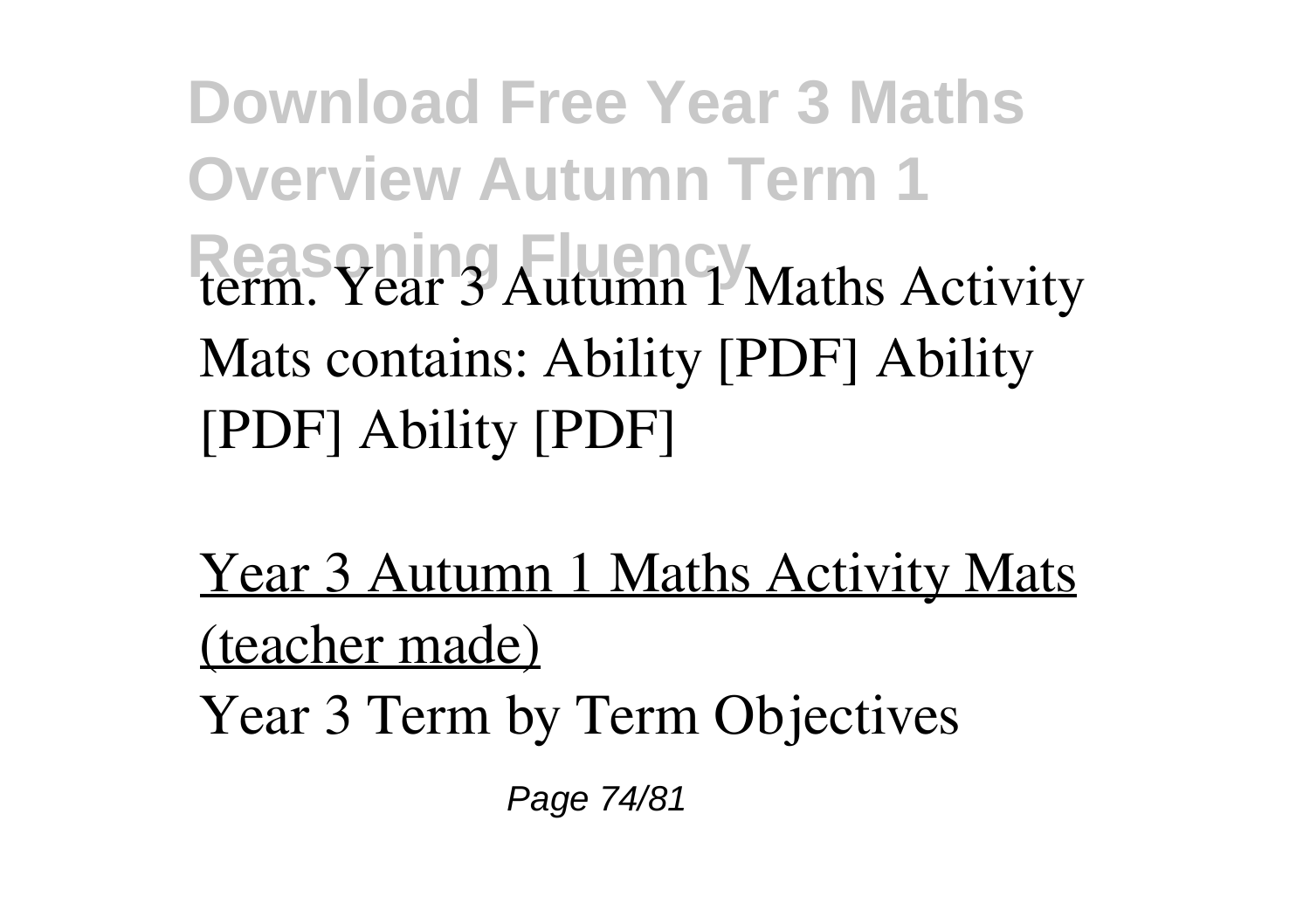**Download Free Year 3 Maths Overview Autumn Term 1 Reading Fluence ideas. Year Group Y3** Term Autumn Week 1 Week 2 Week 3 Week 4 Week 5 Week 6 Week 7 Week 8 Week 9 Week 10 Week 11 Week 12 Number – place value Identify, represent and estimate numbers using different representations. Find 10 or

Page 75/81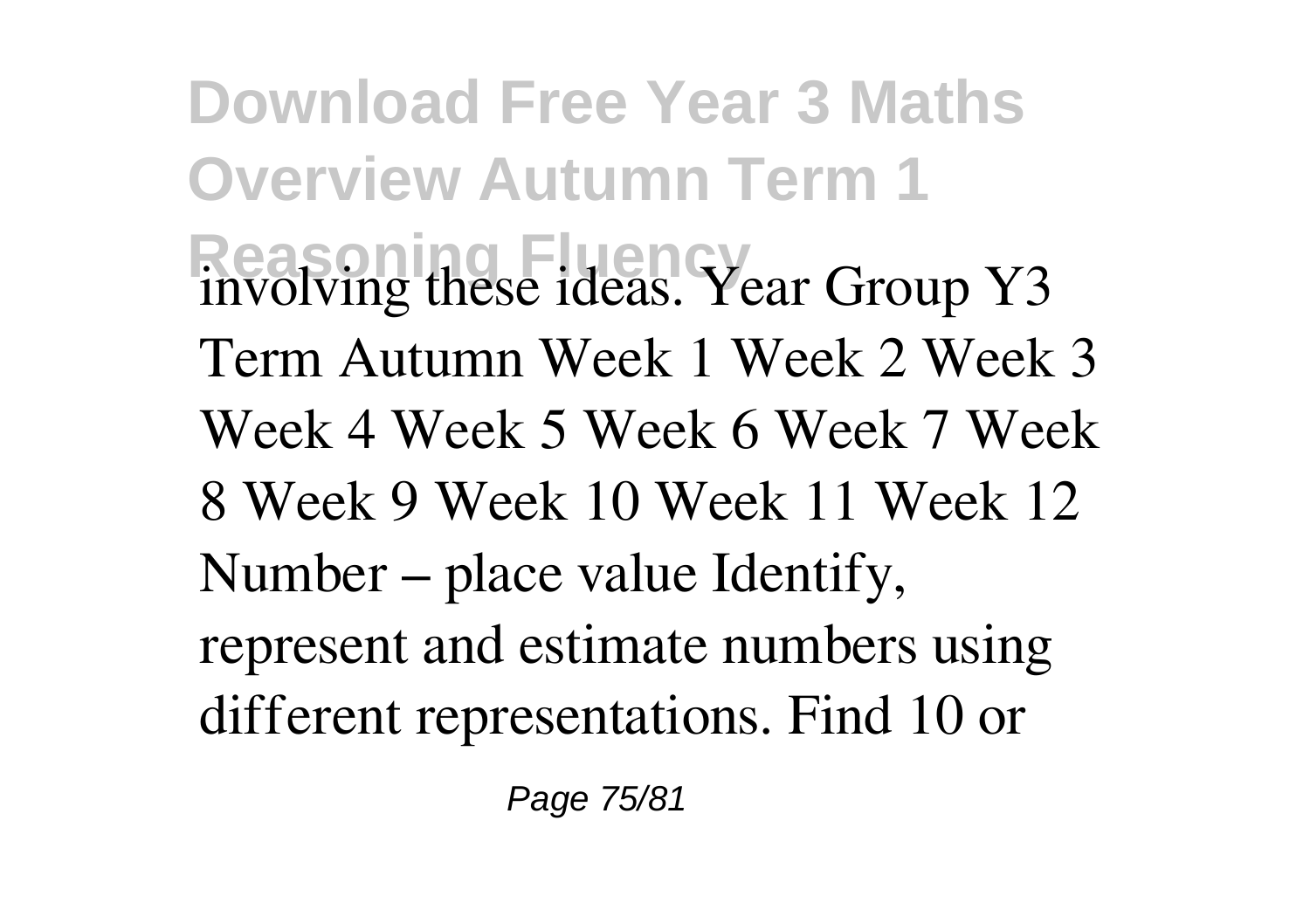**Download Free Year 3 Maths Overview Autumn Term 1 Read Fluence or less than a given number;** recognise the

Year 3 Mastery Overview Autumn - Parklands Primary School Welcome to Year 3! ... Year 3 Autumn 1 Medium Term Plan 2020-21 Year 3

Page 76/81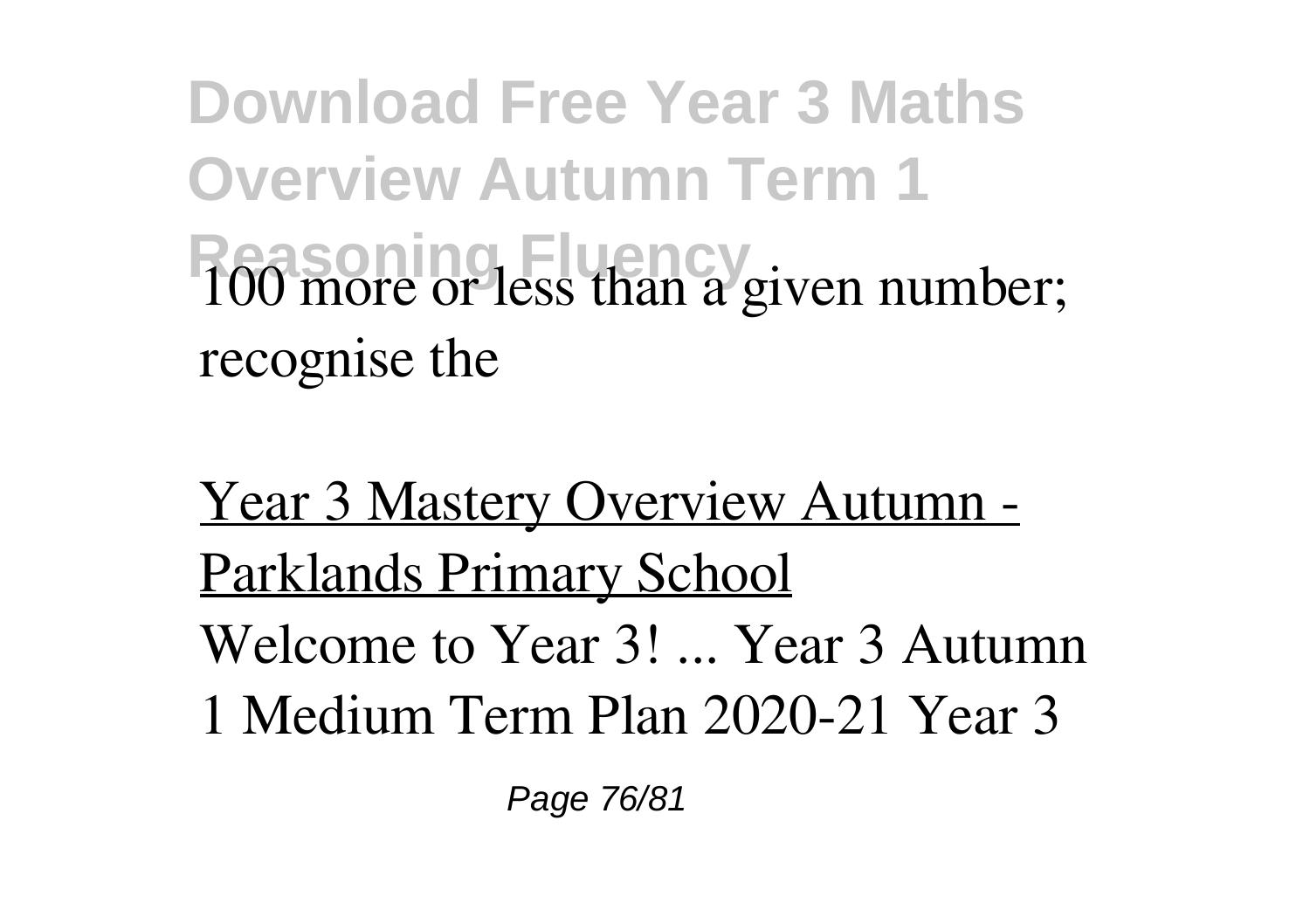**Download Free Year 3 Maths Overview Autumn Term 1 Reasoning Fluency** Autumn 2 Medium Term Plan 2020-21 Times Tables ; Spellings; Digger and the Gang Nash's Adventures in English Maths and Science. Hello World - French Activities Activities and videos to help improve comprehension. BBC

...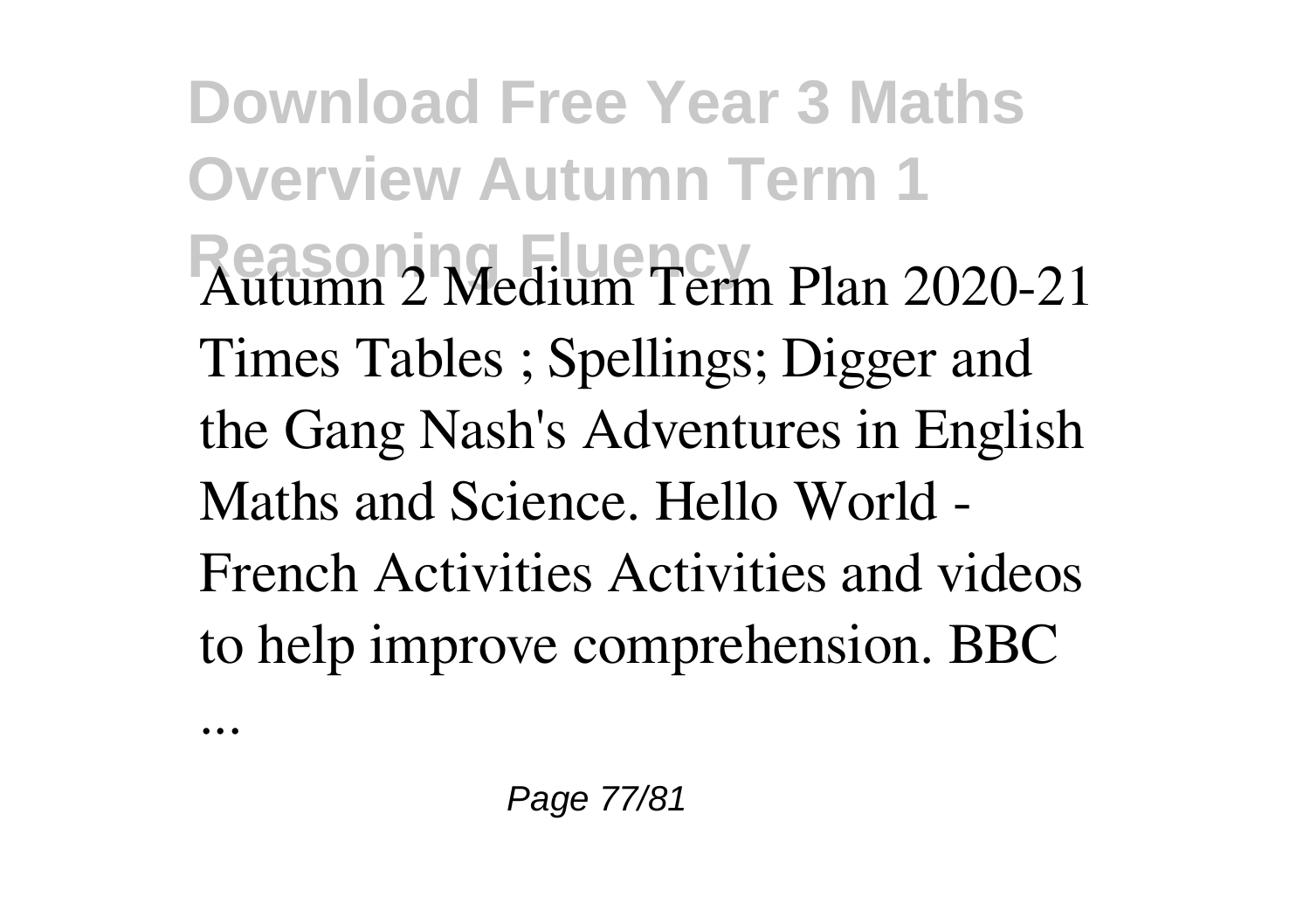**Download Free Year 3 Maths Overview Autumn Term 1 Reasoning Fluency**

Year 3 | The Sherwood School Other Maths Resources; Year 3. Autumn Block 1 (Place Value) Autumn Block 2 (Addition and Subtraction) Autumn Block 3 (Multiplication and Division) Spring Block 1

Page 78/81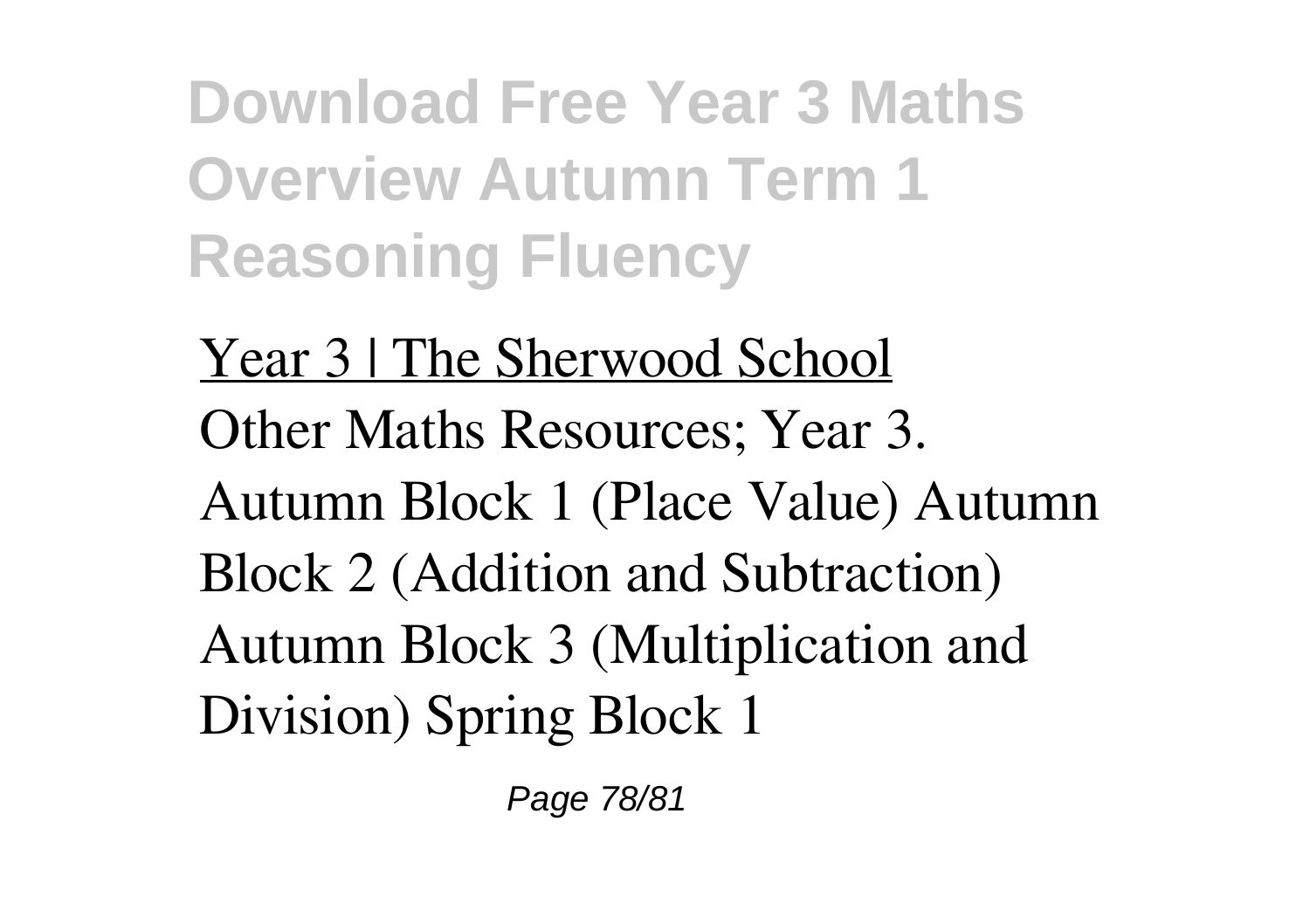**Download Free Year 3 Maths Overview Autumn Term 1 Reasoning Fluency** (Multiplication and Division) Spring Block 2 (Money) Spring Block 3 (Statistics) Spring Block 4 (Length and Perimeter) Spring Block 5 (Fractions) Summer Block 1 (Fractions) Summer Block 2 (Time)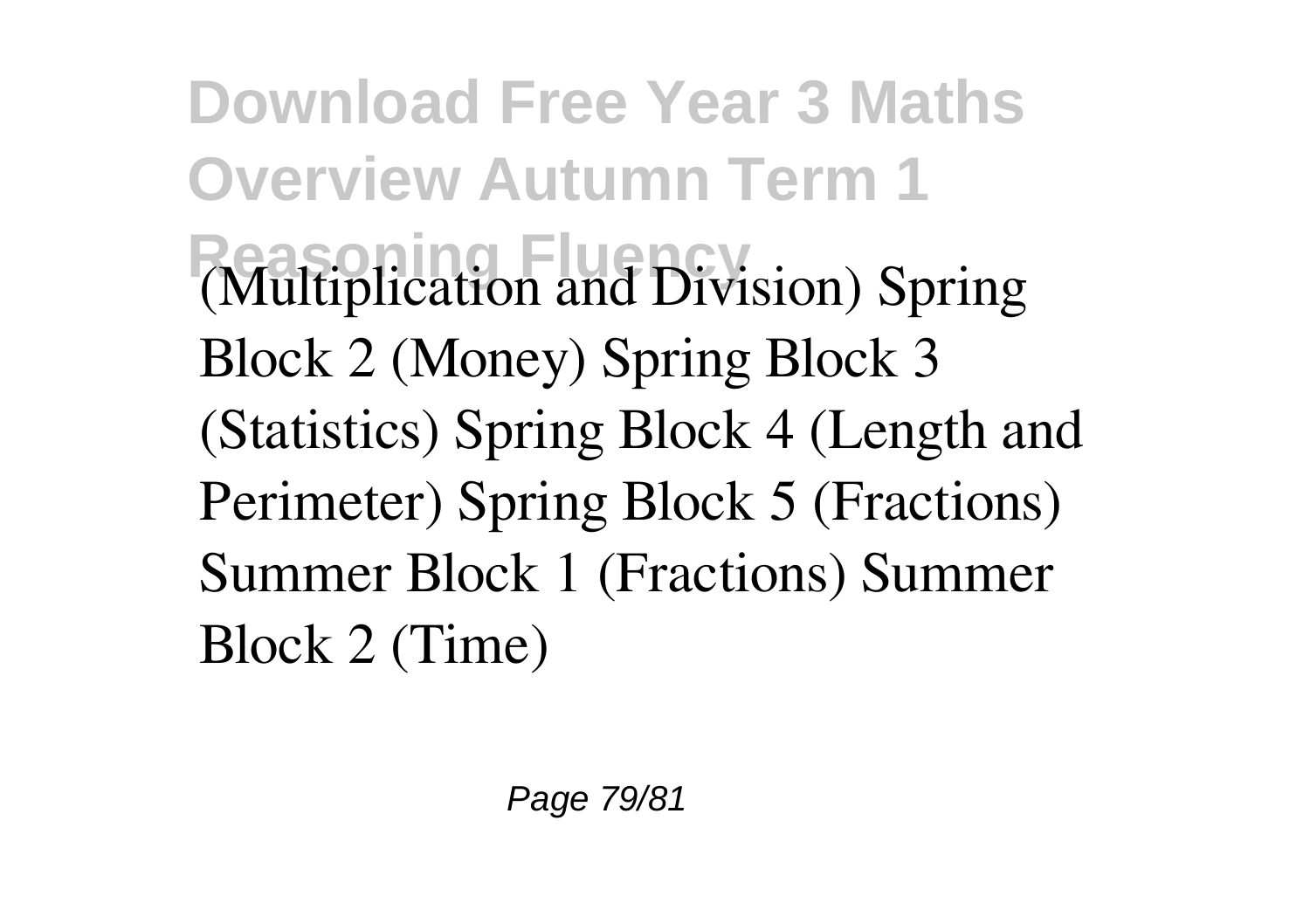**Download Free Year 3 Maths Overview Autumn Term 1 Year 1 Mathematics Curriculum** Objectives | Classroom Secrets Year 3/4 Mixed Year If you have any feedback on any of the work that we are this at home. Overview Since our Year 1 to Year 6 Schemes of Learning and overviews have been released we

Page 80/81